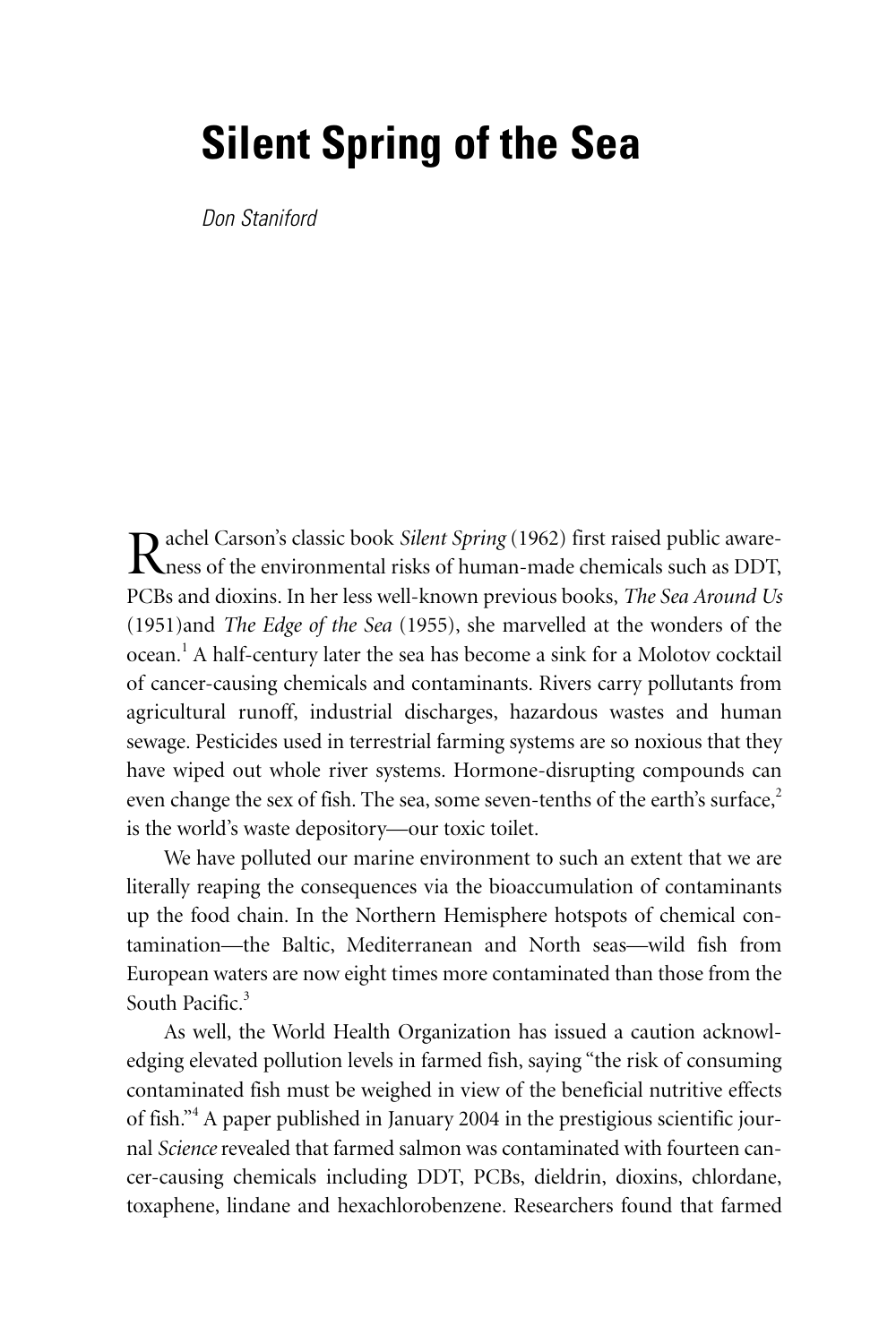

salmon from Scotland, the Faroe Islands and Norway were so contaminated that it is safe to eat only three to six servings a year.<sup>5</sup> The salmon farming industry likes to portray itself as an innocent bystander caught up in the crossfire, but it knew as early as the 1970s that the fuel supply for farmed salmon (fish oil and meal from wild-caught fish) was contaminated with carcinogenic chemicals—well before the latest revelations in *Science.*<sup>6</sup>

However, the contamination issue represents only the tip of the iceberg. Not all the chemicals deposited in the sea are there by accident. Some of the same chemical companies that Carson described in *Silent Spring* as mounting a "crusade to create a chemically sterile, insect-free world" now peddle their wares for use in the sea in aquaculture.

The list of chemicals deployed since *Silent Spring* was published reads like a litany of crimes against nature: canthaxanthin, dichlorvos, azamethiphos, cypermethrin, teflubenzuron, ivermectin, emamectin benzoate, TBT and malachite green, to name those put under the microscope here. The chemical conveyor belt has been well stocked by some of the world's largest chemical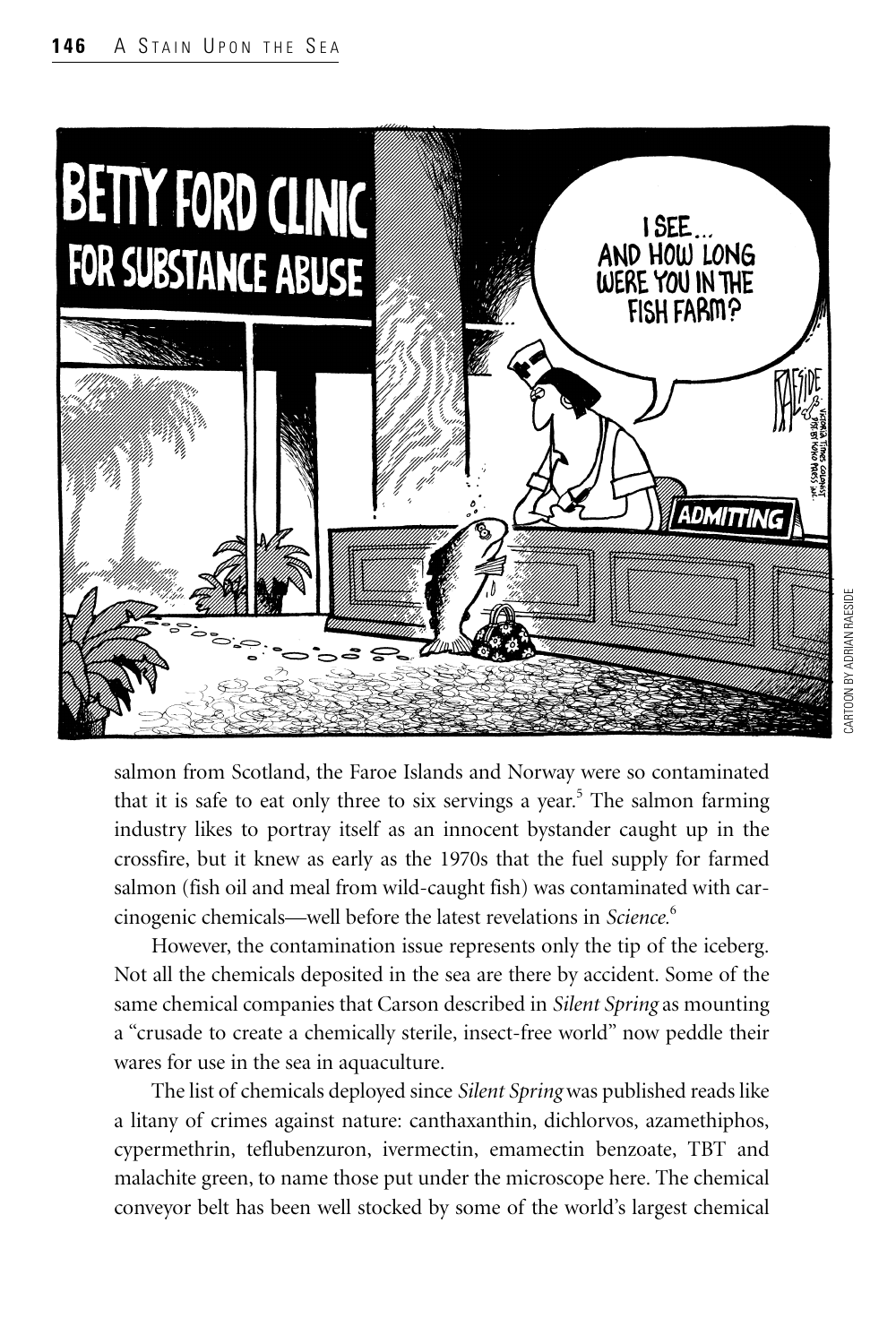companies: Novartis (Ciba Geigy), Hoffmann-La Roche, Bayer, Unilever, Merck Sharp Dohme, Norsk Hydro, BP, Shell, American Home Products, Cynamid and Schering Plough. As Carson so presciently warned back in 1962: "What we have to face is not an occasional dose of poison which has accidentally got into some article of food, but a persistent and continuous poisoning of the whole human environment."

Welcome to the "Silent Spring of the Sea."

## **The Chemical Arms Race**

Many of the pesticides, insecticides and fungicides used by salmon farmers are derived from the Second World War's chemical weapons programs.<sup>7</sup> and the agricultural sector. As salmon farming expanded rapidly in the 1970s and 1980s, so did its appetite for new chemicals.

Just as intensive agriculture uses chemicals to treat diseases and parasites, so too does the aquaculture industry. The crucial difference between agriculture and aquaculture is that some common chemicals used in sea cage salmon farms were intended for use on land, not in the sea. Sea lice breed in their billions on factory salmon farms and are to salmon what ticks are to cattle and sheep. Yet chemicals designed for use on terrestrial livestock such as chickens, sheep and cattle simply are not suitable for use on aquatic species such as salmon. Even on land these chemicals are highly toxic, but in the marine environment their effects are magnified.

Shellfish in particular are considered collateral damage in salmon farming's "War on Sea Lice."<sup>8</sup> Chemicals that effectively kill sea lice (until the lice build up a resistance) also affect other members of the crustacean family including lobsters, crabs and shrimps—and other aquatic species like oysters and mussels. Besides causing immediate death, the chemicals can also produce paralysis, premature moulting and impotence in shellfish. "It is all very well to say that the fish farmers want to hit the sea lice before they spawn in March. But this is when shellfish such as crabs, lobsters and prawns also spawn, and the treatments used could hit them as well," says Hugh Allen of the Mallaig and North West Fishermen's Association in Scotland.

Salmon farmers' response to the disease and parasite problem has typically not been to reduce stocking densities, scale back on production or leave the sea bed fallow so it can recover. Instead they have resorted to an ever more powerful arsenal of dangerous and hazardous weapons, pressuring agricultural chemical companies to develop novel treatments for use in aquaculture. If chemicals do not exist or are not suitable for use in the sea, some salmon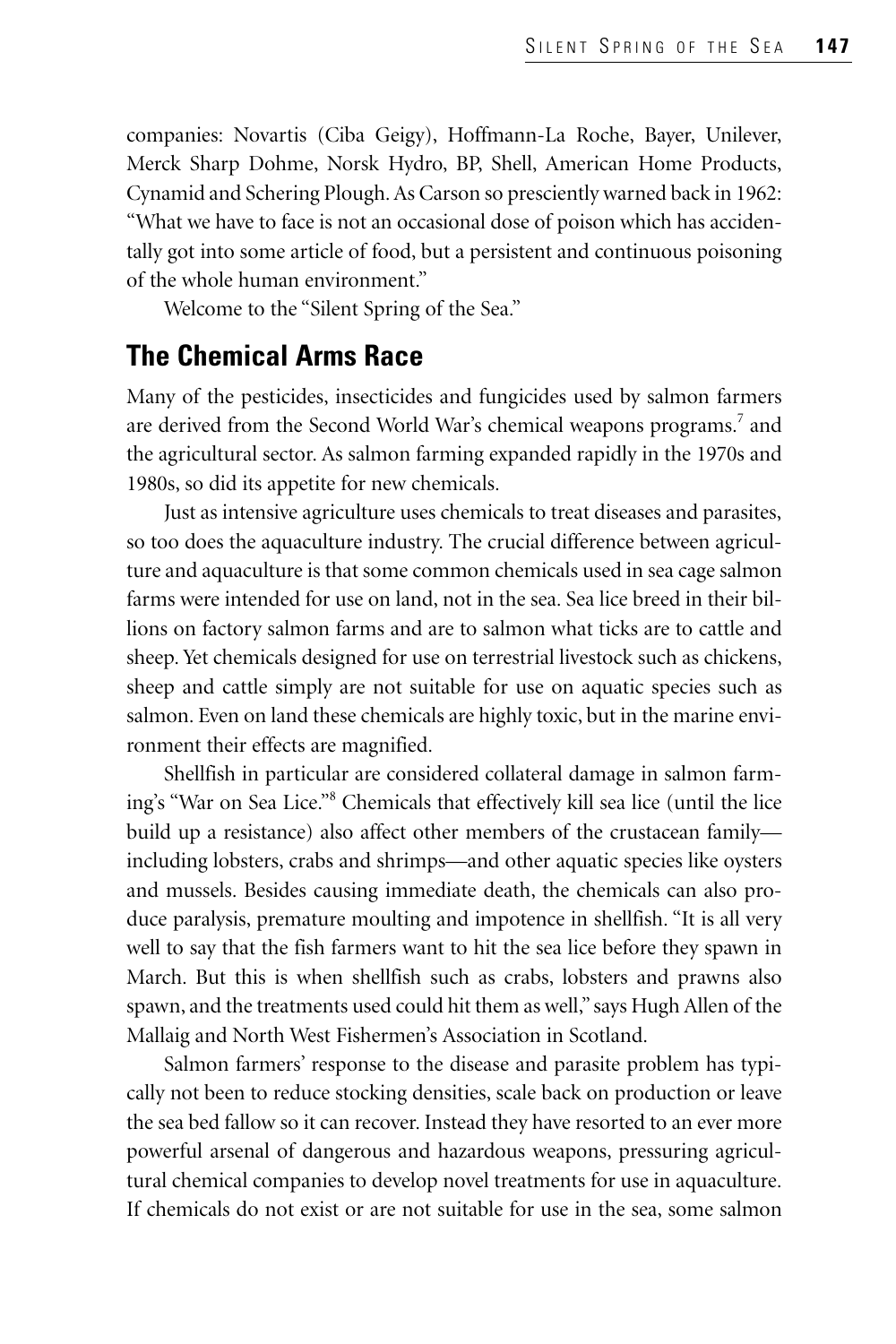farmers merely use what is available, even if it means breaking the law and ignoring manufacturers' labels indicating the chemicals are marine pollutants, not to be used near water, let alone in water.

The illegal use of chemicals is only part of the problem. Governments' role in legalizing toxic chemicals for use in the sea is tantamount to statesponsored pollution and borders on corruption. Chemical companies have lobbied so successfully that the decision to license chemicals is based more on political and economic expediency than consumer or environmental safety. Often governments have granted licences for toxic chemicals to be used on salmon farms before proper scientific risk assessments are carried out, or after assessments based not on rigorous (and expensive) field trials but on simulated modelling—sacrificing science for speed. There is a time lag between approval of chemical use and the publication of peer-reviewed environmental risk assessments. Scientific papers on the environmental impacts of the carcinogenic organophosphate chemical dichlorvos, for example, started to surface in the 1990s—some twenty years after it was first used, and in some cases after it had stopped being used altogether.<sup>9</sup> Chemicals such as cypermethrin and emamectin benzoate have been in use since the 1990s, but risk assessments are only now being published in peer-reviewed journals.<sup>10</sup>

Other environmental risk assessments are deemed so controversial that they remain under lock and key, marked "Private and Confidential" and protected by client confidentiality clauses. For example, despite beginning ecotoxicology work on teflubenzuron in 1995, Nutreco (owners of Marine Harvest—the largest salmon company in the world) had, at time of writing, not published any peer-reviewed environmental risk assessments.<sup>11</sup> Other documents are coded so the name of the chemical is unknown.<sup>12</sup>

Where the name of the chemical is given, it is sometimes impossible to penetrate the veil of secrecy. For example, the original documents submitted by Ciba Geigy in the 1980s to secure a licence to use dichlorvos are still out of bounds.<sup>13</sup> In response to a request to publish the documents, the Secretary of State for Scotland told the UK House of Commons in 1989: "Data has been provided by the manufacturer of Nuvan 500 EC [dichlorvos] to the Veterinary Products Committee in support of the company's application for the product to be licensed for use as a medicine. Information in support of an application for a medicinal product licence is a matter of commercial confidentiality. The publication of such information and the tests on which it is based would be a matter for the company concerned."<sup>14</sup>

It is a similar story for all of the chemical case studies considered here—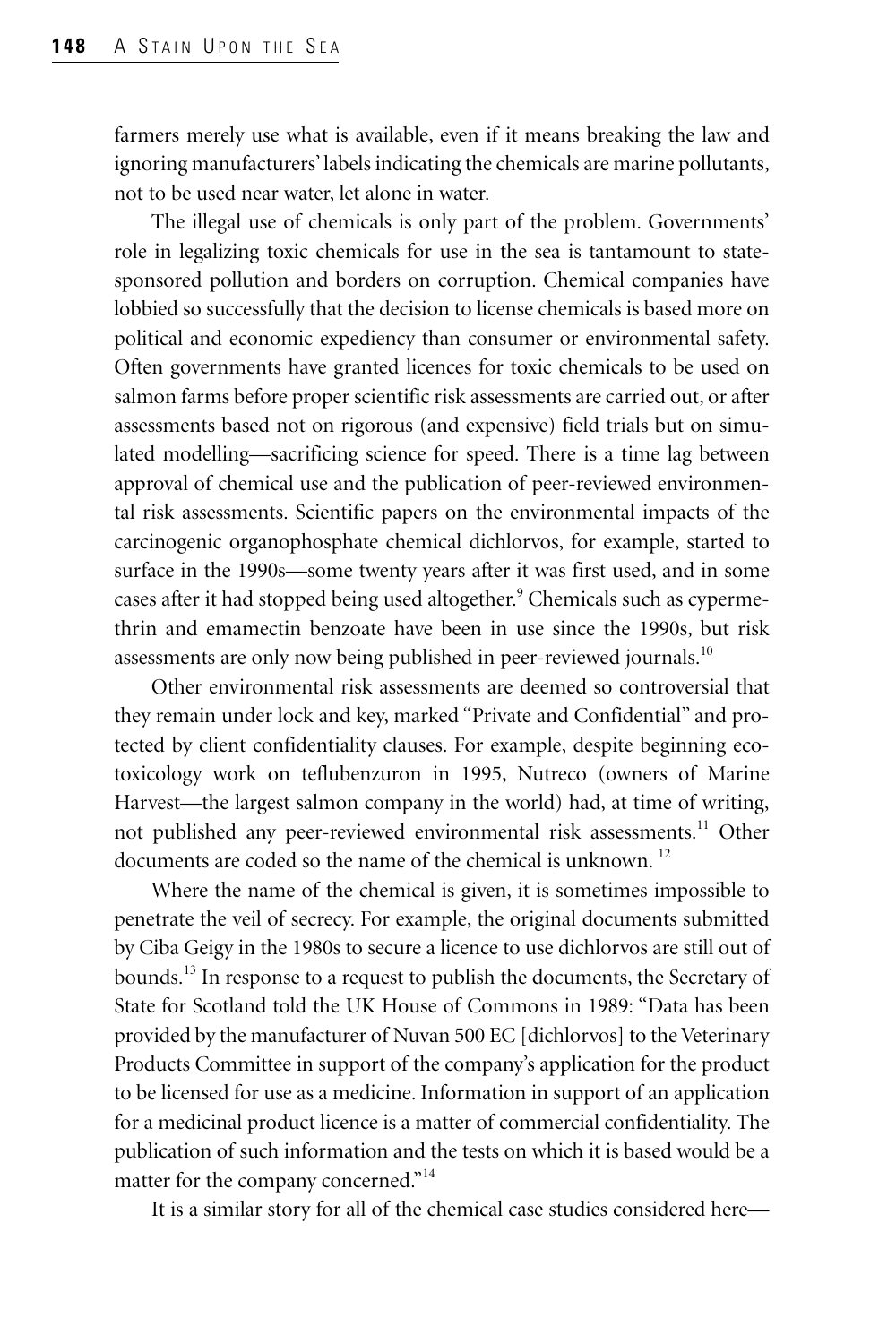governments are allowing private companies to hide behind commercial confidentiality clauses against the public interest.<sup>15</sup> Even work carried out by government agencies is either not published at all or is slipped out many years after the event.

Governments have given sometimes salmon farmers immunity from prosecution and virtual carte blanche to do as they please.<sup>16</sup> State-sponsored chemical pollution in Scottish salmon farming was such that the UK government ignored a 1994 recommendation by the Oslo and Paris Conventions for the Prevention of Marine Pollution (PARCOM) on best environmental practice for the reduction of inputs of potentially toxic chemicals from aquaculture use.<sup>17</sup> According to the Public Service Employees for Environmental Ethics, the British Columbia government has been in violation of its own Pesticide Control Act since 1995.<sup>18</sup> The Norwegian government breached its international obligations under the 1990 Hague Declaration when salmon farmers were allowed to increase their use of copper-based paints after the ban on TBT,<sup>19</sup> and the Chilean government allowed salmon farmers to use vast quantities of malachite green even after it was banned in 1995.<sup>20</sup>

Even the "polluter pays" principle has been turned on its head. In a recent case in Canada, the Sierra Legal Defence Fund (a non-profit that provides free legal services for environmentalists in Canada) revealed that salmon farming companies in British Columbia were reimbursed more than \$1.7 million in fines. "Handing the fines back to the industry sends the wrong message," said Sierra Legal lawyer Tim Howard. "It encourages companies to knowingly violate their licences, and short-changes the taxpayer."<sup>21</sup>

These are not isolated cases, and they build up a picture of governments around the world bankrolling the expansion of sea cage salmon farming at the expense of both the environment and public health.

## **Chemical Case Studies**

Chemicals used on salmon farms break down into four main groups:

- Antibiotics such as amoxicillin, oxytetracycline, oxolinic acid, sarafloxacin hydrochloride and sulphadiazine
- Artificial colourings such as canthaxanthin and astaxanthin
- Antiparasitics such as azamethiphos, cypermethrin, dichlorvos, emamectin benzoate, ivermectin and teflubenzuron
- Antifoulants such as TBT, copper and zinc-based paints

The use of antibiotics in salmon farming has been prevalent right from the beginning, and their use in aquaculture globally has grown to such an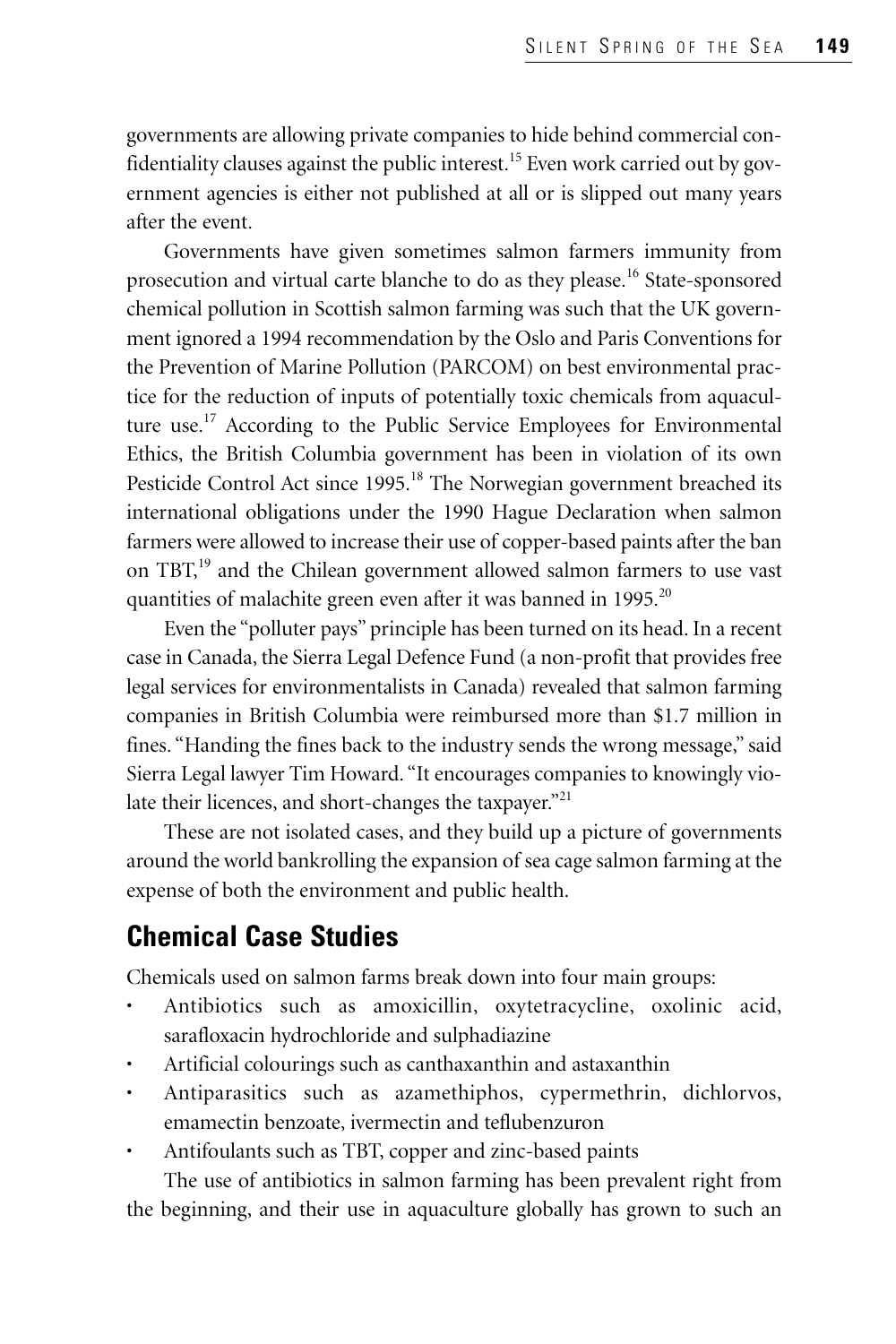extent that resistance is now threatening human health as well as other marine species.<sup>22</sup> The Norwegian government's Directorate for Nature Management reported in 1999 that "during 1988–92, the mean annual consumption of antibacterial substances in Norwegian aquaculture was 29 tons, while traditional veterinary and human medicine used an average of ten to 25 tons a year in the same period. The aquaculture industry was thus the biggest contributor of antibacterial substances to the environment."<sup>23</sup> The directorate concluded that antibiotic use in salmon farming "may lead to an increasing number of resistant bacteria, and consequent treatment difficulties, in human medicine too."<sup>24</sup> Indeed, many of the chemicals used in salmon farming, such as oxytetracycline and amoxicillin, are also prescribed by doctors for flu and other infections.

Chile has taken over Norway's mantle as the world's number one antibiotic addict and is now using 75 times more antibiotics than Norway, which is taking its toll on both the environment and on the lucrative export market in Japan.<sup>25</sup> The abuse of antibiotics in aquaculture is a universal problem and not just confined to salmon farms—sea bass and trout farms, for example, are also showing similar signs of antibiotic resistance.<sup>26</sup>

Antibiotics and vaccines (which are a whole other story) are not considered in detail here, nor are the environmental and public health threats posed by PCBs, dioxins, dieldrin, toxaphene, chlordane, DDT and other organic contaminants that bioaccumulate "accidentally" via the fish feed. Instead, the chemicals considered are those used directly and deliberately on salmon farms. I am focusing on an artificial colouring, several antiparasitics, antifoulants and an antifungal.

- Canthaxanthin (E161g)
- Dichlorvos (Aquaguard and Nuvan)
- Azamethiphos (Salmosan)
- Cypermethrin (Excis)
- Teflubenzuron (Calicide and Ektobann)
- Ivermectin (Ivomec)
- Emamectin benzoate (Slice)
- TBT (along with copper- and zinc-based paints)
- Malachite green

Artificial colourings and antiparasitic chemicals like emamectin benzoate, ivermectin and teflubenzuron are administered to farmed salmon via their feed. Antifoulants such as TBT or copper and zinc-based paints are coated onto salmon nets. For antiparasitic bath treatments like dichlorvos,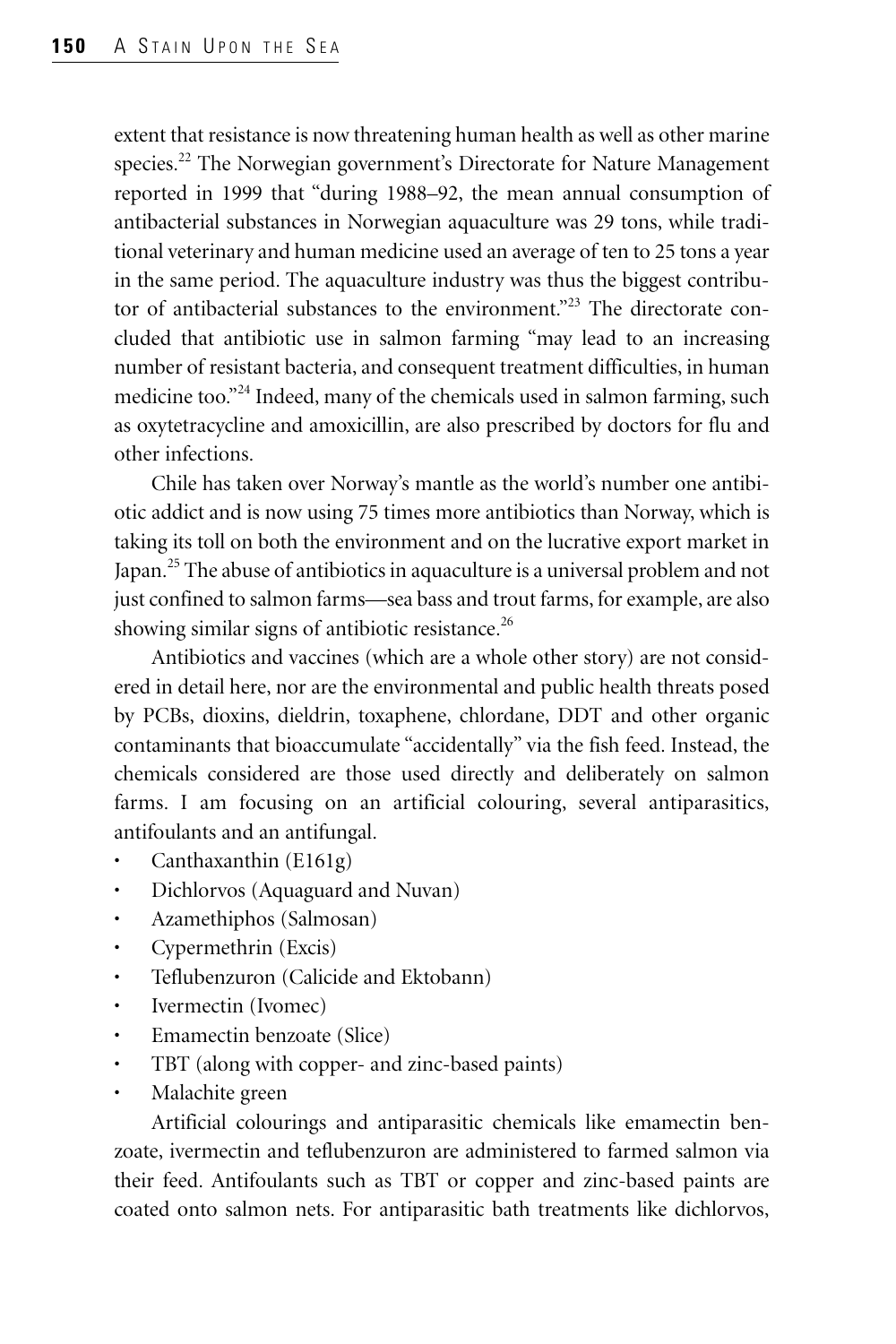azamethiphos and cypermethrin, farmed salmon are quite literally bathed in chemicals. The method of application is unsophisticated and in the bad old days involved leaking buckets and gloves with holes in them. A Scottish government report on fish farming explains: "Some chemicals, particularly antiparasitic and antifungal agents, are used as immersion treatments and the treatment solution is released to the water after use. Cage farmers add these chemicals directly to the cage, which is surrounded by a tarpaulin skirt or complete enclosure during treatment. Once a treatment is finished the skirt is removed and the chemicals are naturally flushed out . . . In most cases, these chemicals are used in such a way that they are directly flushed to the aquatic environment."<sup>27</sup>

Bath treatments are time-consuming (it might take as long as a week to treat an entire farm) and so toxic that they can cause stress and mortalities in the farmed salmon themselves $28$ —not to mention their environmental and human health impacts. Consequently, in-feed treatments started to replace bath treatments in the late 1990s. Some farmers are even looking to inject their salmon with sea lice chemicals. A number of injectible anti-parasitics already exist for other species, and chemical companies are considering this form of delivery for salmon farming. Mass injections of farmed fish will cause some headaches. It is "impracticable to inject small fish," and even in large fish "there is a tendency for some of the injected material to leak back along the track of the needle." Moreover,"in the case of injection in any food animal, the implications for residues must be taken into account, especially at the site of injection."29

The following chemical case studies have some recurring themes including commercial confidentiality, political expediency, food safety and environment impact. The focus is predominantly on Scotland (and to a lesser extent Canada), largely because the information is more accessible. Due to language barriers, the world's number one and number two salmon farming nations, Chile and Norway, are pretty much out of bounds, although some information is slowly seeping out. Scotland is the third-largest salmon farming country in the world, producing 160,000 tonnes in 2003 (Norway and Chile produce about half a million tonnes each).<sup>30</sup> Scotland is also a microcosm of what is happening around the world. Some of the names of the chemicals may be different, but the issues are similar. The situation in the smaller salmon farming nations such as Australia, New Zealand, Ireland, the United States and Iceland may not be as bad as in Chile, Norway, Scotland, Canada and the Faroes (the big five)—but it's not necessarily much better either.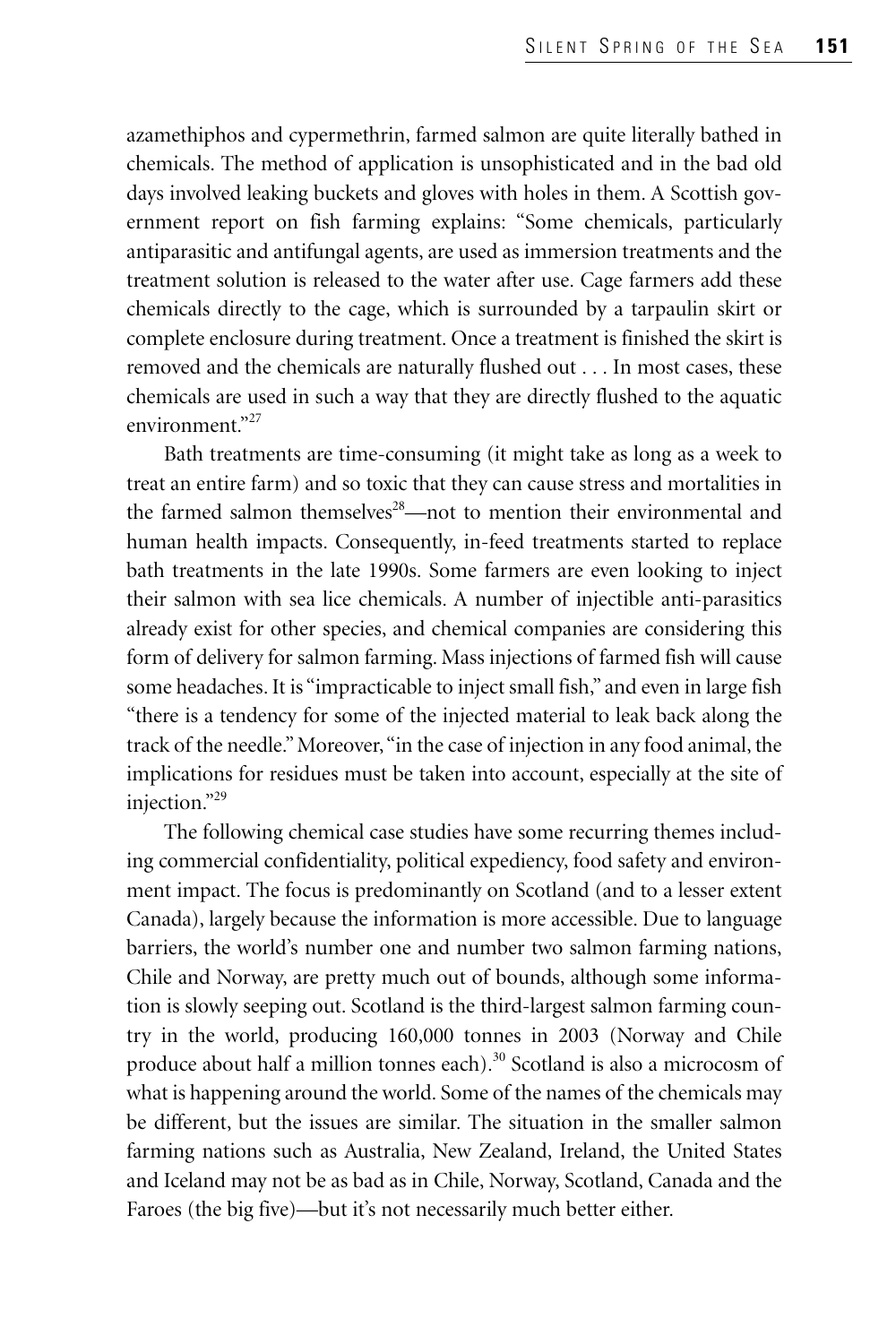Before considering each chemical in turn, it is important to get a handle on the global consumption of chemicals by the salmon farming industry. Due to the reluctance of government agencies to divulge details of specific use of chemicals on salmon farms, it is difficult to give actual quantities used. Norway is the only salmon farming country that publishes annual figures.<sup>31</sup> The Scottish Environmental Protection Agency (SEPA) does "not hold comprehensive records of the total annual tonnages of chemicals used in the fish farming industry," and if records do exist, "commercial confidentiality" precludes their publication (Andy Rosie, SEPA, pers. comm.). Requests to government authorities in Australia, Chile, Canada, Ireland and New Zealand met with a similar response.

However, an extensive trawl of the literature gives a tantalizing and horrifying glimpse of the global chemical use in salmon farming.<sup>32</sup> An international survey published in 2000, for example, revealed that eleven compounds representing five pesticide types were being used on commercial salmon farms to kill sea lice: two organophosphates (dichlorvos and azamethiphos); three pyrethrin/pyrethroid compounds (pyrethrum, cypermethrin, deltamethrin); one oxidizing agent (hydrogen peroxide); three avermectins (ivermectin, emamectin benzoate and doramectin) and two benzoylphenyl ureas (teflubenzuron and diflubenzuron). The number of compounds available in any one country varied from nine (Norway) to six (Chile, United Kingdom) to four (Ireland, the Faroes, Canada) to two (United States). Dichlorvos, azamethiphos and cypermethrin were the most widely used compounds (5 countries) followed by hydrogen peroxide, ivermectin and emamectin benzoate (4 countries each), teflubenzuron (3 countries), diflubenzuron (2 countries), and deltamethrin, pyrethrum and doramectin (1 country each).<sup>33</sup> The situation in 2004 is probably very similar, although more countries have now licensed the use of both emamectin benzoate and teflubenzuron, and dichlorvos has been banned in several countries.

Calculating quantities of chemicals used is much more difficult, but there are some published surveys. Official government figures for annual chemical use by Scottish sea cage salmon farms were published in a private and confidential report in 1992: fourteen tonnes of formalin, 2,400 litres of vaccines, five tonnes of iodophors, 0.2 tonnes of furazolidone, five tonnes of ethoxyquin, 50 tonnes of dichlorvos, 0.3 tonnes of sulphadiazine and trimethroprim, two tonnes of chloramine T, ten tonnes of oxolinic acid, ten tonnes of oxytetracycline, 1.5 tonnes of malachite green, two tonnes of canthaxanthin, two tonnes of astaxanthin and  $0.1g$  of methyltestosterone.<sup>34</sup>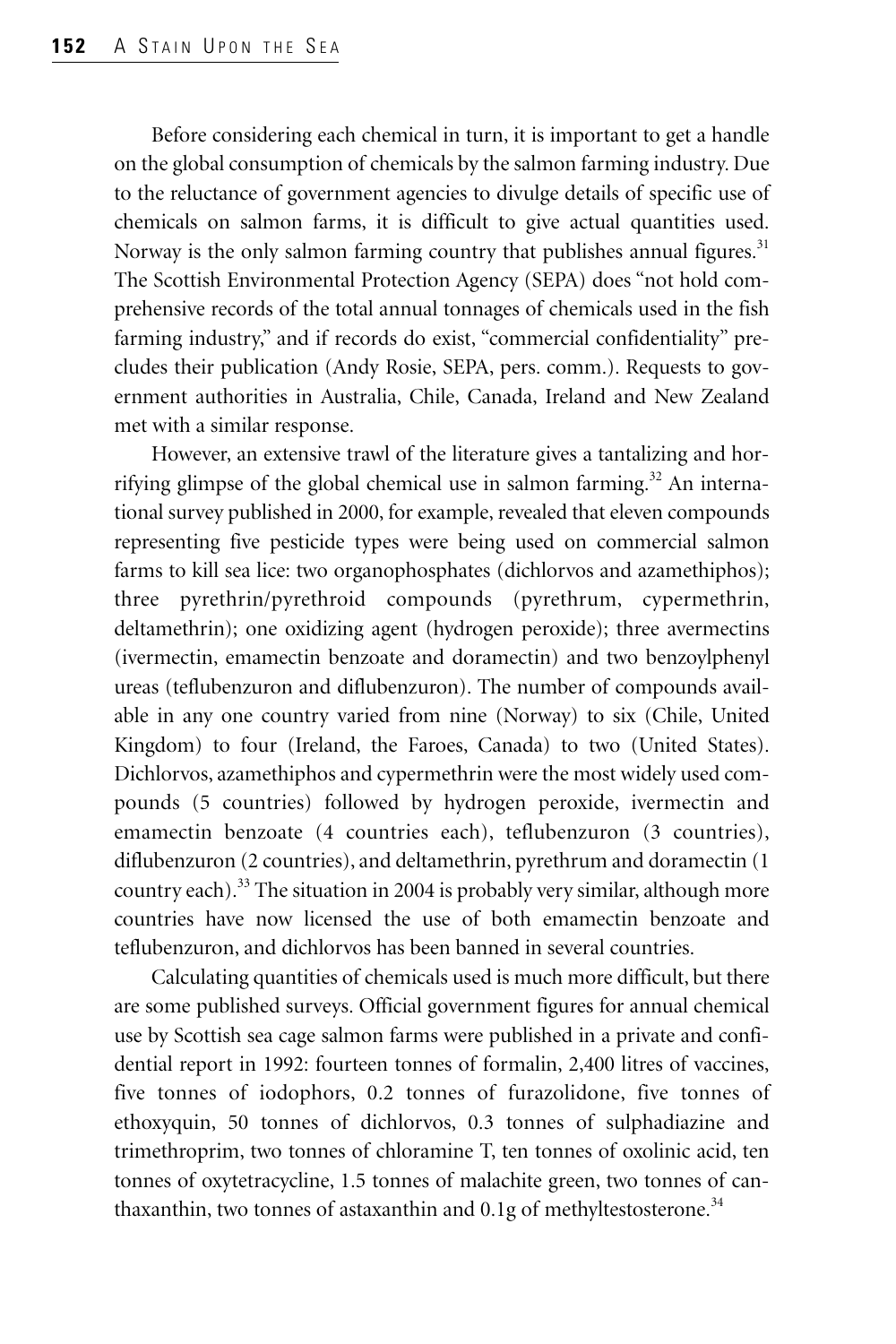The use of chemicals on salmon farms increased during the 1990s in line with increases in global salmon farming production. For example, in 1988 there was only one "medicine"—aqualinic powder—licensed by the UK's Veterinary Medicines Directorate for use on fish farms in the UK. By 2004 the UK government had issued over 30 licences including dichlorvos (1990), sulphatrim (1993), clamoxyl (1994), paramove (1995), azamethiphos (1996), sarafin (1997), cypermethrin (1999), teflubenzuron (1999), emamectin benzoate (2000) and pyceze (2003).<sup>35</sup> In Scotland, SEPA opened the floodgates to a wave of new chemicals in 1998 and by March 2004 it had issued over 1000 licences to use the toxic treatments azamethiphos (282), cypermethrin (311), emamectin benzoate (211) and teflubenzuron (212).<sup>36</sup> A typical "discharge consent" issued by SEPA permits salmon farms to pump over 30 different chemical formulations including antiparasitics, antibiotics, antifoulants and disinfectants into the sea.

#### Canthaxanthin (E161g)—An artificial pink dye linked to eye defects

The most eye-catching chemicals used on salmon farms are the artificial pink dye canthaxanthin (E161g) and a related synthetic colouring, astaxanthin, which are added to the feed of farmed salmon for "color finishing." Several major chemical companies produce canthaxanthin and astaxanthin, including agricultural behemoth Archer Daniels Midland and Swiss pharmaceutical firm Hoffmann-La Roche, which synthetically manufactured canthaxanthin from petrochemicals in its laboratories until 2002, when it sold its "vitamin and specialty chemicals division," Roche Vitamins, to Dutch chemical company DSM for \$2.2 billion.<sup>37</sup>

Wild salmon get their pink and red colours naturally, mainly from eating krill, but salmon farmers can choose the colour of their farmed salmon with the help of the "SalmoFan," much as you pick the right shade of pink for your bathroom wall.<sup>38</sup> DSM, which sells canthaxanthin through its "nutritional products" line under the trade name Carophyll Red, now markets the "SalmoFan Lineal"—a colour-by-numbers slide ruler that illustrates every shade of pink from bubble-gum bright to dusty rose.<sup>39</sup>

Pink dyes can account for up to a third of all feed costs. For salmon farmers, though, it is a price worth paying. Strip farmed salmon of canthaxanthin and it is an unappetizing dirty grey in appearance. A consumer survey conducted by Hoffmann-La Roche found people put a premium on colour and are willing to pay much more for redder salmon. "Consumers perceive that redder salmon is equated to these characteristics: fresher, better flavour, higher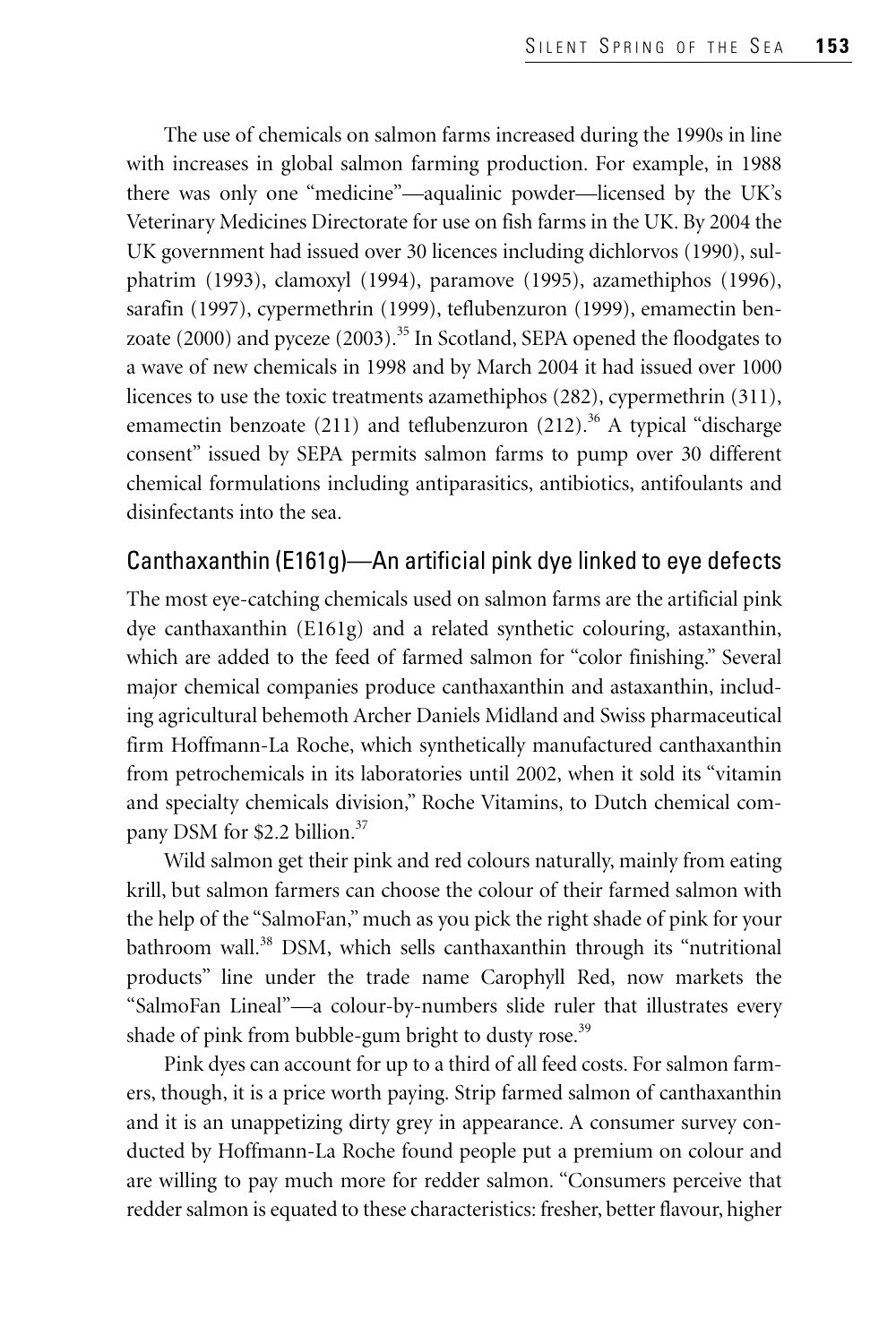quality and higher price . . . consumers felt that a salmon with a colour of 22–24 [on the "SalmoFan"] should be less expensive and a well coloured salmon, 33-34, would be the most expensive."40

Farmers using artificial colouring are deliberately confusing consumers, making money out of public ignorance, and endangering public health. Canthaxanthin has been liberally applied to farmed salmon since at least the 1980s despite fears that it can cause cancer. In 1990 the *Independent on Sunday* reported that levels of canthaxanthin in farmed salmon on sale in UK supermarkets exceeded safe levels,<sup>41</sup> while in 1992 the Scottish government admitted that "some concern has been expressed over the possible carcinogenicity of canthaxanthin, used to produce coloured flesh in farmed salmon."<sup>42</sup>

According to writer Linda Forristal: "There has been one reported death from aplastic anemia (failure of the bone marrow to manufacture red blood cells) attributed to the use of canthaxanthin as an oral tanning agent,<sup>"43</sup> and the scientific evidence of canthaxanthin's impact on the eye is extensive and dates back as early as 1987.<sup>44</sup> Hoffmann-La Roche knew even earlier than that. In 1986 the company wrote to a customer: "In investigations originally carried out in Canada, and more recently in Germany, a number of people who had been taking Canthaxanthin tanning preparations at high levels, for prolonged periods of time exhibited as a side effect a so far unexplained phenomenon which the authors describe as glistening, apparently crystalline deposits in the inner layer of the retina of the eye, in particular, around the macula. In some of the subjects investigated, sensitive ophthalmological tests revealed, slowing down of light-darkness adaptation of the eye, though the clinical significance of this remains to be fully determined. This functional disturbance is reported to regress on discontinuation of the Canthaxanthin tanning preparation. The deposits in the retina, however, have not been observed to regress, but remain in place without apparent impairment of vision, perception of color or field of vision."<sup>45</sup>

But while Hoffmann-La Roche considered it unsafe to take canthaxanthin via tanning pills, it still made millions selling canthaxanthin and astaxanthin to salmon farmers throughout the 1980s, 1990s and the current decade. Intense lobbying by Hoffmann-La Roche and the salmon farming industry has ensured that salmon farmers' "pink poison"<sup>46</sup> has been protected by the powers that be. In 1987 the UK government acted as a sponsor to Hoffmann-La Roche's scientific submission on canthaxanthin.<sup>47</sup> Scientific studies on health impacts of canthaxanthin, submitted by Hoffmann-La Roche to the World Health Organization and the European Commission,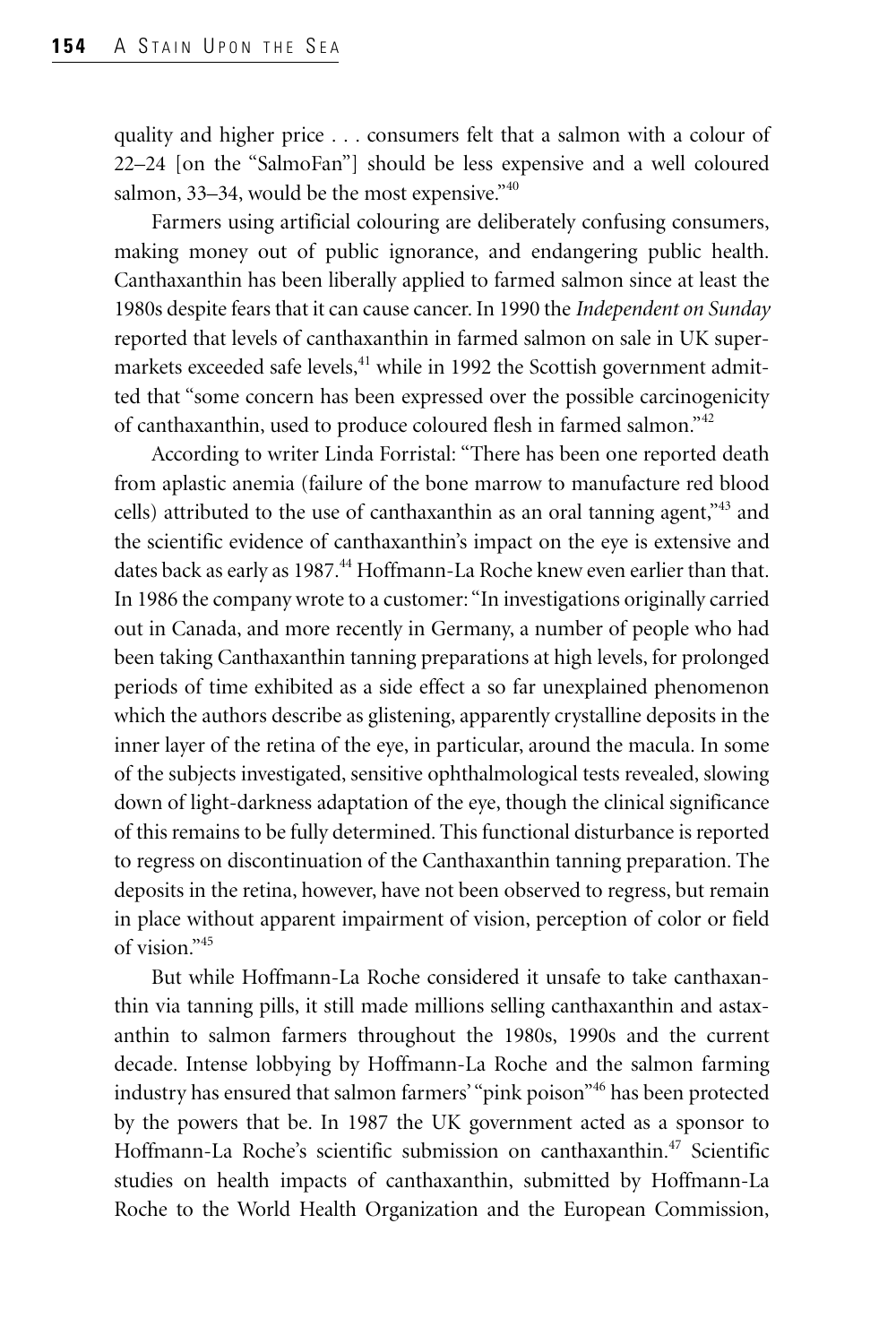were classified as commercially confidential, and consumers were kept in the dark.<sup>48</sup>

In 1997 the European Commission's Scientific Committee on Food recognized the link between canthaxanthin intake and retinal problems but it was not until the EC's Scientific Committee on Animal Nutrition published a damning scientific opinion in April 2002 that the European Commission ordered Irish and Scottish salmon farmers to reduce levels of canthaxanthin by three to four times by December 2003.<sup>49</sup> The EC report set out all the scientific evidence linking canthaxanthin to retinal damage in the human eye and also revealed that since 1982 the levels of artificial colourings in the flesh of farmed salmon have more than trebled. Farmed salmon is getting pinker chemical companies are getting richer.

The industry protested. "You have to consume enormous quantities of canthaxanthin before there is even the potential for damage to your eyesight," said Julie Edgar, the communications director at Scottish Quality Salmon (formerly the Scottish Salmon Growers Association).50 She told the *Financial Times* that sales of Scottish farmed salmon were now threatened in France. "They judge our salmon a lot on its colour."<sup>51</sup>

Scottish and Irish salmon farmers did have the option to switch to astaxanthin, but the crux of the matter is cost: canthaxanthin is much cheaper than astaxanthin. Scottish salmon farmers estimate that the switch to astaxanthin



Salmon farmers use the Salmofan<sup>™</sup> to grade the degree of pink the flesh of *their salmon attains through the use of Canthaxanthin. Deeper shades of pink fetch higher prices in the marketplace.*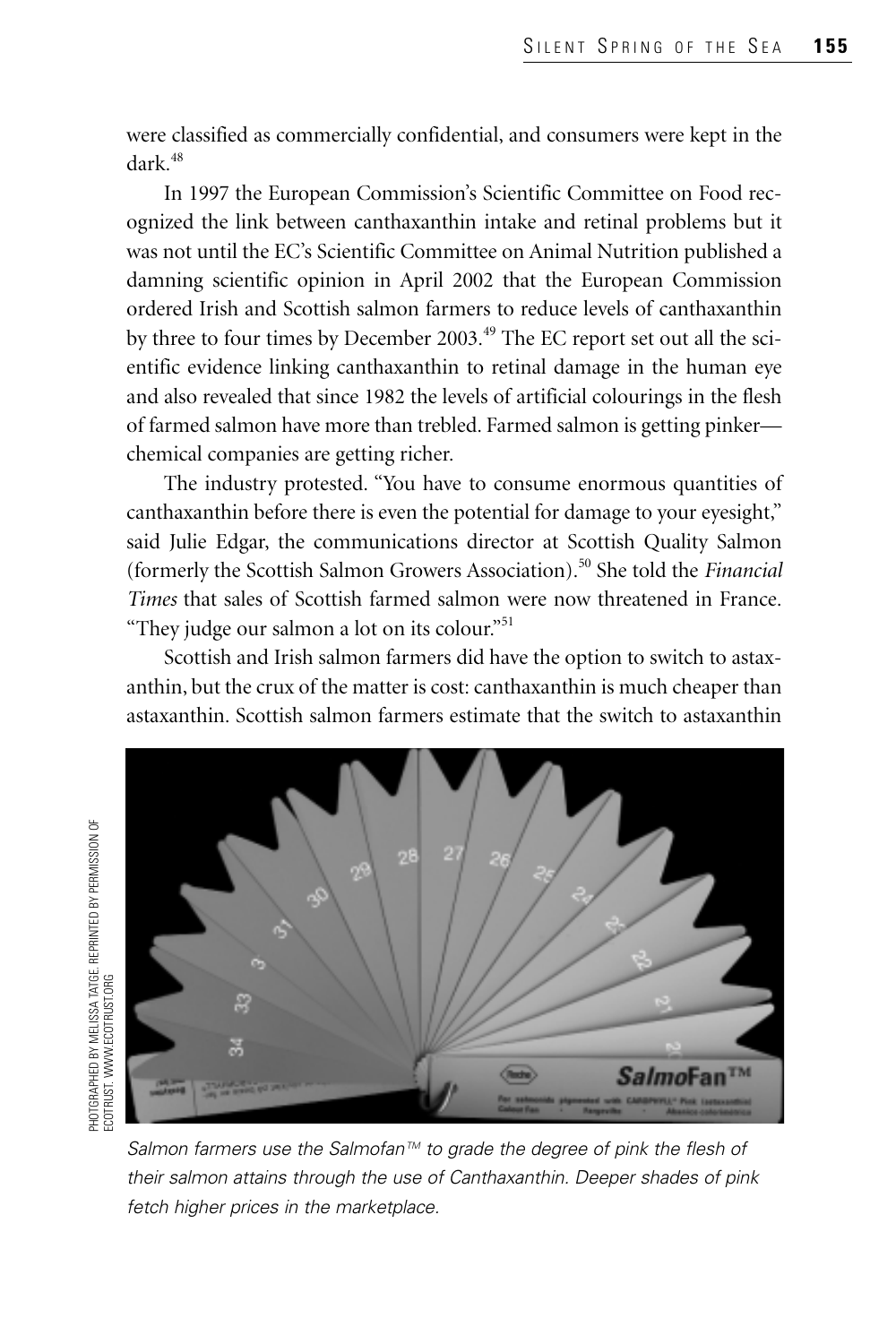

*The Institute for Agriculture and Trade Policy's "Go Wild" campaign targets American consumers of farmed fish.*

"could increase the cost of finished feed from around £65 per tonne to £80–£85 per tonne"—equivalent to £6 million per year.<sup>52</sup> Moreover, even the switch to astaxanthin is not without consumer concerns. When the EC's Scientific Committee on Animal Nutrition gave its opinion on canthaxanthin, it also recommended a food safety risk assessment of alternative artificial colourings, including astaxanthin.<sup>53</sup>

Of course, salmon farmers outside the European Union—in Norway, Chile, Canada, etc.—are exempt from the EC ruling and can continue to use canthaxanthin as long as they're not selling product in Europe. But if they do not see the sense of banning artificial colourings from their salmon altogether, they should at least come clean and inform consumers that salmon contain these dyes. The European Commission is now looking into labelling of both canthaxanthin and astaxanthin in farmed salmon (Beate Gminder, pers. comm.). The US already requires labelling, although supermarkets such as Safeway, Albertsons and Kroger have been accused of not following the law.<sup>54</sup>

Labelling would certainly have helped Linda Forristal. "It all started innocently with a delicious salmon dinner after a day's sightseeing in the Canadian Maritimes," she explains. "By midnight, I was itching inside and out, as if every blood vessel were dilated. Three days later, another salmon meal provoked an even worse reaction. That's when I discovered farmed salmon contain food dyes."<sup>55</sup>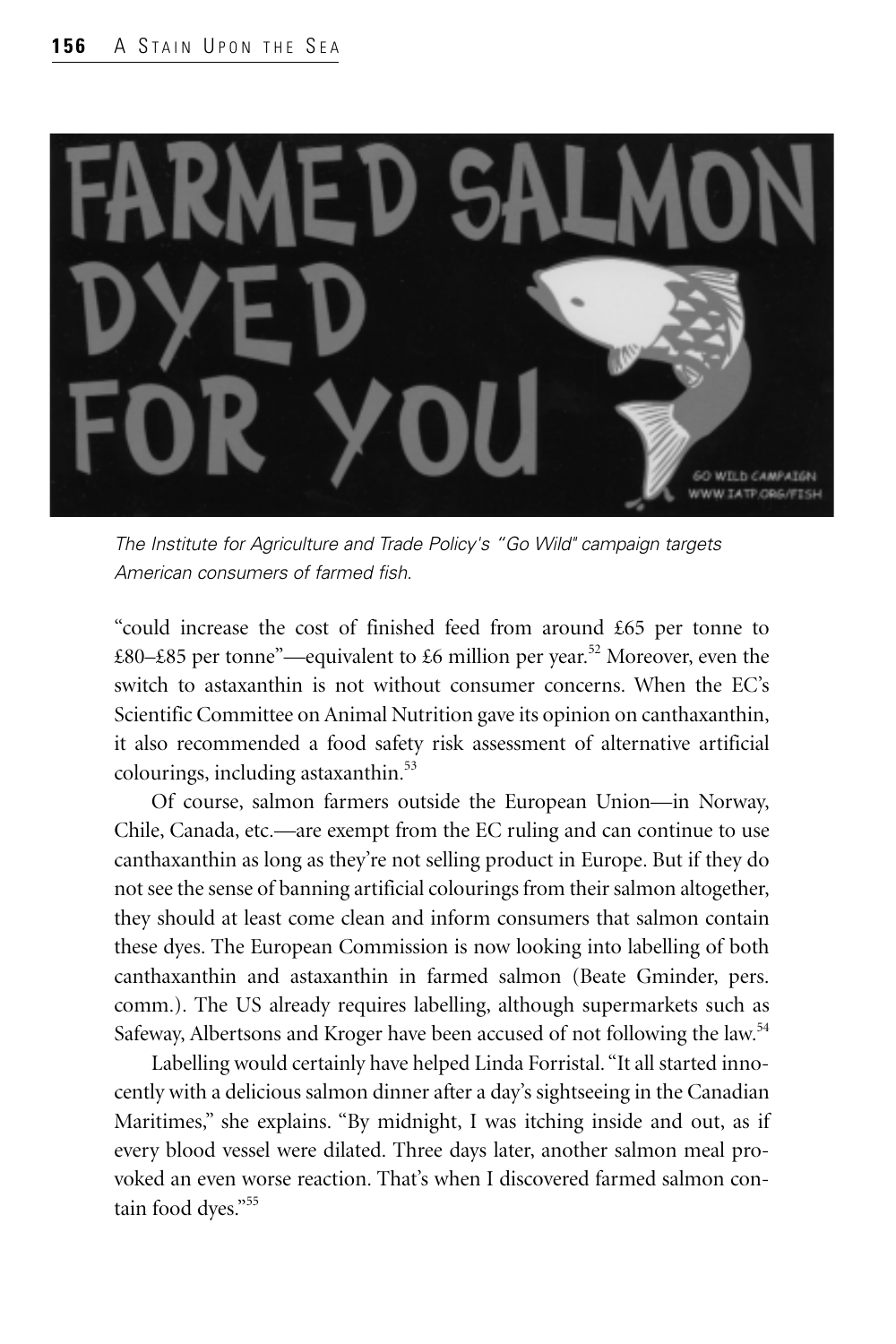## Dichlorvos (Nuvan or Aquagard)—A carcinogenic organophosphate that is the skeleton in salmon farming's closet.

Dichlorvos (also known as DDVP) is a highly toxic organophosphate originally used by farmers and gardeners to control pests. Like many OP insecticides it disrupts the nervous and muscular system. Related to the military nerve gases developed in the Second World War, dichlorvos is one of the most toxic pesticides in the world. It was first registered in 1948 as an insecticide for use in agriculture and the home (trade names include Doom and Vapona). On salmon farms, the dichlorvos formulation is called either Nuvan or Aquaguard (manufactured by Ciba Geigy—now known as Novartis). It was the first sea lice chemical to be used on salmon farms in the 1970s in Scotland and Norway and was also used extensively in Canada, Ireland, the Faroes and Chile. It is carcinogenic, mutagenic and hormone-disrupting—a so-called gender bender.

The National Poisons Unit describes dichlorvos as "toxic if swallowed," "very toxic by inhalation" and "toxic in contact with skin." It is treated as a "Red List" chemical under the European Commission's Dangerous Substances Directive <sup>56</sup> and is listed under the UK Poisons Regulations 1982, with harmful effects to humans from acute exposure and cumulative toxicity from repeated exposure to low doses.<sup>57</sup> The World Health Organization classifies it as "highly hazardous." Containers of dichlorvos must be labelled with the skull-and-crossbones warning sign and the following instructions for use:

OXIC

6

"Wear protective gloves, clean protective clothing goggles, and a respirator of the organic-vapour type when handling this material. Avoid prolonged exposure to fumes. Wash hands and exposed skin after handling and before eating and bathe immediately after work. Keep the material out of the reach of children and well away from foodstuffs, animal feed and their contain-

> *The makers of Nuvan, a product used to control sea lice, label their product with the skull-and-crossbone symbol for poison. Nuvan is 50% dichlorvos, a nerve toxin.*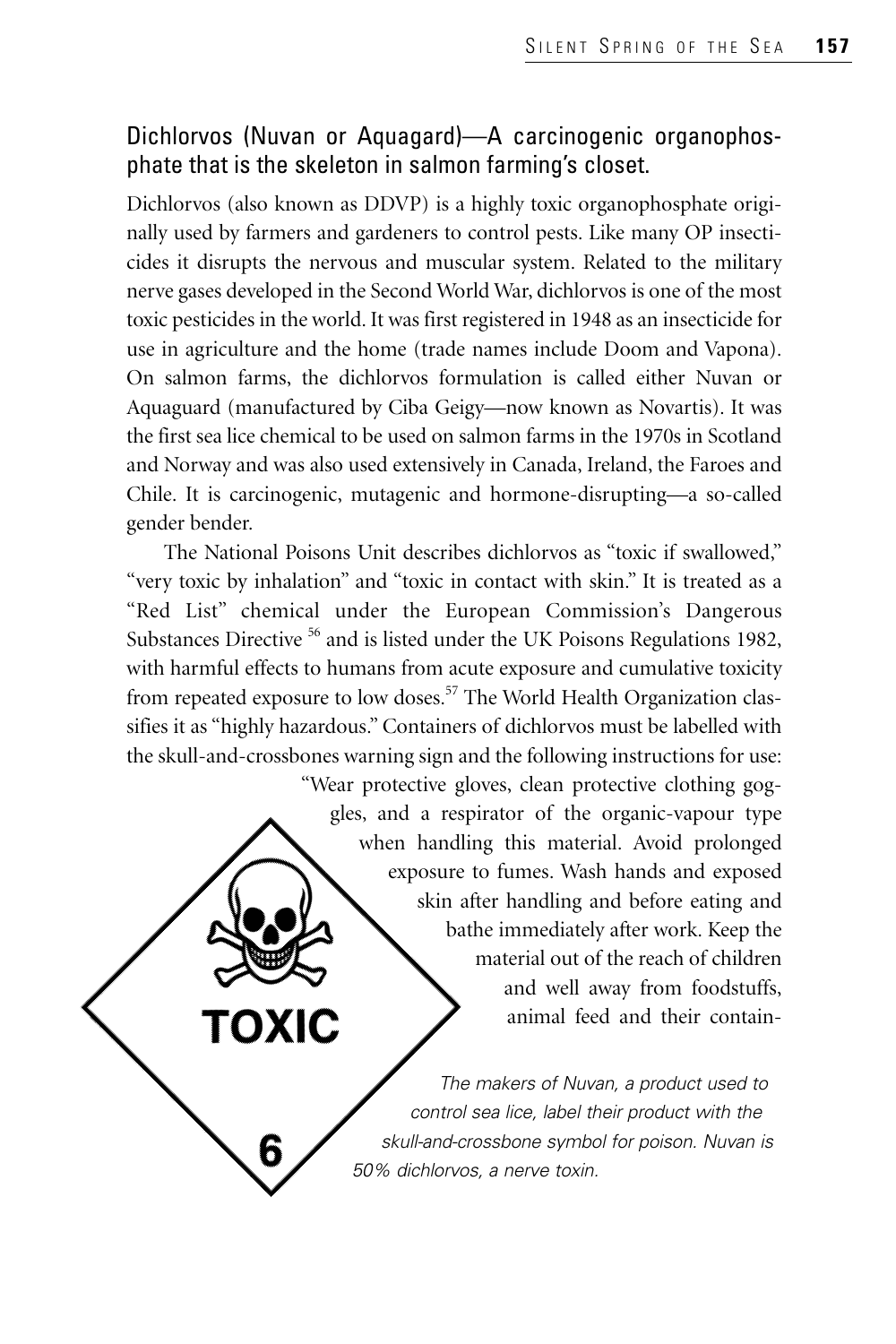ers. Ensure that containers are tightly sealed, and stored and disposed of in such a way as to prevent accidental contact."<sup>58</sup>

Dr. Ted Needham (now boss of Heritage Salmon in Canada) first used Vapona fly-strips against sea lice in trials at Marine Harvest's Lochailort farm (then owned by Unilever, now by Nutreco) in Loch Ailort, Scotland. He chose dichlorvos because of its wide margin of error in killing sea lice and fish, and because the chemical was readily available for use in the agriculture sector. Needham first applied dichlorvos to salmon by dangling fly-strips in the water of the net pens.<sup>59</sup> (Nearly 25 years later, the same type of fly-strips Dr. Needham dangled in the water on a salmon farm were banned by the UK government after they were shown to cause cancer. $60$ )

Following these experiments in Loch Ailort, reports on slightly more professional experiments using buckets of dichlorvos were published by the Royal Society of Edinburgh in 1982.<sup>61</sup> Gordon Rae, a consultant for Scottish Quality Salmon up until 2003, when he died of cancer, described using dichlorvos in a *Fish Farmer* magazine article in 1979. Alongside is a photo of a fish farm worker pouring the carcinogenic chemicals into a sea pen with a plastic bucket. The worker has no gloves, mask or other safety equipment.<sup>62</sup>

Dichlorvos baths were a health hazard for the operator, the marine environment and the farmed salmon themselves. According to the Marine Conservation Society in 1988: "Not all farmers use tarpaulins or calculated quantities of Nuvan, resulting in considerable variability in the concentrations and over-use . . . One farm operator described the method of treatment to us as follows: 'Up to 30 cages can be treated together in an hour. No tarpaulin is used. The Nuvan is poured in at one end of the cage unit and is allowed to flow through with the tide, topping up the concentration at each cage. About 300–400 ml is used per cage. Treatment occurs four or five times per summer'. This would result in approximately 10.5 litres of Nuvan being used in one treatment of a group of 30 cages."<sup>63</sup> Dr. Ron Wootten of the Institute of Aquaculture at the University of Stirling told a House of Commons inquiry (1989–90) that dichlorvos was added to the water at slack tide, "which is frankly unacceptable as there is no containment and the stuff is just poured into the water."<sup>64</sup>

In 1989 the police, local schools and the Scottish environmental protection agency were alerted after one company lost several litres of dichlorvos in Loch Sunart after they were blown into the water. An SOS went out for the missing bottles and a search party scoured over 90 kilometres of coastline. Dr. Paul Johnston, a toxins expert at London University and a Greenpeace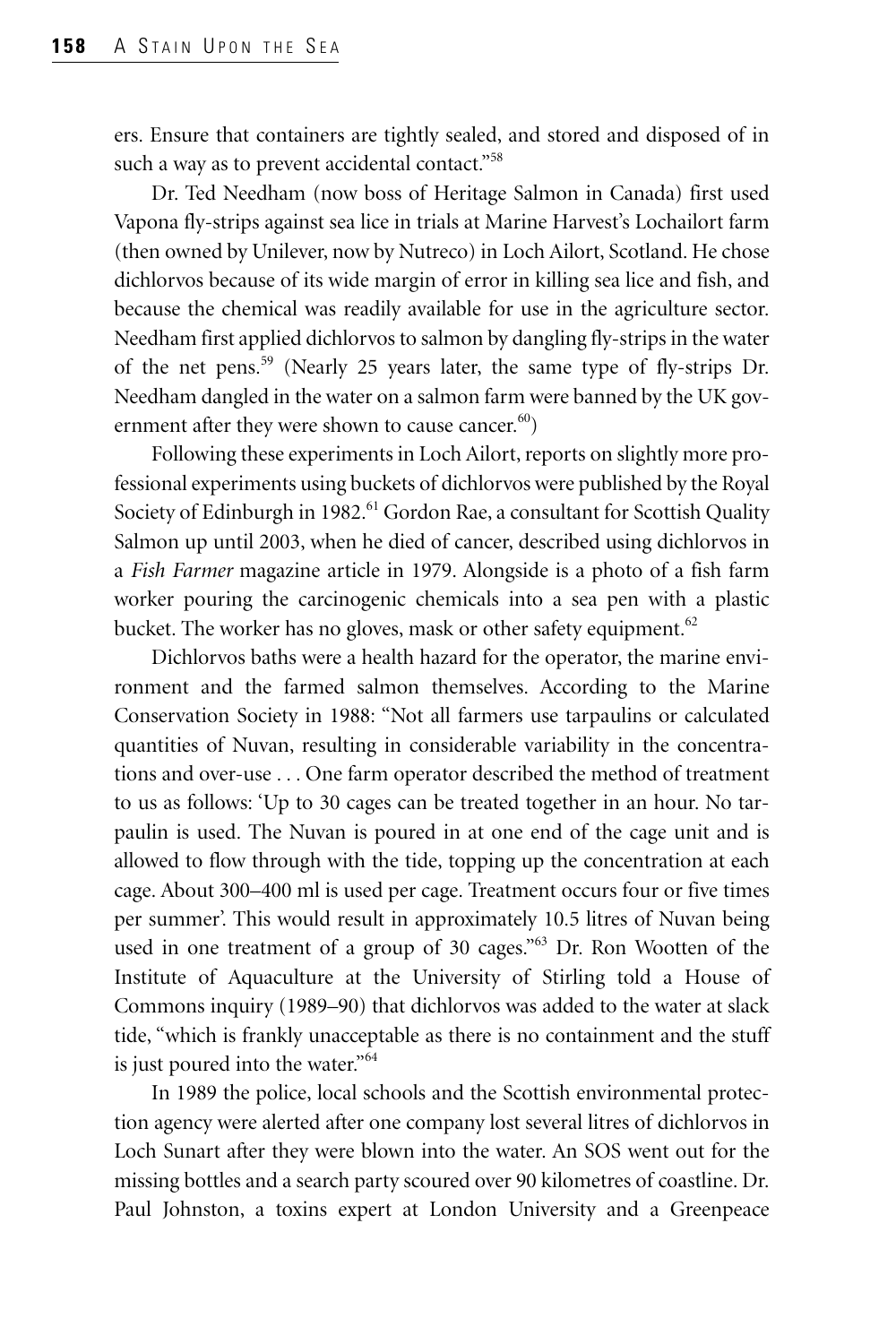researcher, said: "[Nuvan] is in fact a nerve poison which could be deadly especially if a child opened a bottle and took a deep sniff. It is environmental lunacy to keep this substance in a place where it can be blown into the water."<sup>65</sup> Following this embarrassing incident, Ciba Geigy, the chemical manufacturer of dichlorvos, was asked to provide better labelling—it was discovered that the Nuvan bottles' skull-and-crossbones warning labels washed off in salt water.<sup>66</sup>

The casual attitudes for using and storing dichlorvos are reflected in the quantities used. Although a Scottish government report detailing specific use of dichlorvos on each farm is still deemed private and confidential almost a decade after it was written,<sup>67</sup> it is possible to piece together some numbers from files obtained under the European Union's Freedom of Environmental Information regulations. Another private and confidential report from 1991 details how just two salmon farms operated by Marine Harvest had been using an average of nearly half a tonne (414 kg) of dichlorvos per year over the previous four years.<sup>68</sup> By 1989, Marine Harvest was using nearly three tonnes (2,920 kg) of Nuvan (50 percent dichlorvos) in Loch Ailort alone. A 1992 Scottish government report calculated dichlorvos use at a staggering 50 tonnes per year.<sup>69</sup>

Despite its widespread use across Scotland, dichlorvos was not granted a product licence by the UK government until June 1989. Even though the original risk assessments carried out in the 1970s remained private and confidential,70 and, according to an article in *New Scientist*, Ciba Geigy admitted in 1988 that dichlorvos was not meant to be used on salmon farms, $^{71}$  the government caved in after intense lobbying by the industry, which basically said, "Let us use dichlorvos or we go under." Dr. Ron Wootten told the House of Commons inquiry into fish farming (1989–1990): "The crucial question as far as the industry is concerned is that without dichlorvos there would not be a salmon farming industry; there is absolutely no question of that."<sup>72</sup>

Ali Ross of the Marine Conservation Society argued against licensing at the inquiry."You have to remember that it is now well over thirteen years since the chemical was first brought into use in the marine environment. It has been widely used and is now universally used by the industry and yet there are still substantial gaps in our knowledge on its environmental fate and potential impacts . . . We still have no published data from the Ciba-Geigy research that they submitted to the VPC [Veterinary Products Committee] and we have no published data from the DAFS research that is quoted in that paper; there has been no evidence that has been open to public scrutiny. As far as we are con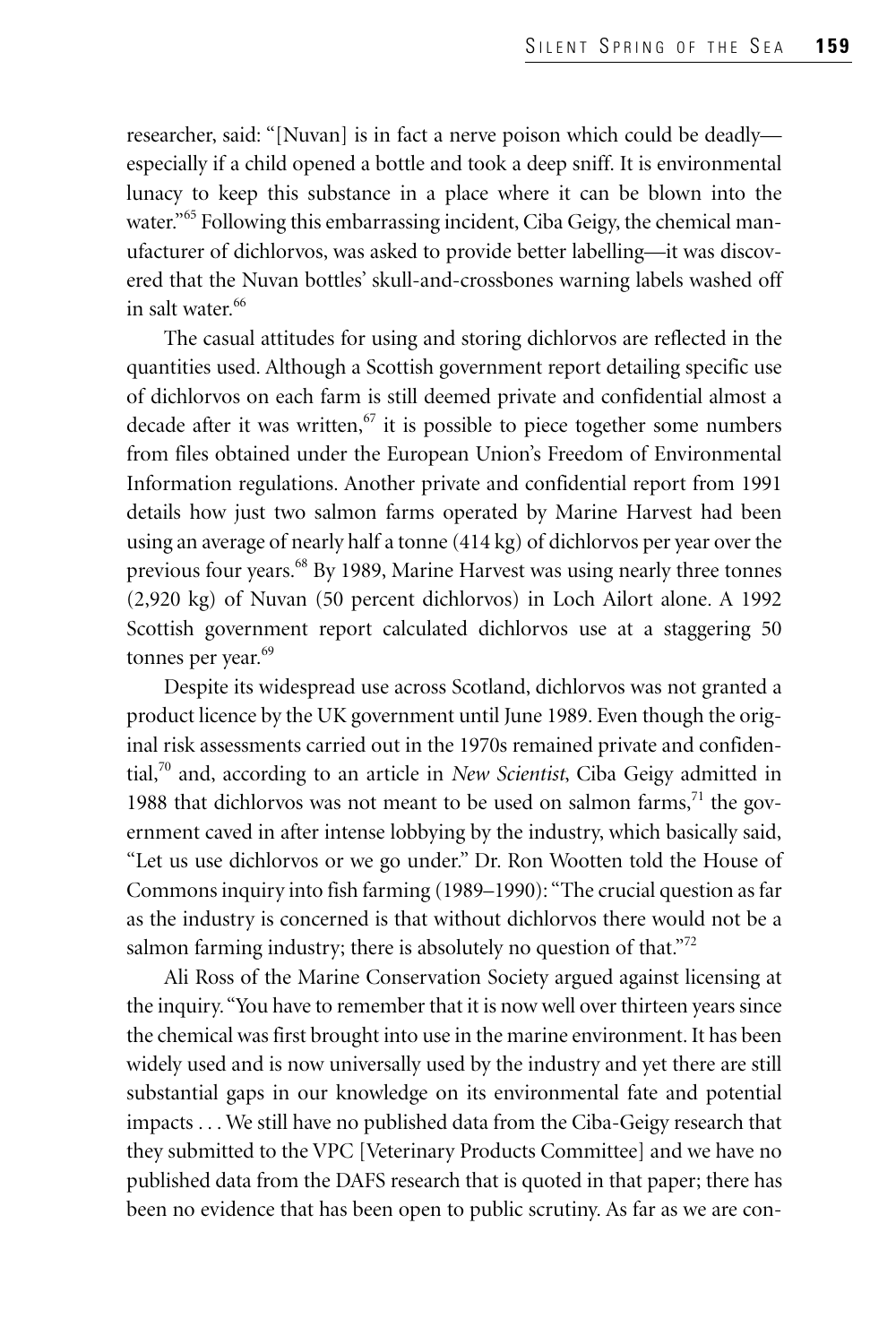cerned, nothing has been presented yet that make us doubt the severe reservations we have about the continued and growing use of this chemical . . . What causes great concern to us is that any judgment that is now made on the chemical is not just going to be a reflection of the scientific evidence that is presented supporting the case, but it is also going to be a reflection of the economic or political implications on the industry."

When the government issued the product licence, Ross's response was: "To give the impression that this stuff is environmentally friendly is immoral. If it wasn't for the fact that the substance was already being widely used by fish farmers, I am sure that it would never have been granted a licence. But as it is, environmental concerns have been quashed in favour of economic pressures."

Once it was legal, Scottish salmon farmers became so liberal in their application of dichlorvos that they used five times more than the combined consumption of the UK farming, pest control and household sectors. According to the Department of the Environment, in 1991 the annual usage of dichlorvos on Scottish salmon farms was ten to twenty tonnes compared to two to three tonnes for the entire terrestrial farming sector.<sup>73</sup> This was despite the fact that the UK government was committed to reducing inputs of dangerous chemicals, including dichlorvos, in the sea under international law. Dichlorvos was one of 30 "Red List" dangerous substances that the UK government had agreed to reduce by 50 percent by 1995.<sup>74</sup>

By the late 1980s sea lice had developed a resistance to dichlorvos.<sup>75</sup> This meant higher and higher doses were required, and it took days to administer a treatment. Mark Jones of the Fish Vet Group describes the cycle: "Nuvan, later known as Aquaguard (dichlorvos) . . . only ever killed the larger, mobile stage pre-adult and adult lice. The safety margin for the fish was low, and with frequent repeated treatments required to remove successive waves of mobile stage lice, resistance developed quickly, necessitating increases in doses and/or exposure times in order to successfully remove the lice. This led to poor treatment success and many cases of repeated overexposure of fish leading to treatment kills. In addition, the concentrated product was dangerous for the handler, who risked long term health consequences in the event of repeated exposure."<sup>76</sup> In 1998, Marine Harvest Scotland admitted that a typical year class of farmed salmon could have as many as 22 treatments of dichlorvos.<sup>77</sup> The *Sunday Herald* reported in January 2002 that "according to some estimates, Scottish salmon farmers used a staggering 500 tonnes of dichlorvos through the 1970s, 1980s and 1990s."<sup>78</sup>

Dichlorvos was also used extensively across Norway. Trichlorfon (which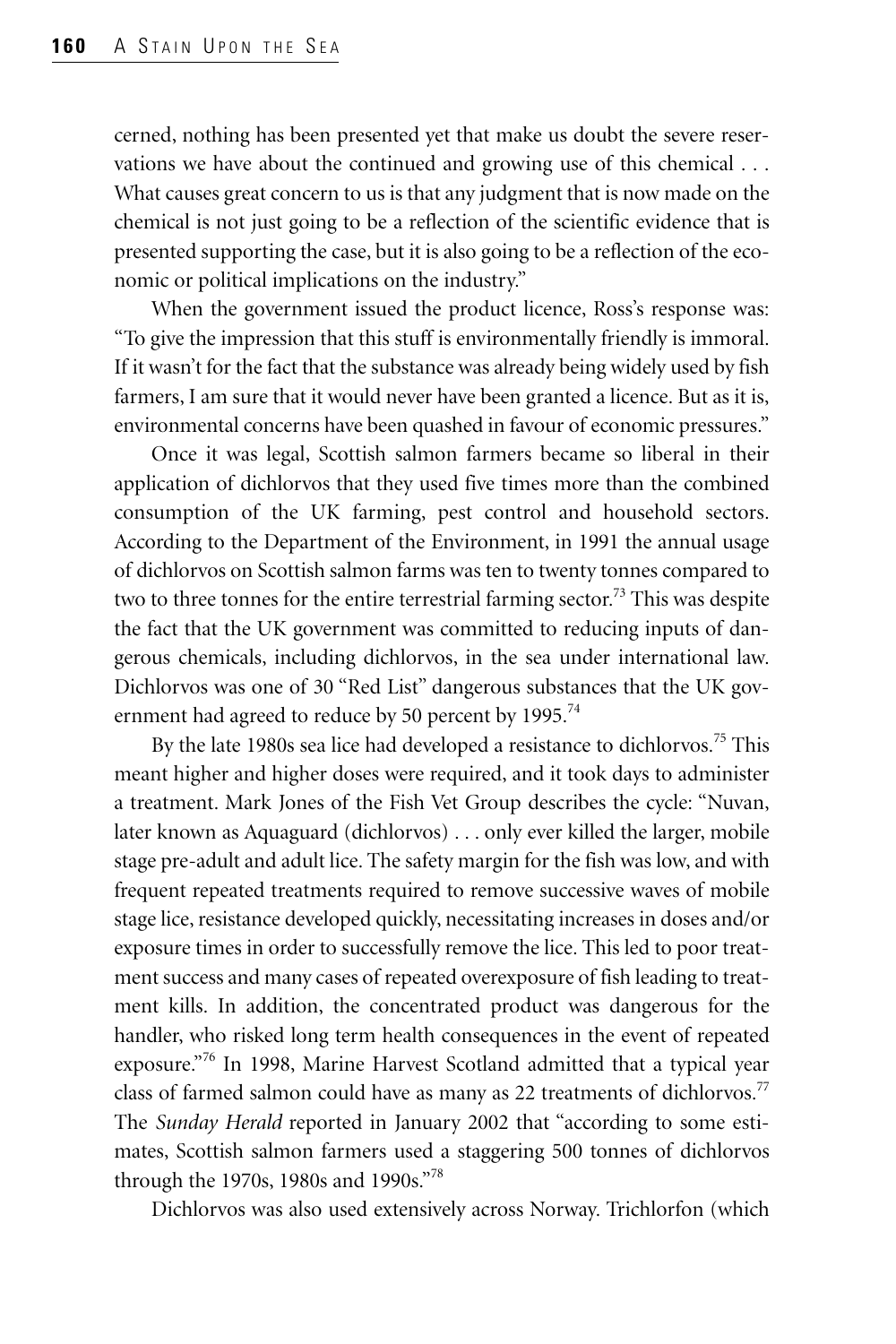breaks down into dichlorvos in seawater) was developed to kill sea lice in the mid-1970s before making way for the more potent Nuvan in the 1980s. Trichlorfon (manufactured by Bayer under the trade name Neguvon) was legally used in Norway until 1995, while dichlorvos was legal between 1987 and 1997.<sup>79</sup> Norwegian aquaculture used 3,488 kilograms of dichlorvos in 1989 and 3,588 kilograms in 1991, falling to 1,147 kilograms in 1994 and 161 kilograms in  $1996$ .<sup>80</sup>

In the mid-1980s, Norwegian studies began to appear proving how toxic dichlorvos and tricholorfon were to shellfish such as lobsters, crabs, mussels, oysters and even other fish species such as herring.<sup>81</sup> The Canadian government also knew how dangerous dichlorvos was in the 1980s, yet it allowed salmon farmers in British Columbia and New Brunswick to use the substance throughout the 1980s and 1990s.<sup>82</sup> In 1988, a private and confidential Canadian report stated: "Unpublished work sponsored by Ciba-Geigy, the manufacturers of Nuvan, has shown larval lobsters to be lethally affected by dichlorvos at a concentration of 0.033 ppm after twenty hr.<sup>883</sup> Even farmed salmon can suffer OP poisoning from dichlorvos.<sup>84</sup>

The Canadian government discovered that the dichlorvos formulation Aquaguard, which contains the solvent di-n-butyphthalate (DNP), was even more toxic to Atlantic salmon than dichlorvos alone. DNP is a really nasty piece of work and belongs to a class of compounds called phthalate acid esters (PAEs) that disrupt hormones and are on the priority list of most dangerous pollutants in Canada and the United States.<sup>85</sup> The industry calculated in 1993 that approximately eight tonnes of DNP had been released into the marine environment through aquaculture.<sup>86</sup>

Unpublished reports showing high levels of toxicity of dichlorvos date back over 40 years.<sup>87</sup> Information from the UN's Food and Agriculture Organization, for example, reveals that secret trials conducted since the 1960s detected dichlorvos residues in a wide range of foodstuffs including lettuce, rice, barley, wheat, cocoa beans, milk, cheese and meat.<sup>88</sup> Given the extensive use of dichlorvos in salmon farming, it is not at all surprising that Norwegian scientists detected dichlorvos in the flesh of farmed salmon in 1990.<sup>89</sup> Residues of dichlorvos were also found in farmed salmon on sale in supermarkets in the UK in the same year. Tests conducted by a Sunday newspaper made front-page headlines across Britain.<sup>90</sup>

Yet the Scottish, Irish, Norwegian and Canadian governments allowed salmon farmers to use dichlorvos throughout the 1980s and 1990s<sup>91</sup> until a scientific paper published in 1998 linked dichlorvos use on salmon farms to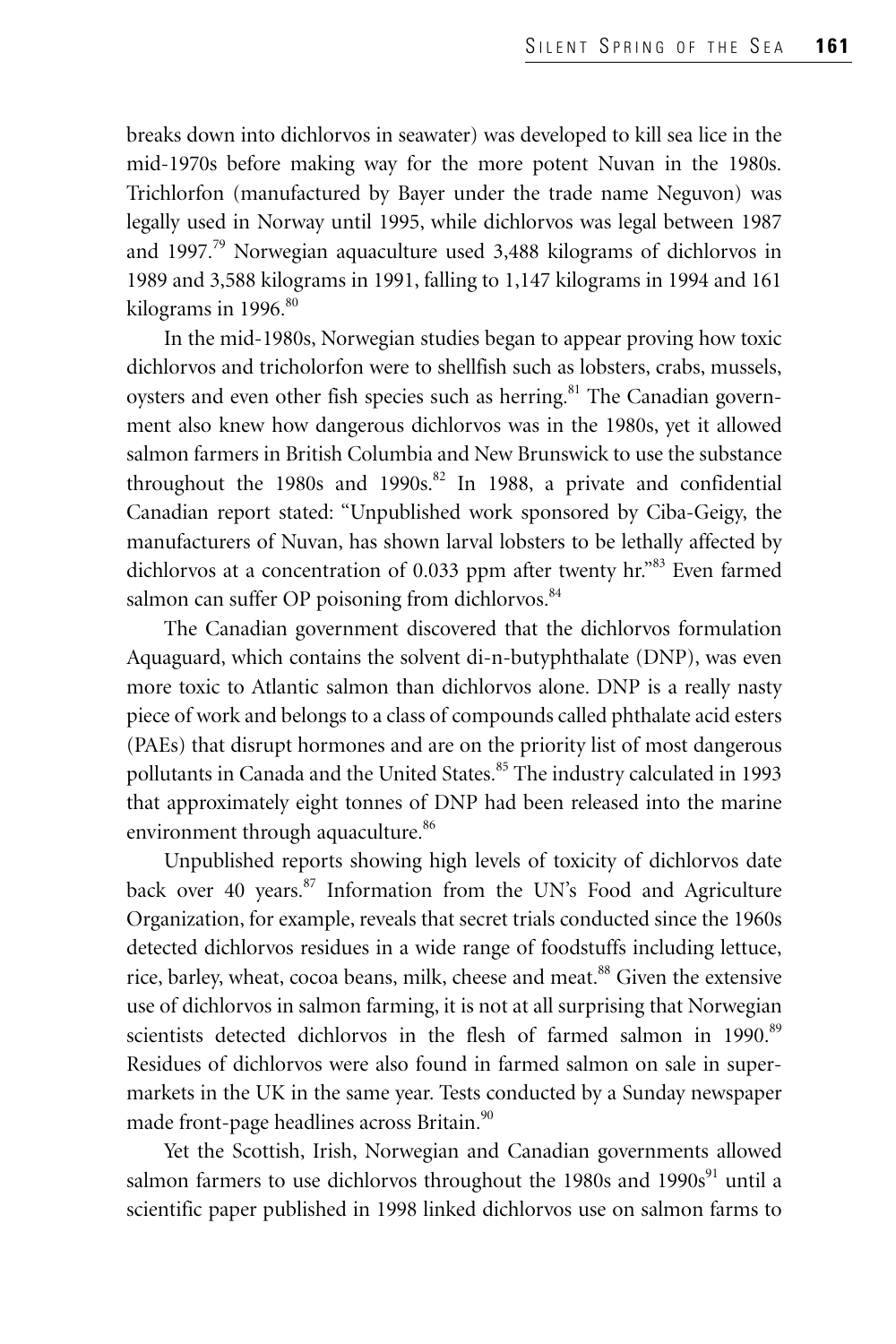testicular cancer.<sup>92</sup> A team of scientists led by Professor Cecily Kelleher of National University of Ireland, Galway, found significant clusters of testicular cancer in salmon farming areas such as County Galway and Mayo. Researchers investigated the incidence of leukemia, lymphoma and testicular tumours in western Ireland between 1980 and 1990 and "found a significant increase in testicular tumours in agricultural workers other than farmers, albeit with very small numbers; this group comprised predominantly those engaged in fish farming."93 Unfortunately, this Irish study is the only known study of its kind, and there are no plans to conduct further research (Prof. Cecily Kelleher, pers. comm.). Further studies are urgently required in other salmon farming countries where dichlorvos use has been widespread. The German Federal Environment Agency has listed trichlorfon (which breaks down into dichlorvos) as a potential endocrine disrupter that can cause mammary tumours and affect sperm and egg production, while a cluster of Down's syndrome children in Hungary was associated with consumption of fish excessively contaminated by trichlorfon.<sup>94</sup>

The whole sorry saga should have ended in 1999. Novartis claims it "voluntarily withdrew Aquaguard from the market in November 1999 because it was superceded by Salmosan [active ingredient: azamethiphos], which is a clinically superior product."<sup>95</sup> However, the UK Department of Health did not finally ban dichlorvos until April 2002, after a damning report on its carcinogenicity in July 2001.<sup>96</sup> Yet extensive scientific evidence on the carcinogenicity, mutagenicity, and public health and environmental impact of dichlorvos had been available from the National Cancer Institute, World Health Organization, US National Toxicology Program and US Environmental Protection Agency since the early 1970s.<sup>97</sup>

Despite the UK ban, SEPA admitted in March 2004 that "around 20" Scottish salmon farmers were still permitted to use dichlorvos.<sup>98</sup> With staggering contempt for both the marine environment and public health, SEPA stated that "the process of going through registers to find all the Dichlorvos consents, so that they could be withdrawn, would deflect scarce manpower from the task of processing applications for the use of the current sea lice treatments."99

As early as 1988, Friends of the Earth Scotland warned of the cancer risk of dichlorvos use on salmon farms. FoE claimed a number of workers had been admitted to hospital with symptoms of Nuvan poisoning, such as severe nausea, headaches, dizziness and pupil dilation; some employees were being denied proper clothing, making the health risk even greater.<sup>100</sup> Reports from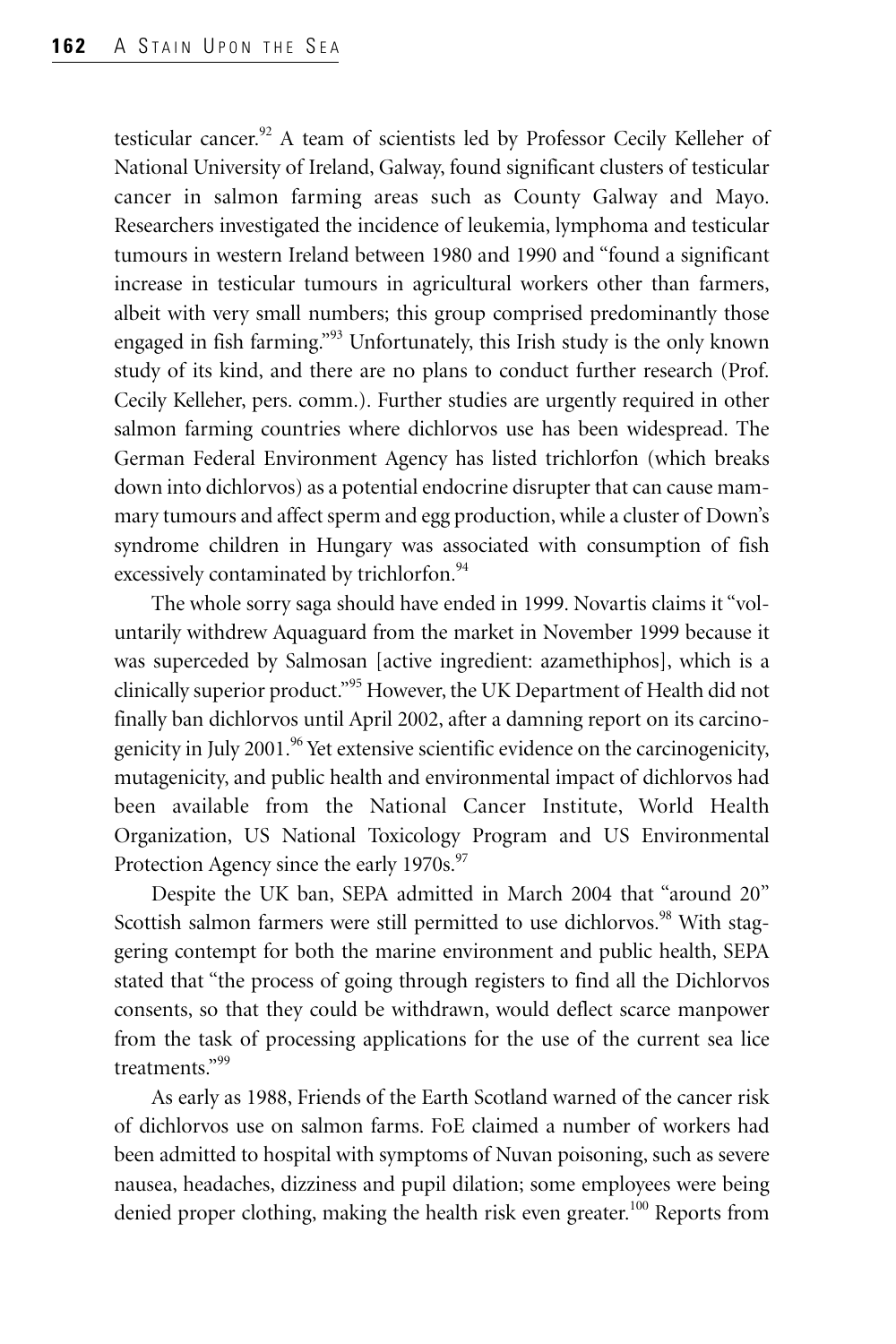the National Poisons Unit show that between 1983 and 1990, 98 individual cases of poisoning involving dichlorvos were reported in the UK alone. It is not known how many of these cases relate to dichlorvos use on salmon farms, as information previously held by the UK government has been mysteriously "lost over time."<sup>101</sup> However, since salmon farmers used up to five times more dichlorvos than all other sectors, the industry is likely to account for a significant number of the 98 reported cases. The Health and Safety Executive's Pesticide Incident Appraisal Panel (1987–1993) did record a dichlorvos poisoning incident with the following sketchy details: "A 25 year old male worker became dizzy and nauseous whilst working in a hut used to prepare a sea lice treatment product Nuvan 50 EC."<sup>102</sup> Requests for further information have been refused by the UK government.

Occupational exposure is one thing, deliberate poisoning is another. In 1998 the Environmental Working Group published a report called "The English Patients," revealing how students at the University of Manchester had been treated with dichlorvos.<sup>103</sup> A California pesticide company hired a lab in England to conduct feeding trials using people to test the toxicity of dichlorvos. Hard-up students were actually paid to eat dichlorvos.<sup>104</sup>

Unsuspecting consumers of farmed salmon may have been paying for the same privilege for years. Norwegian, Scottish, Canadian, Chilean and Irish salmon farmers have all been unwitting guinea pigs in an authorized and highly irresponsible experiment lasting over three decades. These experiments could be coming back to haunt the salmon farming industry. According to the *Sunday Business Post,* a fish farm worker is suing a west of Ireland fish farm, claiming he developed testicular cancer while working with dichlorvos.<sup>105</sup>

In another legal action in Scotland, an ex-worker is claiming damages for health impacts he claims are related to an incident involving dichlorvos over a decade ago. On May 28, 1990, James Findlay says he was delousing fish, protected only by overalls and a small mask provided by his employer. Aquaguard SLT, much more poisonous than dichlorvos alone, was added to a bucket of water and he was shown how to sluice it over the fish cages. As he did so, the bucket slipped in his hand and its contents went all over his head, face, shoulders and upper body. "I felt an immediate burning sensation and I wrenched the mask off, shoving my head forward to stop anything running into my mouth," recalled Findlay. "My eyes were burning, my shoulders seemed heavy. I was disorientated, I felt like I was floating. I knew I had to get ashore."106 It took over three hours for Findlay to get to a hospital in Inverness, where he was given an antidote.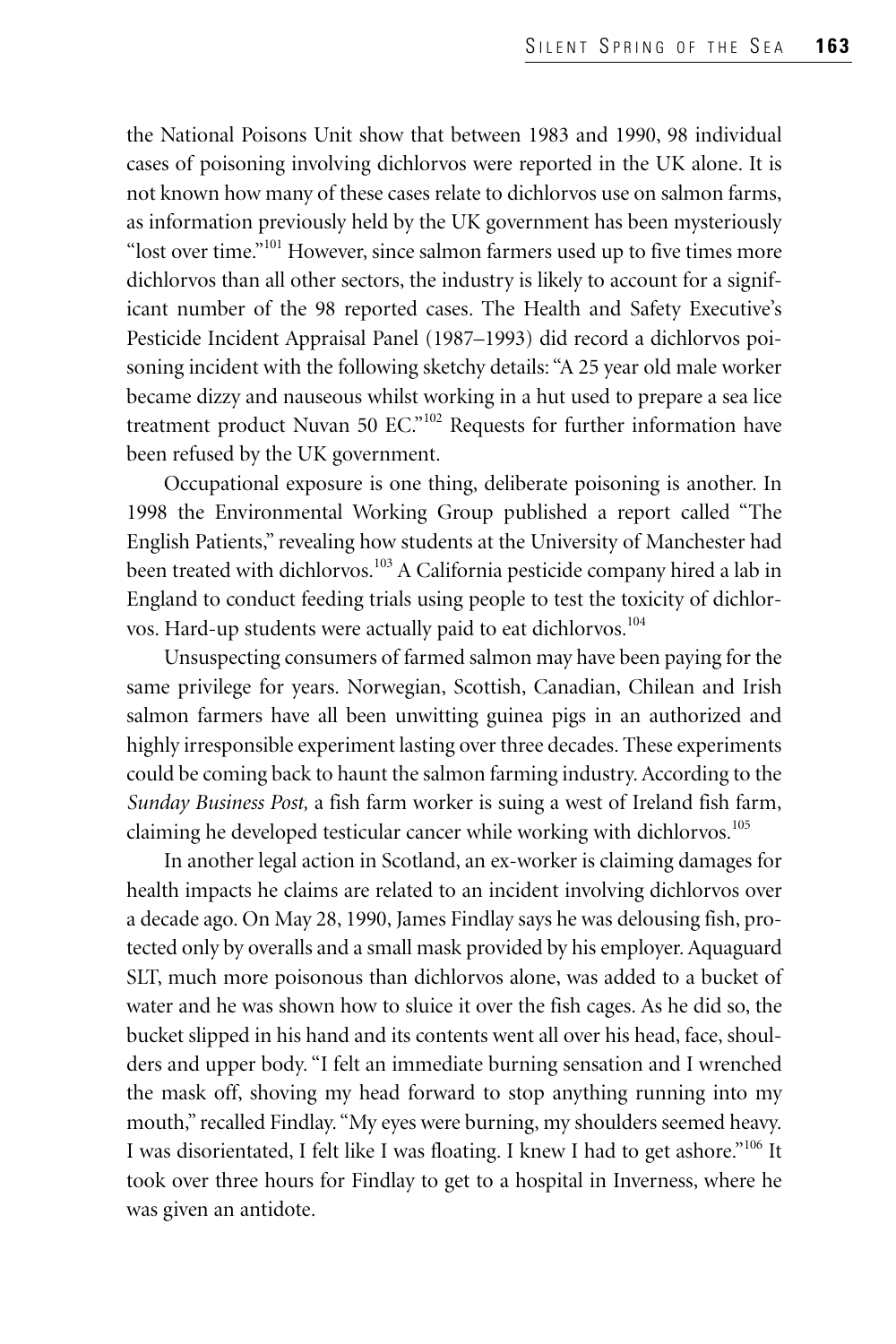*Azamethiphos is marked as a marine pollutant by its manufacturers. It replaced dichlorvos as a treatment for sea lice in the 1990s.*

According to Findlay: "The medical prognosis is not exactly cheerful. My once very high IQ has been reduced by neuropsychologists to below average and I appear to have a form of autism when confronted with facts and figures and rapid analysis. I already have creeping paralysis and



face total paralysis, further brain deterioration including dementia, numerous potential cancers, rapid ageing of the cells and, of course, early death. I live with depression, irratibility, allergies, food intolerances, chronic pain and fatigue alongside tremors, panic attacks—you name it. Most painful of all, I have been told that I am sterile. I will never have the child or children I'd hoped for. It is just as well, because all the evidence suggests that if I did father a child the chances of genetic abnormalities would be incredibly high. Once I had a life of real promise. Is it any wonder that I expect someone, some company, some multinational to apologise and ultimately to pay for this?"

As Fidelma Cook of the *Mail on Sunday* concluded in her article on the case: "If successful in his claim, which could amount to tens of thousands of pounds, Mr. Findlay could open the floodgates to others who, despite worldwide studies backing their claims, have been denied any redress against the chemical industry, government and employees." Cook also pointed out that "farmers, Gulf War soldiers and even children who have been given head lice treatment have all been potential victims of the powerful pesticide which was first warned about back in the 1950s. Some opponents even suggest that the pesticide could have been responsible for BSE in cattle."<sup>107</sup>

Professor Malcolm Hooper, emeritus professor of medicinal chemistry at the University of Sunderland and chief scientific advisor to the Gulf Veterans Association told the *Mail on Sunday* that he had examined Findlay and was prepared to go to court on his behalf: "James is a victim of government compromise . . . It all comes down to commerce and cash and, as far as I'm concerned, the chemical industry is being protected by government." This skeleton in the closet looks set to rattle salmon farmers for years to come.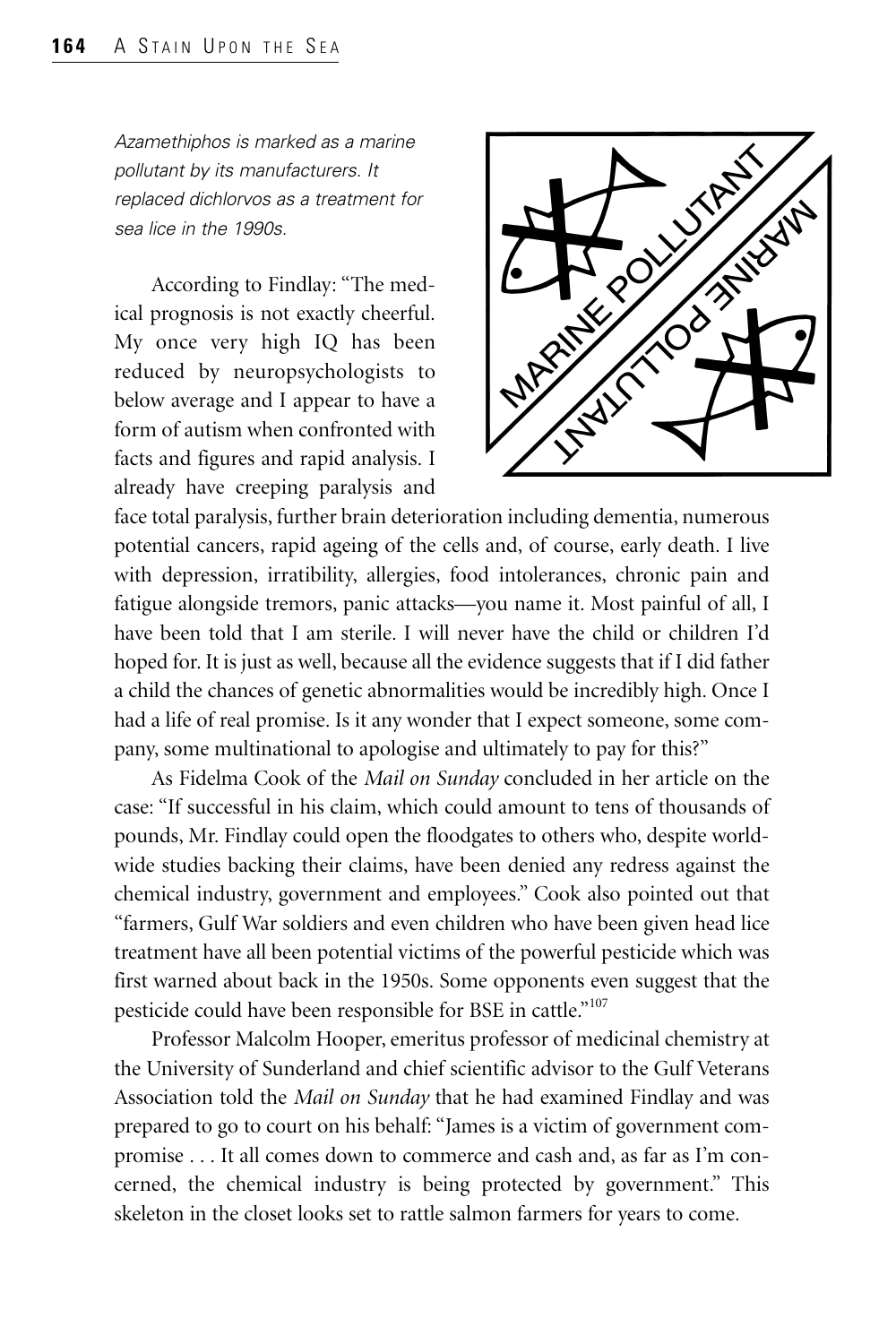#### Azamethiphos (Salmosan)—An organophosphate nerve poison

When sea lice built up resistance to dichlorvos in the 1990s, farmers started flooding sea cages with a chemical ten times more toxic—azamethiphos, another organophosphate insecticide that affects the central nervous system.<sup>108</sup> Like dichlorvos, azamethiphos is manufactured by the Swiss-based chemical company Novartis (formerly Ciba Geigy) and sold for use on salmon as "Salmosan." It is authorized for use in Scotland, Norway, the Faroes, Canada and Chile.<sup>109</sup>

Also like dichlorvos, azamethiphos is poured directly into the marine environment, even though the manufacturer clearly warns against such use. For example, Novartis's safety data sheet for azamethiphos states: "Very toxic to fish." In capital letters it is marked as a "MARINE POLLUTANT." Under "Accidental Release Measures" the sheet warns: "Do not contaminate water courses or sewers."

There is nothing accidental about salmon farming's use of azamethiphos. The European Agency for the Evaluation of Medicinal Products stated in 1999: "The proposed use of azamethiphos in fish farming means that deliberate contamination of the environment will occur."<sup>110</sup> The Canadian government seemed to anticipate "accidental" releases of azamethiphos when it said: "The nature of the salmon aquaculture industry in southwest New Brunswick is such that many farms are in close proximity to each other and to area of traditional lobster fisheries. Caution must be exercised to avoid an accidental release of significant quantities of these pesticides in sensitive areas."<sup>111</sup>

Azamethiphos was licensed for use on Norwegian salmon farms in 1994,<sup>112</sup> and official figures from Norway show that salmon farmers were using almost twice as much azamethiphos (738 kg) as dichlorvos (395 kg) by 1995.113 The Norwegian Directorate for Nature Management reported in 1999 that "from 1993 to 1996 the use of the 'old' organophosphates dichlorvos and metriphonate (trichlorfon) plummeted—in excess of 90 percent reduction. In the same period, the consumption of azamethiphos doubled."<sup>114</sup>

Canadian salmon farmers were given "emergency authorization" to use azamethiphos in 1996, and it received a marketing authorization for use in Scotland in 1997.<sup>115</sup> SEPA started issuing licences for azamethiphos in 1998, despite admitting that "compared to dichlorvos, azamethiphos is more toxic to crustaceans" and that "there has been no short term study of the acute toxicity of azamethiphos to lobster larvae."<sup>116</sup> By March 2004 SEPA had issued 282 licences to use azamethiphos across Scotland.<sup>117</sup>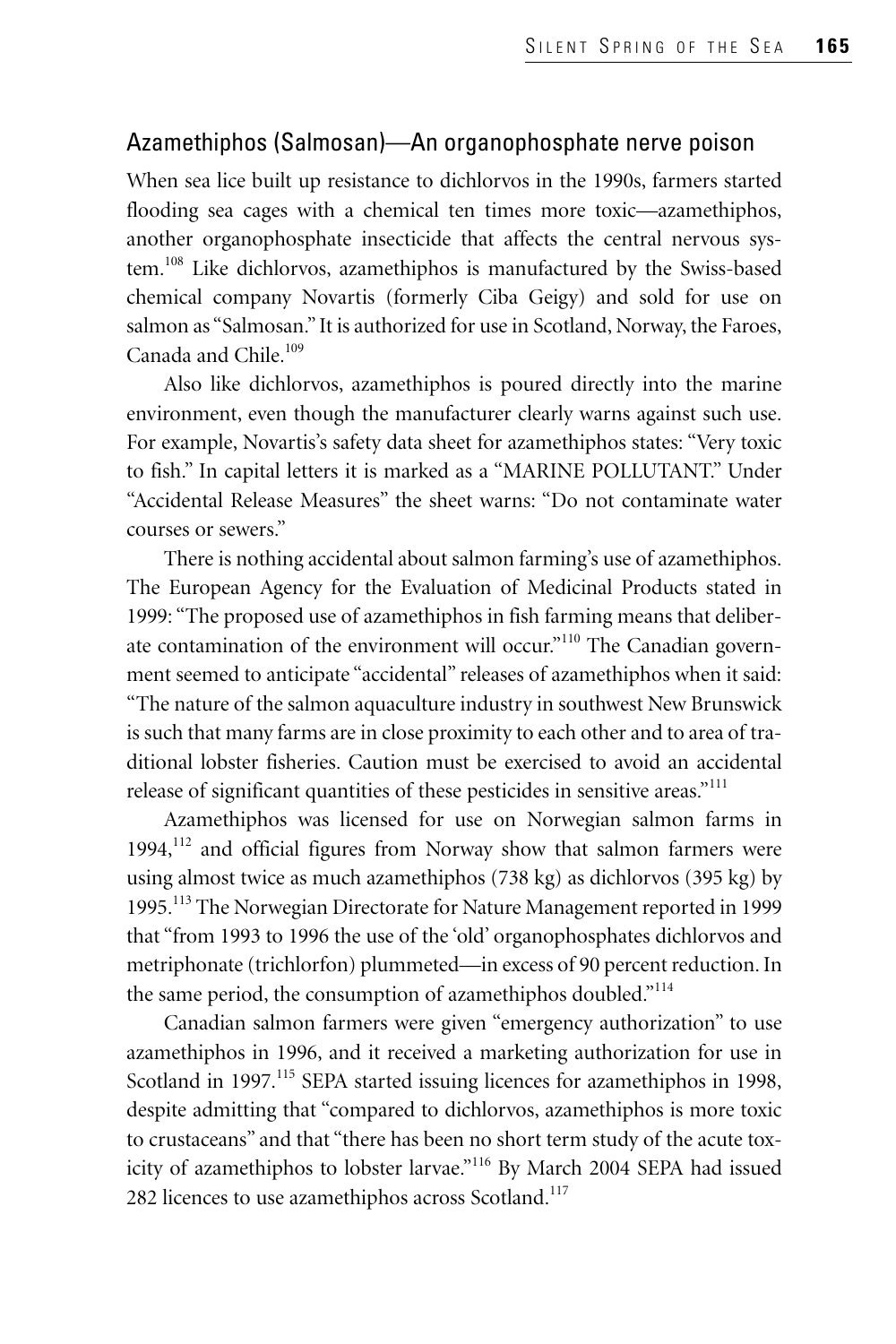As in the case of dichlorvos, reports on the toxicity of azamethiphos were kept confidential by the chemical companies involved. For example, a 1992 report on the environmental assessment of azamethiphos is marked "Confidential to Ciba-Geigy Agriculture." It noted the chemical's toxicity to lobster larvae and also reported azamethiphos residues in the flesh of farmed salmon, but concluded bizarrely that: "Exposure of the general population to azamethiphos through treated fish should be negligible and should not constitute a health hazard. In spite of its toxicity, provided that the manufacturer's instructions are followed, azamethiphos should not constitute an undue hazard to those who are occupationally exposed."118 Another report on "ecochemistry and ecotoxicity" of azamethiphos remains the private property of Ciba-Giegy Agriculture and has never been published.<sup>119</sup>

A risk assessment published in 1999 by the European Agency for the Evaluation of Medicinal Products indicated that "azamethiphos was mutagenic" but "overall, it was concluded that azamethiphos was not carcinogenic."120 A slight improvement on the confirmed carcinogen dichlorvos perhaps, but not for the farmed salmon themselves, as the agency reported azamethiphos has a "very low therapeutic margin of safety in the target species, salmon." In other words, use too much of it and you end up killing your entire farmed stock. Mass mortalities from overdoses of both dichlorvos and azamethiphos have been reported across the industry—not surprising since farmed salmon are bathed in azamethiphos for up to an hour, and it takes up to a week to treat a whole farm. Nor is it a one-off hit. In 2000, Hydro Seafoods (now called Scottish Seafarms) "anticipated that 6–10 whole site treatments might be required per year."<sup>121</sup>

More recent studies have shown that even tiny concentrations of azamethiphos kill young lobsters.<sup>122</sup> The Department of Fisheries and Oceans in Canada reported in 2000 that "lobsters exposed to azamethiphos became agitated, often 'flopping' erratically around the exposure tank and became aggressive to other lobsters." Moreover, "they also seemed to lose control of their claws and eventually flipped onto their backs and died within hours." Signs of distress were recorded in adult lobsters at even ten percent of the recommended treatment concentration.<sup>123</sup> Since azamathiphos is a nerve poison, these findings are not altogether surprising.

The Scottish government has also admitted that azamethiphos (and cypermethrin) can cause shellfish poisoning and toxic algal blooms.<sup>124</sup> The link between chemicals such as azamethiphos and the stimulation of algal blooms was one of the driving forces behind an ongoing UK government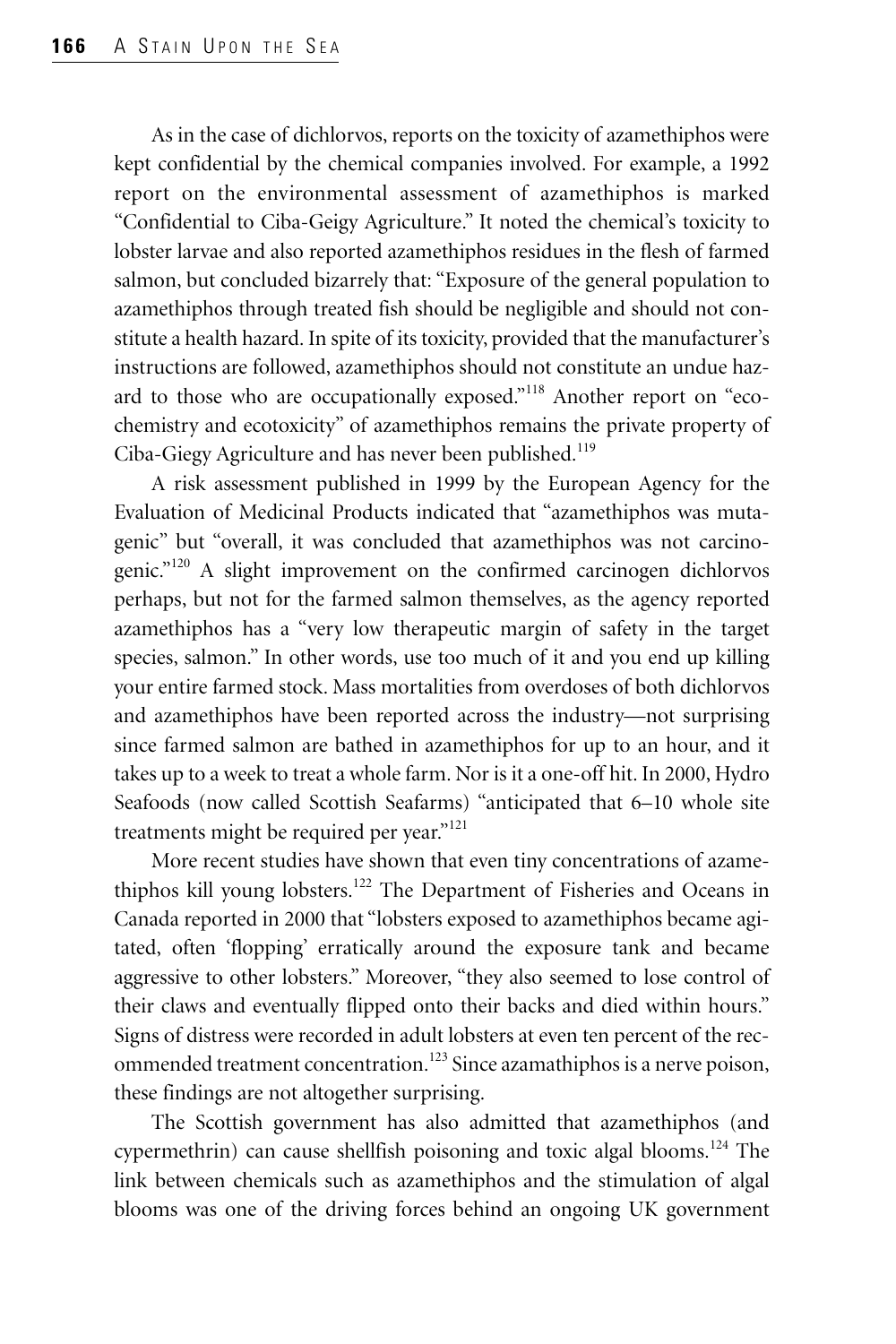study—"The Post-Authorisation Assessment of the Environmental Impact of Sea-Lice Treatments Used in Farmed Salmon."<sup>125</sup> Unfortunately this five-year study, which began in 1999, has still not been published.<sup>126</sup>

As well as the environmental impacts of azamethiphos, the direct human health effects have been investigated by the UK government. According to the Veterinary Products Committee in 1999: "Two areas of potential concern were noted. First, neurotoxicity studies did not meet modern standards. Secondly, no data on operator exposure were available." The most recent neurotoxicity study was carried out in 1991.<sup>127</sup> To plug the safety gaps, Ciba Geigy was asked to provide further information to the Advisory Committee on Pesticides in another clear-cut case of conducting risk assessments after the event. In 2001 the UK government recommended additional conditions on the use of azamethiphos.<sup>128</sup> By the time safety studies had been completed, sea lice were building up resistance to azamethiphos (and cross-resistance with dichlorvos), and though it was still considered a "very useful sealice treatment,"<sup>129</sup> it was already being phased out in favour of other chemical treatments such as cypermethrin, teflubenzuron and emamectin benzoate.

### Cypermethrin (Excis)—A suspected "gender bender" and carcinogenic "neuro poison"

Cypermethrin (along with ivermectin) was the first in a new wave of chemicals replacing the organophosphates dichlorvos and azamethiphos.<sup>130</sup> It was developed by Shell (now American Cynamid) in the 1970s to control fleas, ticks, blowflies and lice on chickens, horses, cattle and sheep. Cypermethrin, a synthetic pyrethroid and neuropoison, has been used as a bath treatment on salmon farms since the mid-1990s. By 2002 it had been licensed for use in Norway, Ireland, Scotland, the Faroes, the United States and Chile under the trade name Excis (manufactured by Novartis). Two related compounds, deltamethrin (Alphamax) and high-cis cypermethrin (Betamax), are also available in Norway and the Faroes.<sup>131</sup>

There could be few worse replacements for the banned carcinogen dichlorvos. Synthetic pyrethroids are among the most potent pesticides and are hazardous to human health as well as to the environment.<sup>132</sup> According to the UK government, synthetic pyrethroids are "around 100 times more toxic to some elements of the aquatic environment" than organophosphates.<sup>133</sup> In a 1996 incident in Canada's Bay of Fundy, cypermethrin-contaminated effluent from a salmon farm was alleged to have caused the death of 44 tons of lobsters in a nearby lobster pond.<sup>134</sup> Pyrethroids have also been shown to be up to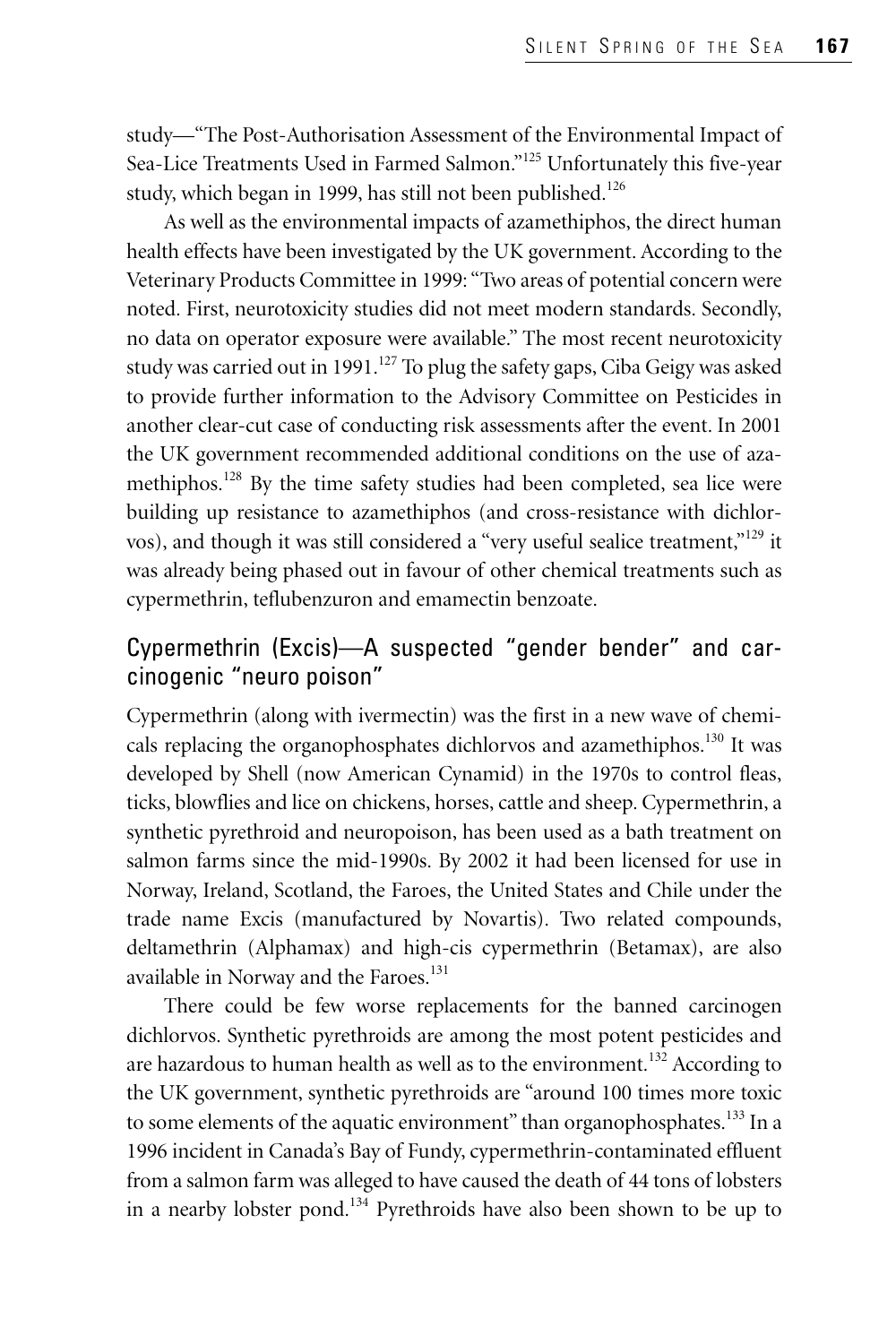1,000 times more toxic to fish than to mammals and birds.

Cypermethrin is a suspected hormone-disrupting compound—like dichlorvos and TBT—and can even affect reproduction in wild salmon.<sup>135</sup> Using it in sea cage salmon farms is difficult to defend on either environmental or public health grounds. Perhaps this explains why obtaining information is so difficult. As there was for dichlorvos, there has been a great deal of secrecy and complicity between government and chemical companies in securing the use of cypermethrin. Documents detailing its environmental impacts have either been kept "private and confidential" or were only published years after cypermethrin was first used.<sup>136</sup>

Cypermethrin, deltamethrin and permethrin were used extensively in "field trials" in Norway from as early as 1989 and used commercially across Norway from the mid-1990s.<sup>137</sup> According to the Norwegian Directorate for Nature Management, "cypermethrin was being increasingly used against salmon lice in 1996."<sup>138</sup> Norwegian salmon farmers used 215 kilograms of cypermethrin in 1997, falling to 69 kilograms in 2000 as sea lice became resistant $139$ 

Field trials took place in Scotland as early as 1994 but were never published.<sup>140</sup> Trials also took place in Canada in 1996 but were not published until 2001.141 Cypermethrin was not officially permitted in Scotland until 1999, yet in 1998 Wadbister Offshore Ltd. was fined £1,000 under the Control of Pollution Act when residues of cypermethrin were detected in mussels growing near Wadbister's salmon farms.<sup>142</sup> These incidents prompted the government to launch a program of screening for residues of cypermethrin in mussels and farmed salmon.

The illegal use of cypermethrin spread like a nasty rash across Scotland. "We were spraying this stuff all over the fish and inhaling it," whistle-blower Jackie Mackenzie told *The Observer* in 2000.<sup>143</sup> In the first signed testimony by a salmon farm worker alleging the illegal use of chemicals, Mackenzie described to me how Ardessie Salmon, then members of Scottish Quality Salmon, used Deosan Deosect (an illegal cypermethrin-based chemical): "The method used was to raise nets on the sea-cages to three metres and then surround pens with skirts and treat fish for one hour with a top-up after half an hour. When severe head shaking occurred in the fish pen, the treatment had to be aborted. We had a water pump affixed to a tank with sea-water and Deosan Deosect mix. It was then pumped into the cage via a sprinkler hose which dispersed the chemical. When treatment was finished we had to handball the tarpaulin skirts back onto the boat-pontoon."<sup>144</sup>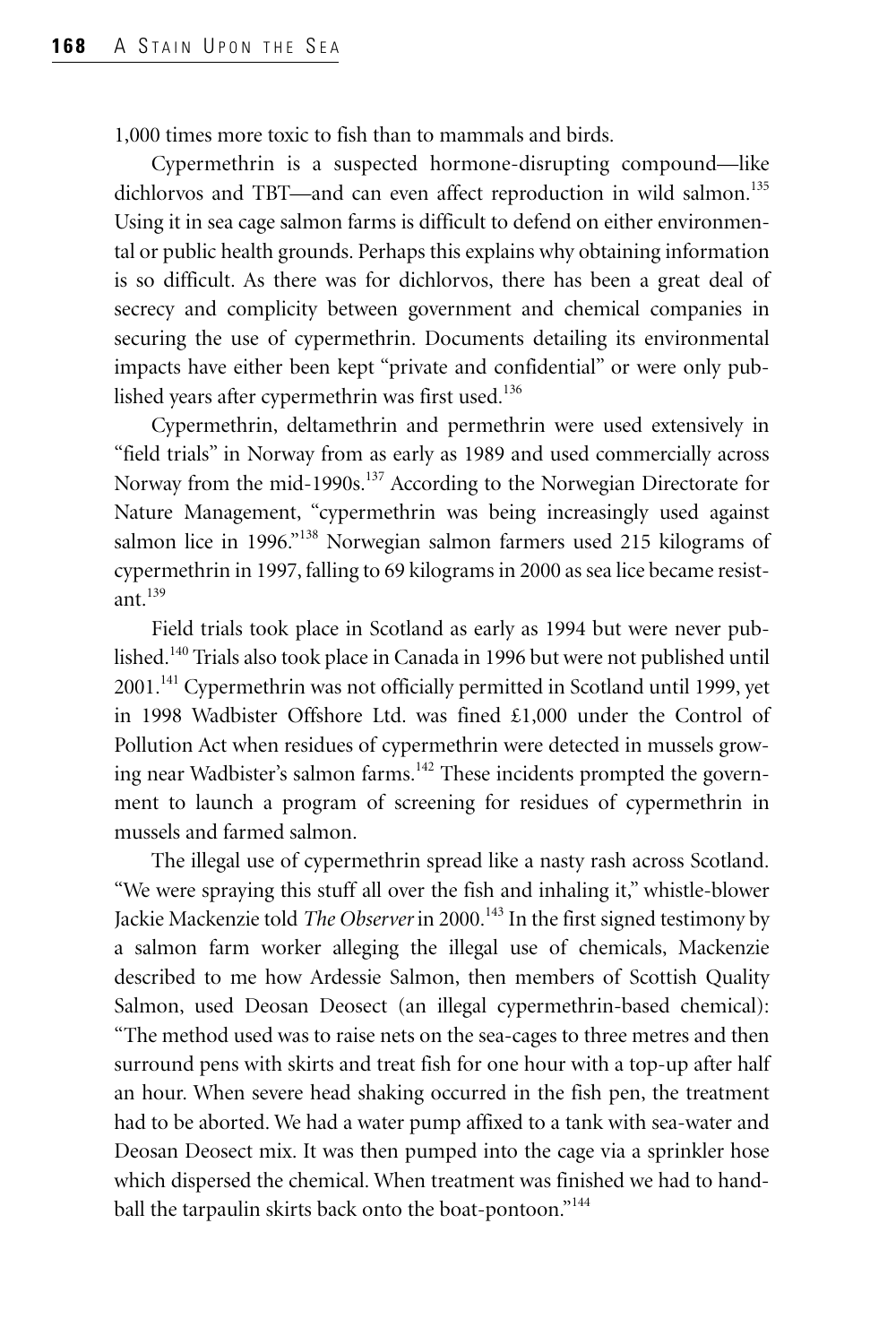Deosan Deosect is designed for use on chickens and horses. The manufacturer, Fort Dodge Animal Health (owned by American Home Products), classifies it as a marine pollutant. The label clearly warns: "Dangerous to fish and other aquatic life . . . Do not contaminate ponds, waterways or ditches with the product." A vet at Fort Dodge Animal Health told *The Observer*: "As far as marine life goes it is as toxic as you can get."145 Subsequently a second whistle-blower stepped forward. "We used cypermethrin so many times I lost track," Jonathan Davis testified live on the BBC evening news.<sup>146</sup>

In 2001, empty cypermethrin containers washed up on a Shetland beach close to a salmon farm.<sup>147</sup> These were containers for Barricade, not Excis, the compound authorized for use by salmon farmers. A SEPA spokesperson told the *Shetland Times* that a fish farm could have saved thousands of pounds by using Barricade to treat sea lice instead of an approved product.<sup>148</sup> For salmon farmers wanting to cut costs, Barricade is readily available on the internet or via mail order.<sup>149</sup>

Writing in *The Scotsman,* BBC journalist Tom Morton, who lives in Shetland, pulled no punches: "Evidence emerged last week of callous, stupid malpractice within the industry when it comes to the use of illegal toxins. What happened was this: three empty tins of a substance called Barricade were dredged up from the seabed east of Shetland, amid a spread of salmon farms so intense you can barely see the water for cages. Barricade is used in the treatment of lice and fleas, on horses, and contains cypermethrin. It is an open secret that it offers fish farmers a cheap method of treating their stock—in a dangerous and wholly unscientific way—for sea lice. Saving thousands of pounds over approved methods. The Scottish Environmental Protection Agency was, understandably, annoyed. SEPA stipulates that cypermethrin is only used 'under the strictest conditions', including the full enclosure of the farm concerned and with monitoring to make sure the chemical disperses properly. But if you pick up some horse lice liquid, you can use as much as you like, where you like, whenever you like. And if it kills a few hundred lobsters and scallops, who cares? Well, I care. I'm sick of this arrogant assumption by salmon farmers that their right to profit comes before the environment I live in. They are poisoning our seas, and they are doing it with impunity. I did learn to like salmon. But, like most fisheries journalists I know, I won't be eating the farmed version again."<sup>150</sup>

On the other side of the Atlantic, salmon farmers in Maine were using legal and illegal versions of cypermethrin in 1997,<sup>151</sup> and SEPA reported in 1998 that "there is some illegal use of cypermethrin in Canada, often at night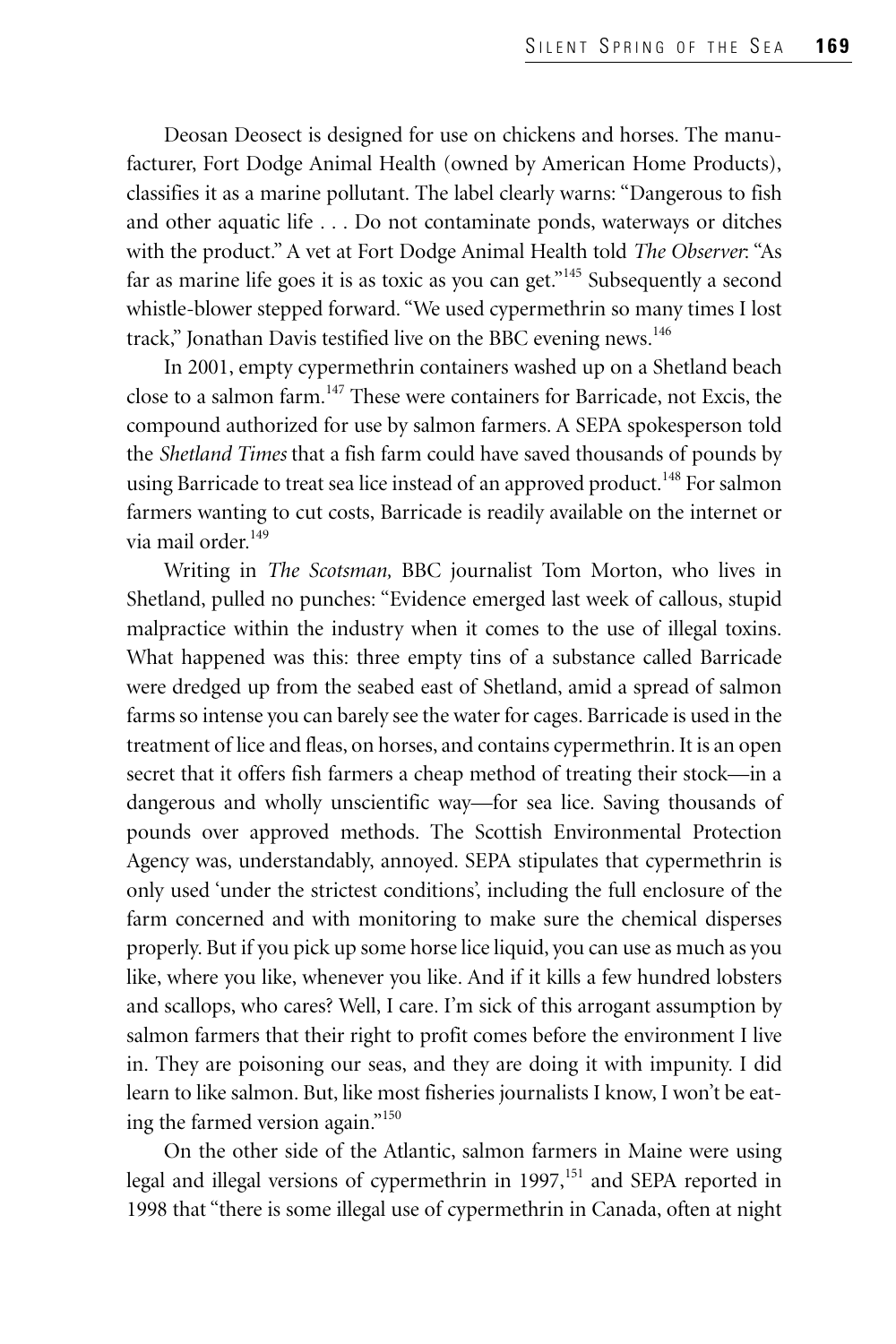using high concentrations and no tarpaulin."152

Even when used legally, cypermethrin can cause fatal and sub-lethal impacts on a wide range of marine species including lobsters, crabs, mussels and salmon. Scientific research in Scotland, for example, has shown that high concentrations of cypermethrin cause valve closing in mussels<sup>153</sup>—not an ideal situation for a mussel farmer trying to earn a living next door to such a noxious neighbour. The same researchers also found impacts of cypermethrin on shore crabs.<sup>154</sup>

The environmental impacts of cypermethrin were recognized well before it was authorized for use on salmon farms.<sup>155</sup> Research carried out at the Canadian government biological station in St. Andrews, New Brunswick, during the 1970s, and later experiments on Prince Edward Island in the late 1980s, showed how lethal cypermethrin was to lobsters, shrimp and even salmon themselves.<sup>156</sup> Unfortunately, this research did not fully emerge until the late 1990s.<sup>157</sup> Confidential reports commissioned by Shell in the 1970s but never published also showed how toxic cypermethrin was to shrimp.<sup>158</sup>

In a 1996 review of both cypermethrin and azamethiphos, the Canadian Department of Fisheries and Oceans warned: "Unfortunately, these chemicals can be toxic to non-target marine organisms, including commercially valuable crustaceans such as lobster, and to other marine crustaceans that may be important to the coastal ecosystem." The DFO concluded that: "The distance travelled by a pesticide patch during the first two to four h after release ranges from a few hundred to a few thousand metres, and hence may be carried through an adjacent fish farm . . . These findings have countered the often held belief by some government officials and industry that pesticides released into the marine environment of the Quoddy Region are instantaneously diluted. They have also reinforced the reality that many of the fish farms are sharing the water from adjacent farms on a regular basis and that knowledge of the circulation and dispersal patterns is valuable and necessary information."159 A 1997 paper circulated internally by the Canadian government warned that cypermethrin was so toxic it would kill lobsters, crabs, prawns and other commercially important shellfish as well as sea lice.<sup>160</sup>

Canadian government researchers also showed that cypermethrin used on salmon farms in the Lower Bay of Fundy, New Brunswick, had "the potential to cause toxic effects over areas of hectares." Experiments at salmon farms in Deadmans Harbour, Letang Harbour and Black Bay in 1996 and 1997 showed "lethal effects" of cypermethrin at "extremely low concentrations" some one to three orders of magnitude lower than the intended treatment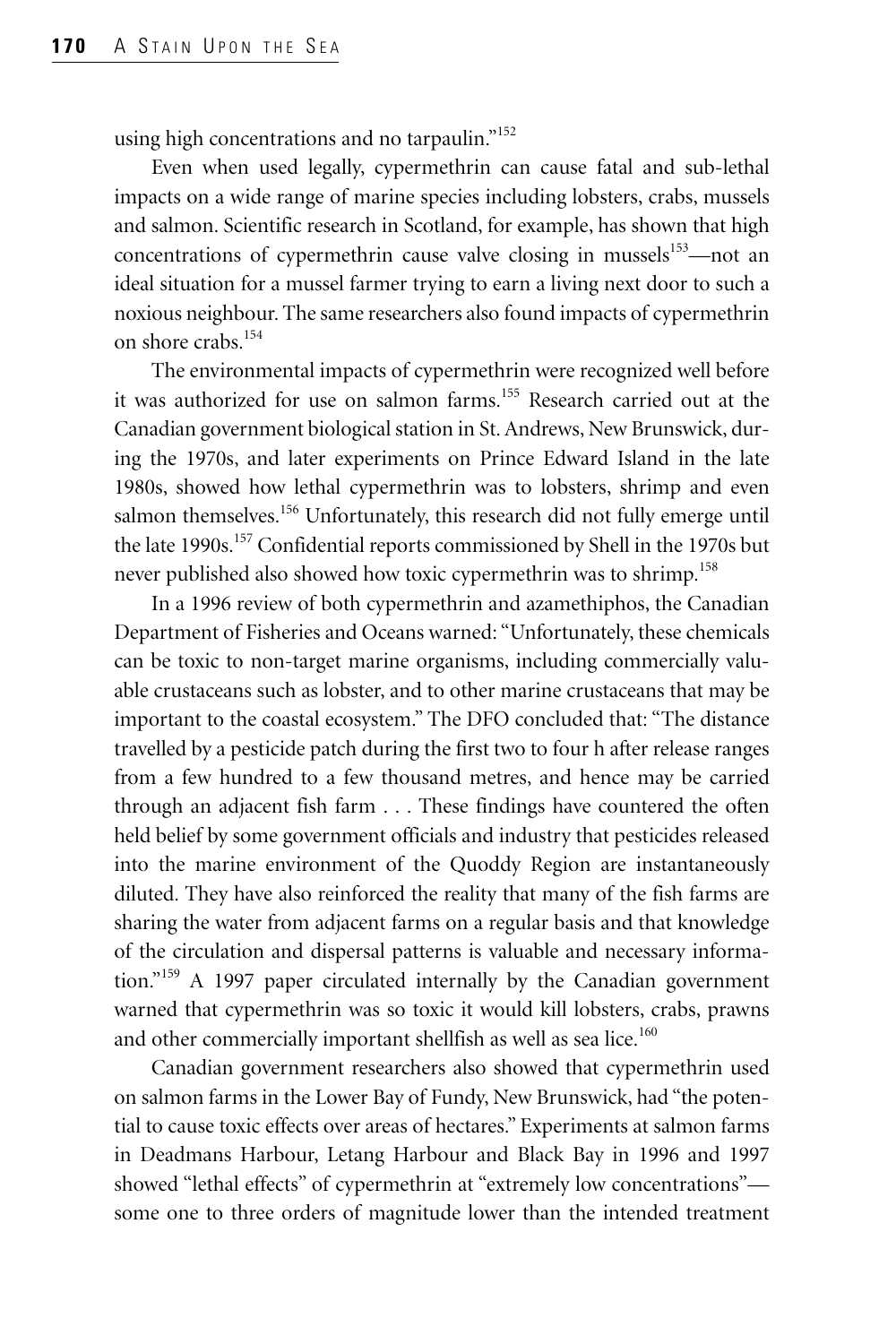concentrations. Nor was cypermethrin quickly diluted—"the plume retained its toxicity for substantial time periods after release." The researchers from the Department of Fisheries and Oceans and Environment Canada concluded that "since treatment of multiple cages is the operational norm, area-wide effects of cypermethrin on sensitive species cannot be discounted."<sup>161</sup>

Sadly, multiple treatments of cypermethrin do seem to be the operational norm, in Scotland at least. Hydro Seafoods (now called Scottish Seafarms), for example, states in a submission to SEPA that there is "a likely maximum of eight treatments per year" at one salmon farm in Scotland. And a private and confidential report reveals that a salmon farm in Loch Sunart used cypermethrin seven times in ten months.<sup>162</sup>

A Scottish scientific study, finally published in 2004 over a decade after the first trials took place, confirms the Canadian research. Copepods, organisms pivotal in virtually all pelagic food webs, died when exposed to cypermethrin at "considerably lower than the recommended sea lice treatment concentration." The researchers noted "animals showing increased activity in the form of erratic and frantic swimming, often swimming in small circles." Moreover, "sporadic twitching was also observed in animals prior to complete immobilization and has been reported previously in response to lobsters to cypermethrin exposure." The study concluded: "Consecutive treatments over several days at a salmon farm will introduce increasing levels of cypermethrin into the water column which may become entrained within a sea loch in localized currents. Thus, a cumulative impact of multiple treatments should not be discounted."<sup>163</sup> In other words, lethal plumes of cypermethrin are free to follow the currents, with the potential to kill sensitive species in their wake.

A SEPA survey published in February 2004 also found cypermethrin, teflubenzuron, ivermectin and emamectin benzoate in eleven percent of sediments tested under salmon cages. Cypermethrin was the biggest culprit, found in over a third of all positive samples. The highest concentration of cypermethrin was detected in Busta Voe in Shetland and was so high it exceeded SEPA's environmental standards. Other sites in Shetland at Collafirth, Bight of Cliffs and Ronas Voe also showed significant sediment contamination, with cypermethrin detected up to 100 metres away from the cages.164

Cypermethrin has also been shown to have significant effects on the reproduction and sense of smell of wild salmon. "The synthetic pyrethroid pesticide cypermethrin, a known contaminant of tributaries supporting spawning salmonid fish, had a significant sublethal impact upon the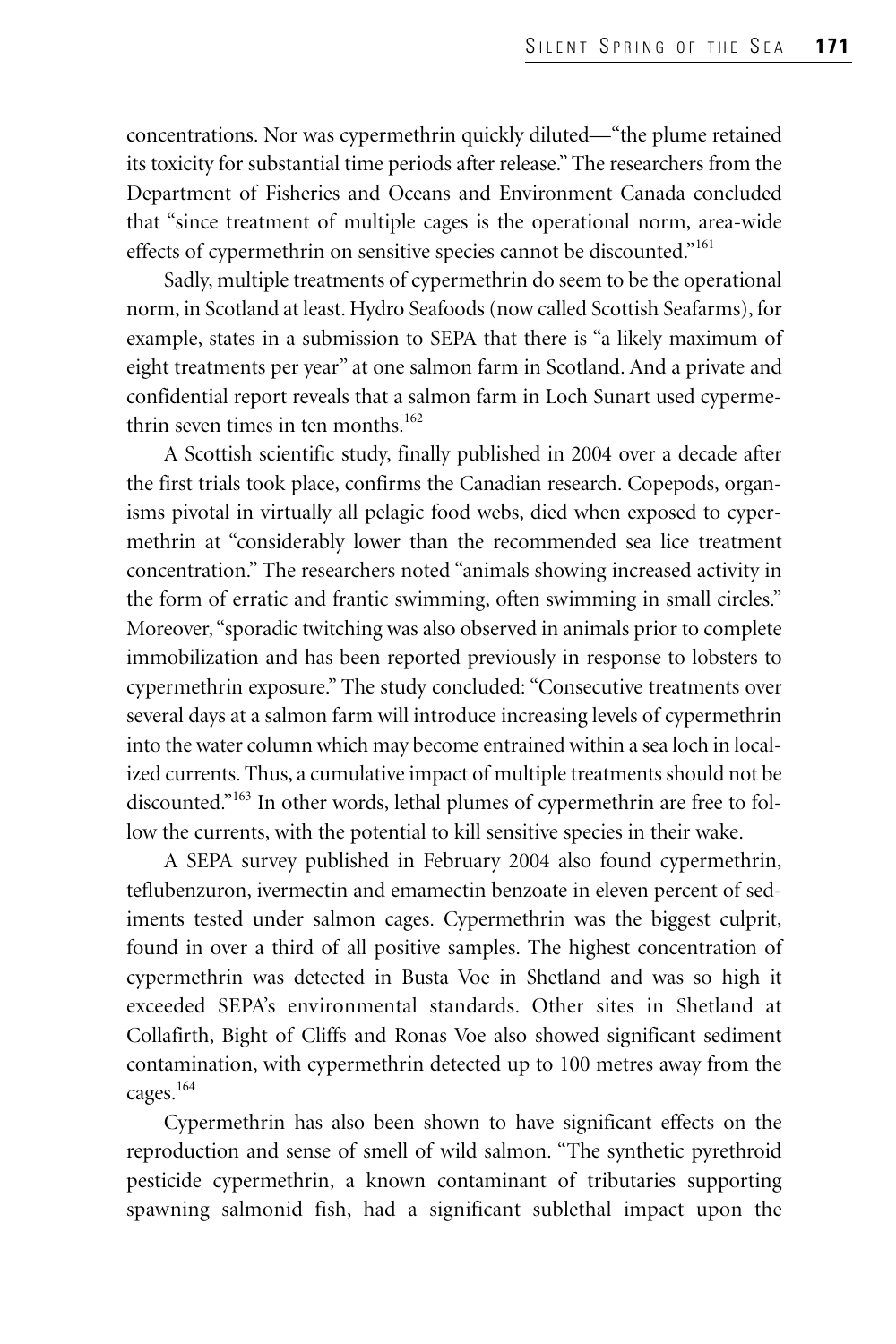pheromonal mediated endocrine system in mature male Atlantic salmon," say researchers at the Centre for Environment, Fisheries and Aquaculture Science in England. "The results of the study suggest that low levels of cypermethrin in the aquatic environment may have a significant effect on Atlantic salmon populations through disruption of reproductive functions."<sup>165</sup>

Cypermethrin's capacity to affect the nervous system has been recorded in farmed salmon themselves. Grampian Pharmaceuticals (now owned by Novartis) warn in the safety data sheet for Excis (cypermethrin) that its use may cause "mild transient headshaking, flashing, increased jumping and uncoordinated swimming" in farmed salmon. Farm worker Jonathan Davis described a farmed salmon with "the shakes" at Ardessie Salmon: "We watched the swimming action of the fish and when we could see them starting to shake their heads, we stopped the treatment."<sup>166</sup>

Human health effects also warrant concern. Cypermethrin has long been considered a possible human carcinogen.<sup>167</sup> Studies on the carcinogenic and co-carcinogenic (tumour initiating and tumour promoting) properties of cypermethrin in mice revealed in 2002 that "cypermethrin possesses complete carcinogenic as well as tumour initiating and promoting potential."<sup>168</sup> The European Agency for the Evaluation of Medicinal Products warned in 1998 that "human occupational exposure to cypermethrin has been reported to cause transient paraesthesia on the face and other exposed areas of the body. It was considered that the paraesthesia was due to a spontaneous repetitive firing of the local sensory nerve endings, with thresholds temporarily lowered by the substances."<sup>169</sup> In other words, cypermethrin can cause numbness and a loss of feeling. Other reported symptoms of cypermethrin poisoning include abnormal facial sensations, dizziness, headache, nausea, itching, convulsions, burning and prolonged vomiting.<sup>170</sup>

That did not stop some Scottish salmon farmers from failing to provide workers with appropriate health and safety warnings. The safety instructions for the use of Deosan Deosect clearly state "Wear protective gloves, rubber boots and protective clothing," but Jonathan Davis, former farm worker, recalled that the gloves he and co-workers used "sometimes had holes in them as [the employer] didn't like to buy any new gloves. Even if the gloves were brand new and didn't have holes in, our hands got wet hand-balling the tarpaulin when using cypermethrin to treat the fish. The gloves always got soaking and at times my hands at the end of the working day looked like prunes . . . In terms of any health side-effects of using cypermethrin, there was a period of around two to three weeks when my nerve-endings in my fingers tingled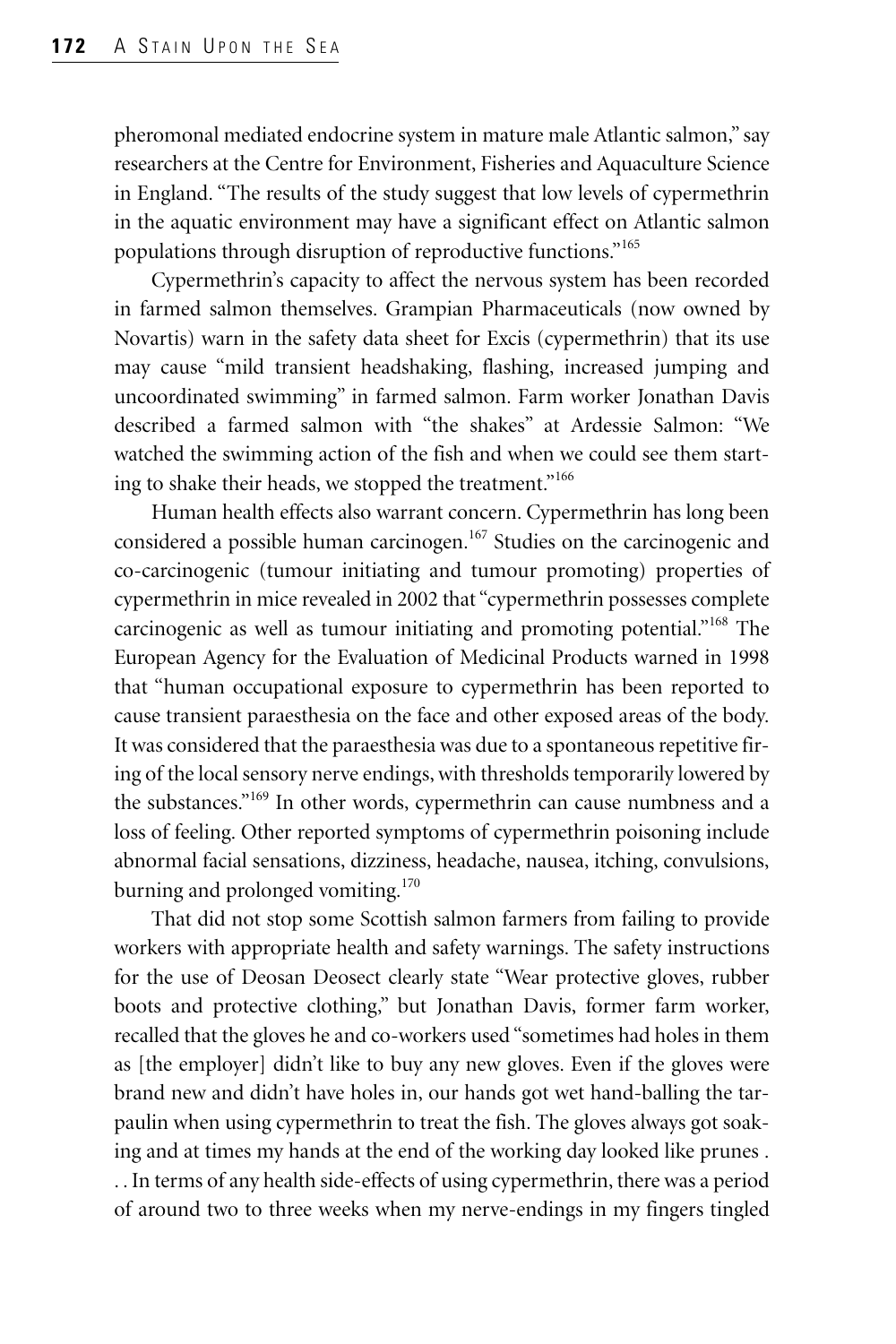when I had to reach for the rails around the cages. This happened in the period directly after treatment . . . On one occasion [the employer] opened a bottle of Deosect with his mouth. He used his teeth to pull the cap off. He obviously didn't value his own life let alone the health and safety of his employees."171

Davis's former co-worker Jackie Mackenzie is currently taking legal action over the use of cypermethrin, but even without pending legal action and studies confirming carcinogenicity in humans, cypermethrin's time may be up. Sea lice resistance to both cypermethrin and deltamethrin has already been reported in Norway and Scotland.<sup>172</sup> No worries for salmon farmers, though—they have plenty more toxic chemicals in the pipeline.

#### Teflubenzuron (Calicide)—A hazardous, wasteful and persistent marine pollutant

Teflubenzuron is a highly hazardous marine pollutant, lethal to shellfish in tiny doses, extremely persistent in the sediment under salmon cages and in the flesh of farmed salmon, and a suspected carcinogen. Hardly a suitable candidate for use on sea cage salmon farms, yet that is what salmon farmers reached for when they needed to replace dichlorvos and azamethiphos.

Teflubenzuron is a benzoylphenyl urea insecticide, initially introduced in 1984 to protect fruit, vegetables and cotton. By the 1990s, though, chemical resistance was already being reported in land-based pests,<sup>173</sup> so Nutreco (owners of Marine Harvest), in conjunction with the US chemical giant American Cynamid, developed teflubenzuron (trade name Calicide) for aquaculture. Sea cage fish farming is in danger of becoming a dumping ground for chemicals which are past their sell by date on land.

Along with ivermectin and emamectin benzoate, teflubenzuron is administered to farmed salmon in their feed and not via a bath. It is now licensed for use in Norway, Scotland, Ireland and the Faroes and is available in both Canada and Chile on an emergency or trial basis.<sup>174</sup>

Norwegian salmon farmers started using both teflubenzuron (under the trade name Ektobann or Ectoban) and diflubenzuron (a related compound manufactured by Ewos [Mainstream] under the trade name Lepsidon) in 1996.<sup>175</sup> Official figures from the Norwegian Medical Depot and Norwegian School of Veterinary Sciences show that 610 kilograms of teflubenzuron were used in 1996, rising to 1,510 kilograms in 1997 and 1,334 kilograms in 1998.<sup>176</sup> Teflubenzuron is also listed by the Norwegian Directorate of Fisheries as equivalent to the chemical praziquantell,<sup>177</sup> which has been used in Norway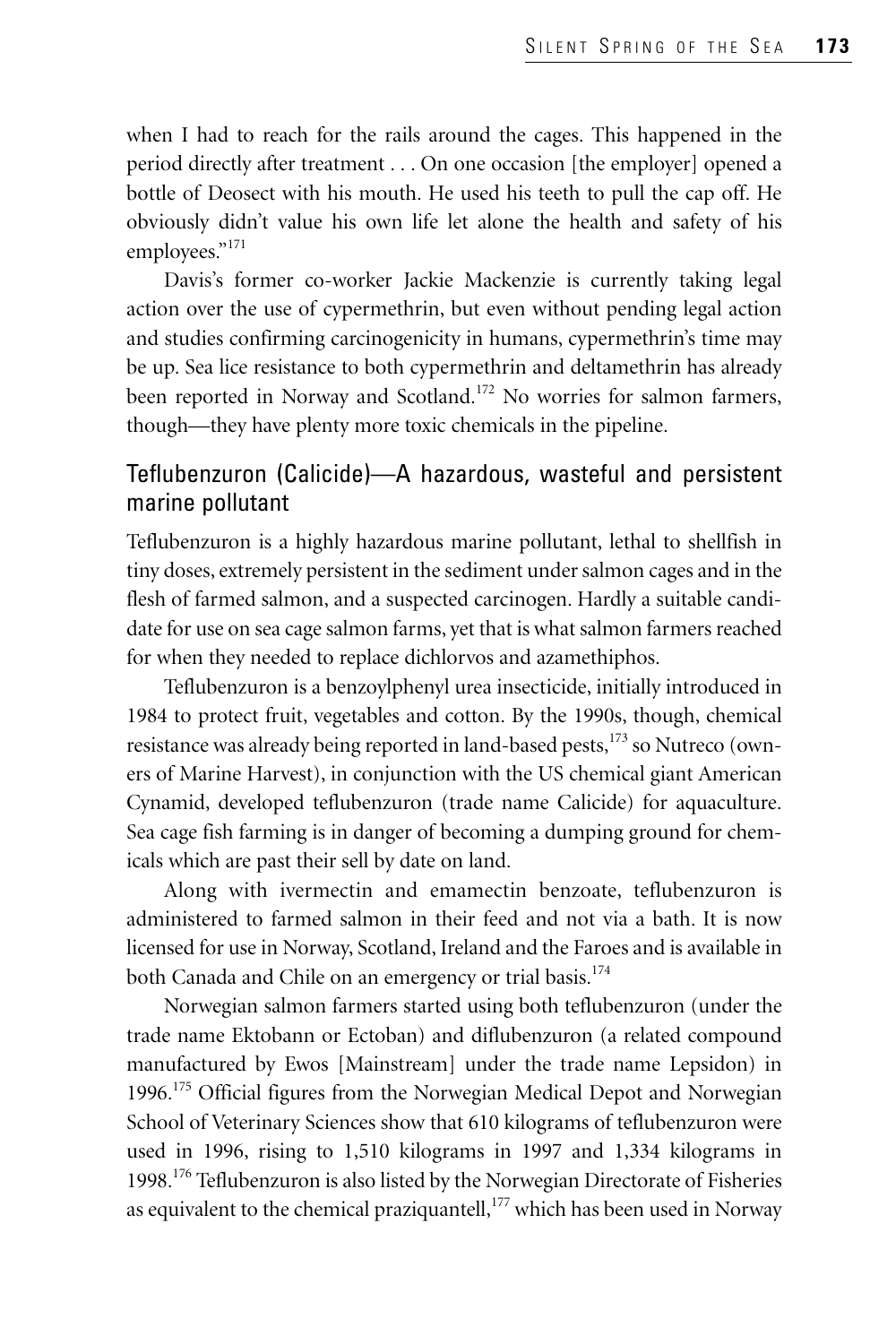since at least 1989. Norwegian salmon farms consumed over 1,500 kilograms throughout the  $1990s$ .<sup>178</sup>

In 1998 Kurt Oddekalv of the Norwegian NGO Norges Miljøvernforbund claimed that teflubenzuron (and diflubenzeron) may cause cancer. The Norwegian media widely reported his fears that Norwegian farmed salmon contaminated with teflubenzuron were a health risk and unsafe to eat.<sup>179</sup> Following these revelations, the use of teflubenzuron in Norway plummeted five-fold in a single year to only 231 kilograms in 1999 and then to 28 kilograms in 2001.<sup>180</sup>

In Scotland, where teflubenzuron has been approved for use since 1999, fish may not be slaughtered for human consumption within seven days of treatment with the compound. In other countries the "withdrawal period" the time it takes for drugs to flush out of the fish's system—is much longer.<sup>181</sup> Residues of diflubenzuron were found in Norwegian farmed salmon back in 1991, but it is not clear how widespread teflubenzuron contamination is.<sup>182</sup> There is not a shadow of doubt, however, over teflubenzuron contamination in sediments under salmon cages.<sup>183</sup>

The fundamental problem is that 90 to 95 percent of teflubenzuron ends up in the marine environment, mainly excreted through salmon feces.<sup>184</sup> And as the Scottish government's Marine Laboratory stated in 2001: "Once in the sediment, teflubenzuron could be available to the benthic community creating a possible passage into the food chain and the possibility of bio-accumulation."<sup>185</sup>

As well as being potentially carcinogenic to humans, teflubenzuron is highly hazardous to the marine environment, especially shellfish. The chemical works by inhibiting the formation of chitin, which is the predominant component of the exoskeleton of insects and crustacean. It is therefore highly toxic to species that undergo moulting at any stage in their life cycle, including lobsters, crabs and some zooplankton species. A safety data sheet from the manufacturers, Cynamid, warned in 1993 that teflubenzuron was "Dangerous for the environment," "Very toxic to aquatic organisms" and "May cause long term adverse effects in the aquatic environment." The Scottish Association of Marine Science warned back in 2001 of the lethal effects of teflubenzuron at tiny concentrations and over short periods: "The chemicals used to control sea lice are highly toxic to crustaceans, and are used by the salmon farming industry because of their efficacy at killing certain life stages of the parasitic copepods . . . Exposure of moulting stages to teflubenzuron and emamectin benzoate causes mortality and deformity at very low concentrations. Bioassay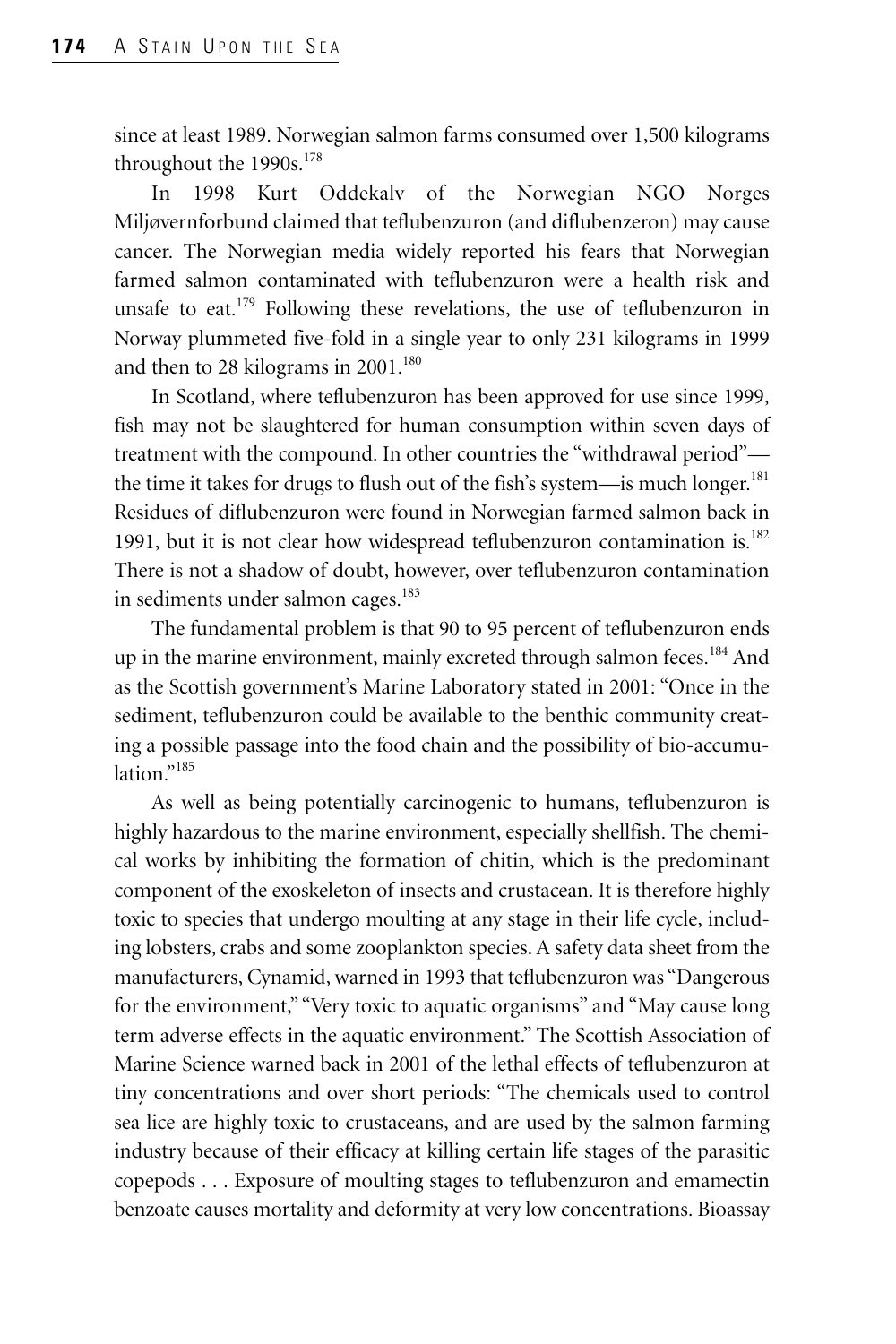survivors displaying sublethal exposure effects do not generally recover indicating that sea lice chemicals may exert significant ecological effects at concentrations well below indicative LC50 values and after only brief exposures."186 Diflubenzuron was also found to be toxic to crabs nearly a decade ago.<sup>187</sup>

Shellfish farmers have naturally objected to the use of teflubenzuron, arguing that a chemically dependent salmon farming industry is incompatible with shellfish farming.<sup>188</sup> Nor are we talking about small amounts of chemical. According to a 2003 application for a salmon farm in Loch Fyne, a "pessimistic" figure for the number of teflubenzuron treatments is three, with seven kilograms of Calicide per 100 tonnes of fish treated.<sup>189</sup> If 1,000 tonnes of farmed salmon were treated with Calicide three times a year, 210 kilograms of Calicide would be used, of which 90 percent (some 189 kg) would be discharged directly into the marine environment. Salmon farmers are not the only industry trying to earn a living in Loch Fyne—it is also home to the world renowned Loch Fyne Oysters.

Speaking to the *West Highland Free Press* in August 2000, scallop farmer David Oakes said: "Why was no work done on the effects of the chemical on scallops? The chemical affects the shells of the sea lice and it is likely it will affect shellfish as well, especially in the larval stages. There is evidence to show that the chemical is still to be found in the seabed six months after it was used."190 Oakes gained this inside knowledge in 1999 when he was approached by a scientist working at a university in Scotland. The scientist had damning evidence concerning teflubenzuron, but wanted to remain anonymous."Deep Trout" accused the Scottish government of failing to protect the marine environment and the shellfish farming industry.

Deep Trout's "Calicide Critique," widely circulated on the internet and submitted officially to the Scottish government and Nutreco, stated: "The prima facie evidence is that teflubenzuron will be highly toxic to shellfish. SEPA are therefore grossly ignorant of the range of species that will be directly affected by teflubenzuron. The lethal effects are: by prevention of growth in the Arthropoda; prevention of movement in the Annelida and death by starvation and internal damage in the Mollusca. There have been no studies of long term ecological effects of the use of teflubenzuron. They could be immense but have not been considered in its proposed use as Calicide."<sup>191</sup>

Deep Trout made a big splash in the Sunday papers. The *Sunday Herald* reported: "David Oakes, who requested the 'Deep Trout' report, has been denied access to the scientific evidence which led SEPA to accept that Calicide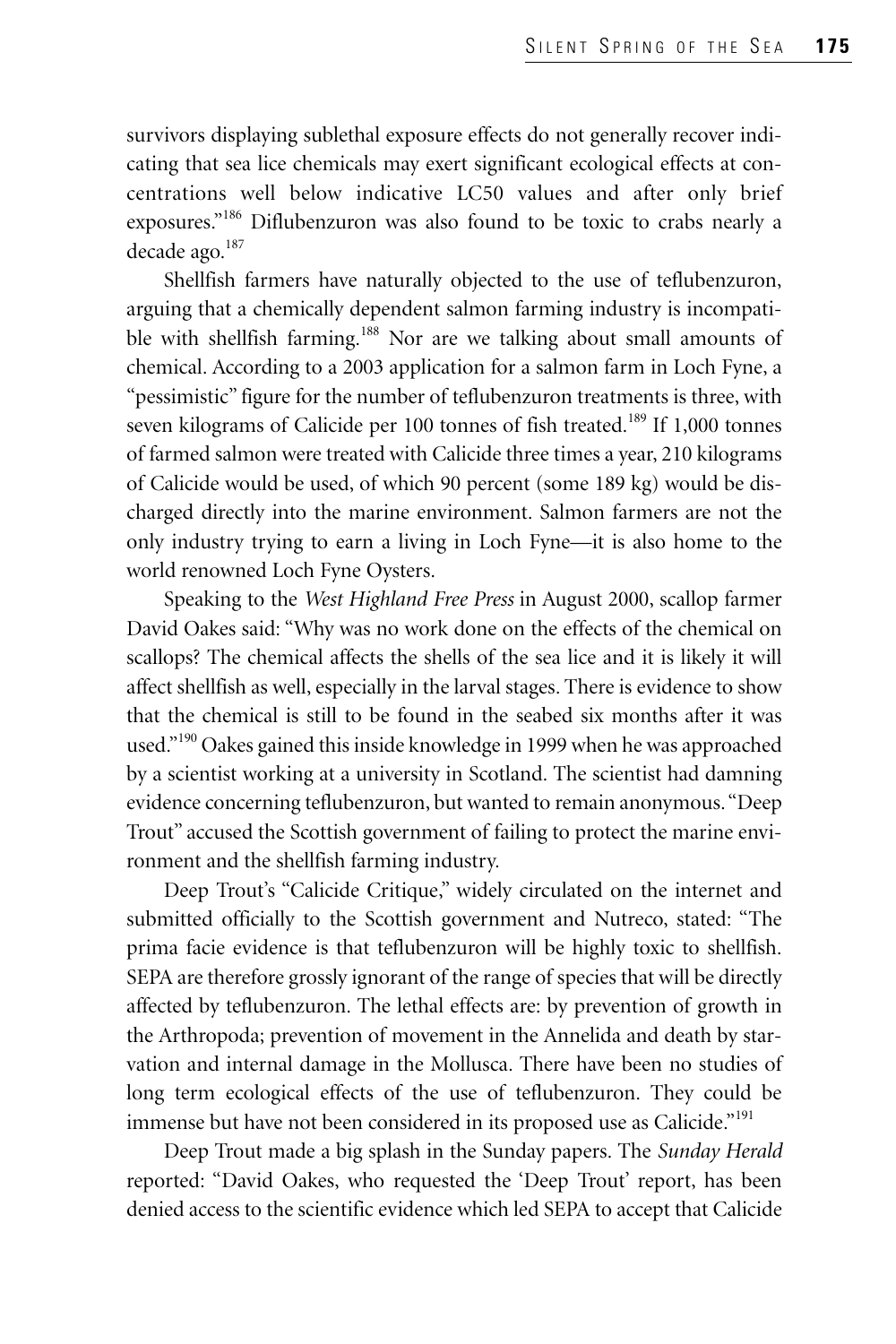was safe. He was told that Trouw's (a subsidiary of Nutreco) commercial interests overrode the need for openness."<sup>192</sup> SEPA's pollution control specialist Andy Rosie told the *Sunday Herald* that "the claims made by Deep Trout are taken seriously." He admitted that SEPA's case was weakened by the fact that studies commissioned by Nutreco were still not available for peer-review. "At the very least the papers we have cited should be available. We will be negotiating with Nutreco to say that these papers should be in the public domain."

SEPA finally persuaded Nutreco to make some of the documents available for public inspection in February 2001, but they came in a straitjacket. In a letter to David Oakes, SEPA explained: "Nutreco retains copyright and intellectual property rights to most of these documents so SEPA is not able to provide you with copies. If you do wish to obtain a copy of any particular document, once you have viewed these, I would recommend you contact Nutreco directly."<sup>193</sup>

Subsequently, I visited SEPA offices to view a mountain of documents marked "Private and Confidential." I was given only a short time to peruse the material and was not allowed to make photocopies, but it soon became obvious why Nutreco might want to keep a lid firmly shut on these ecotoxicological studies. Different reports showed that teflubenzuron can persist in sediment for nearly two years at distances up to one kilometre away from the salmon cages; it can have "significant lethal effect on lobster juveniles fed salmon pellets containing as little as 0.5g feed additive per kg pellets"; 90 to 95 percent of the compound was excreted into the environment via feces"; "the highest concentrations were found 408 days after treatment"; teflubenzuron was still present 654 days after treatment; and it could bioaccumulate up through the food chain via filter-feeders such as scallops and mussels.<sup>194</sup>

The day after I viewed these documents, Nutreco's PR adviser Colin Ley rang me up. "How was your visit to SEPA yesterday?" he asked. "If there are any specific queries, please let us know—it would be much better to talk things through with us first before you make any public comments." Needless to say Nutreco read about the reports in the weekend's Sunday papers."A controversial pesticide approved for use on 61 salmon farms in Scotland is classed as a highly toxic marine pollutant and can still be found in sediment on the sea bed nearly two years after use, according to documents revealed this week," reported the *Sunday Herald.*<sup>195</sup>

SEPA's role in authorizing teflubenzuron is typical of the manner in which governments in Norway, Canada, Chile and Ireland have allowed private profit to outweigh the public interest. SEPA's current policy on tefluben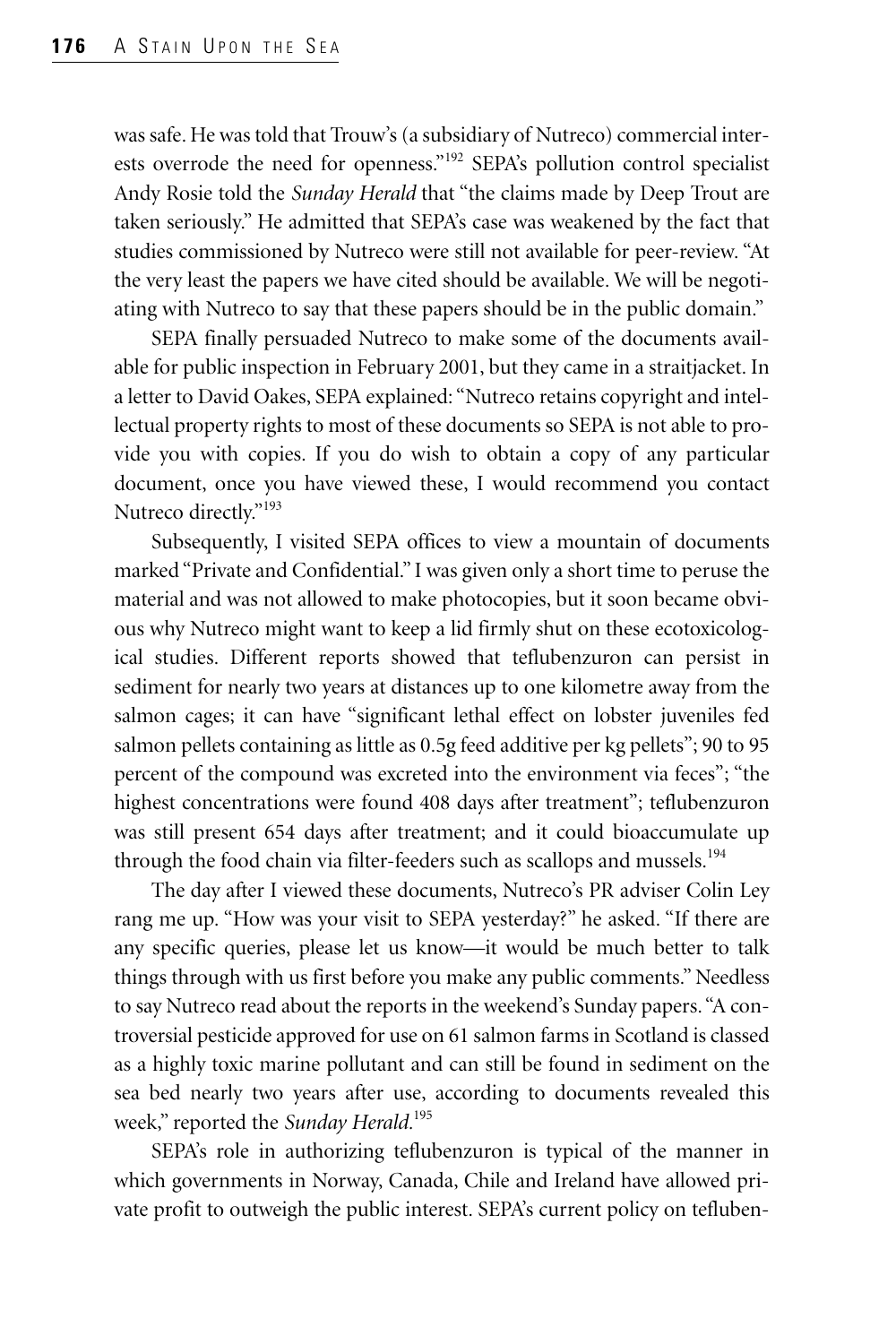zuron was published in July 1999 and is based almost exclusively on Nutreco's unpublished private and confidential reports. The impact of teflubenzuron on crustacea such as lobsters is of primary concern, and SEPA's policy admits that teflubenzuron "is potentially highly toxic to any species which undergo moulting in their life cycle." As SEPA points out in the "environmental risk assessment": "This will therefore include some commercially important marine animals such as lobster, crab, shrimp and some zooplankton species."<sup>196</sup> In spite of this, SEPA began handing out licences to use teflubenzuron in 2000 and by March 2004 had issued 212.<sup>197</sup>

Meanwhile, the case against teflubenzuron is building all the time.<sup>198</sup> Little wonder then that salmon farmers want to bury the evidence. When a secret trial on its environmental impact was conducted in 1996 in the waters around the Isle of Skye, the first the locals knew about it was when their shellfish started dying. "We were unaware of the use of teflubenzuron until massive crab, prawn, squat lobster, and sea urchin deaths were observed in Lochbay," claims Aileen Robertson, who runs a diving centre in the area. "Scallop divers had to move to another sea loch, and the creel fisherman had to stop fishing. Even staff at the fish farm were alarmed to hear what was going on and gave us labels for the medicated food they had been given to use. We got the safety data, worked it out, and called the Scottish Environment Protection Agency. They had given consent for its sea trial with no public notification or advertisement. How do they get away with it?!"(Aileen Robertson, pers. comm.)

#### Ivermectin (Ivomec)—An illegally used neurotoxin and persistent marine pollutant

Like teflubenzuron, ivermectin is a persistent pollutant and in-feed treatment that seems to me wholly unsuitable for use on a sea cage salmon farm. Scientific studies show that it is acutely toxic to a range of marine life, it persists in the environment and it may potentially bioaccumulate in organisms and even humans. Ivermectin is a member of the avermectin group of chemicals, which are neurotoxins. It acts on the nervous system of invertebrate parasites, inhibiting nerve pulse transmission, resulting in their paralysis and death.

Manufactured by Merck Sharp Dohme as Ivomec, it has been used worldwide since the 1970s as a parasiticide for cattle, sheep, pigs, horses and dogs. Salmon farmers in Canada, Norway, Ireland and Scotland desperately (and illegally) resorted to ivermectin in the late 1980s and throughout the 1990s as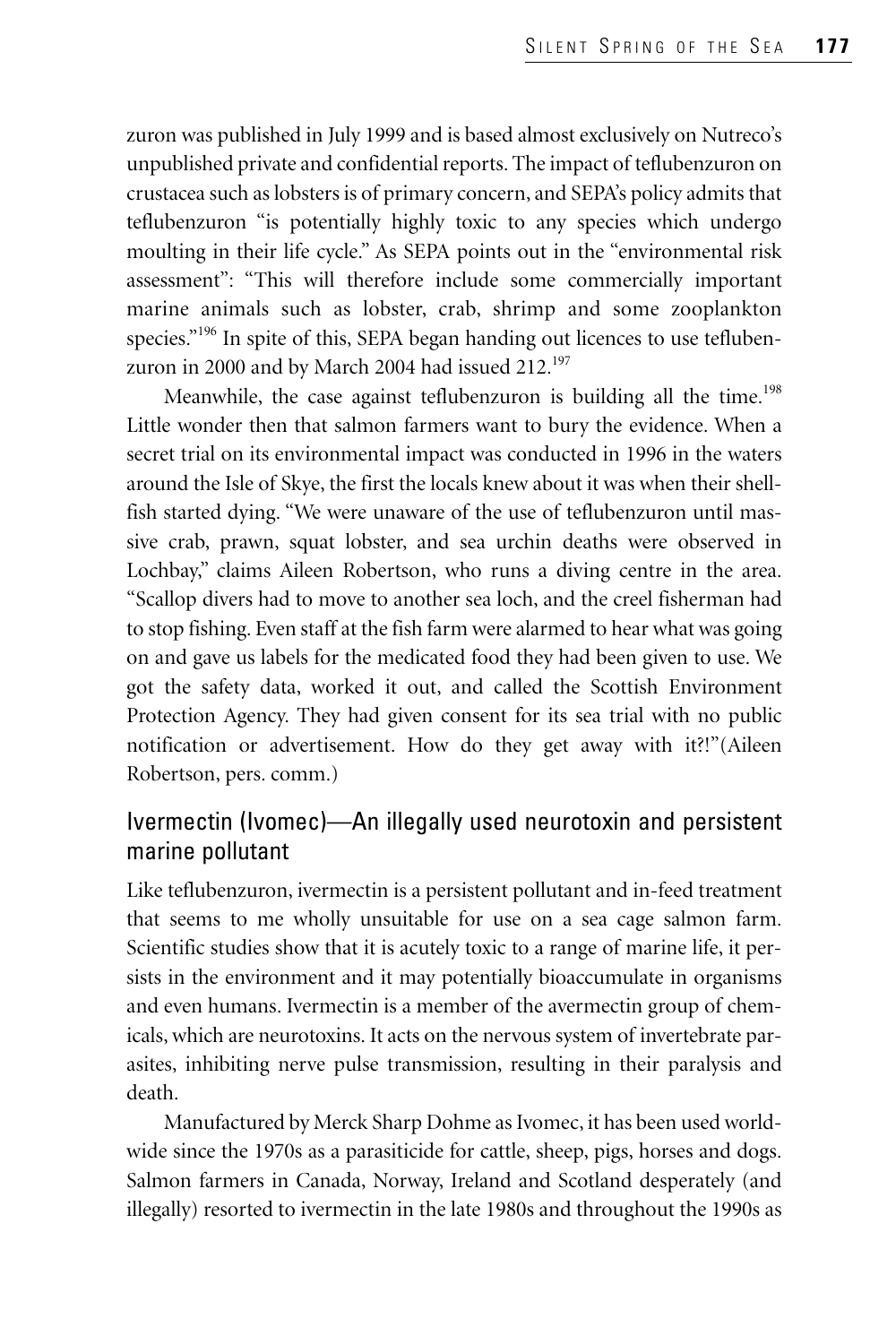sea lice became resistant to dichlorvos.<sup>199</sup> The Canadian government reported in 2000 that "the anti-parasitic agent ivermectin is prescribed by veterinarians and is used routinely in eastern Canada."<sup>200</sup>

However, ivermectin use produces severe side effects in animals. Scientific studies have shown toxicity in collie dogs and acute toxic syndrome in mammals, characterized by depression, mydriasis (excessive dilation of the eye's pupil), ataxia (loss of control of body movements), coma and death.<sup>201</sup> Nor is ivermectin a friend of the fish. Studies have shown that it can have direct toxic and pathological effects on farmed fish, causing uncoordinated swimming behaviour and respiratory problems.<sup>202</sup> As early as 1987, Irish and Canadian scientists showed that ivermectin caused increased mortality and listless behaviour in farmed salmon.<sup>203</sup> In 1993, researchers showed that Atlantic salmon treated with ivermectin became dark and lost their appetite, and their eyes rolled ventrally so lenses were no longer visible. Intestinal congestion was also recorded.<sup>204</sup>

That did not stop Canadians from giving thousands of farmed salmon a massive drug overdose. In January 2000 as many as 10,000 farmed salmon were killed at a farm in the Broughton Archipelego, BC, after an ivermectin treatment.205 Dr. Joanne Constantine, fish health veterinarian with the BC Ministry of Agriculture, Fisheries and Food, concedes ivermectin has a "narrow margin of safety [for fish]" when it comes to calculating dosage.<sup>206</sup> Use too little and ivermectin does not do its job; use too much and it kills all your farmed stock.

Ivermectin also has fatal consequences for shellfish. Canadian government scientists concluded back in 1993 that ivermectin was lethal to shrimp at tiny concentrations.<sup>207</sup> Four nanograms of ivermectin per litre of water kills shrimp—that's 28 grams per 10,000 Olympic-sized swimming pools.<sup>208</sup> Such small doses can have an impact on consumers of contaminated farmed salmon as well. A study in 1995 by the Scottish government found that mussels bathed in a dilute solution of ivermectin accumulated the chemical to a concentration 750 times that in the water column."In the worst scenarios, levels might be reached which affect the human embryo in the womb, the human baby through breast milk and the aged," said John Duffus of Heriot Watt University in a report for the Association of Scottish Shellfish Growers."I have considerable doubts as to the long-term safety of the use of ivermectin in the aquatic environment."<sup>209</sup>

The environmental impacts of ivermectin were known in the 1980s.<sup>210</sup> Like teflubenzuron, it is poorly absorbed by fish; a high percentage of the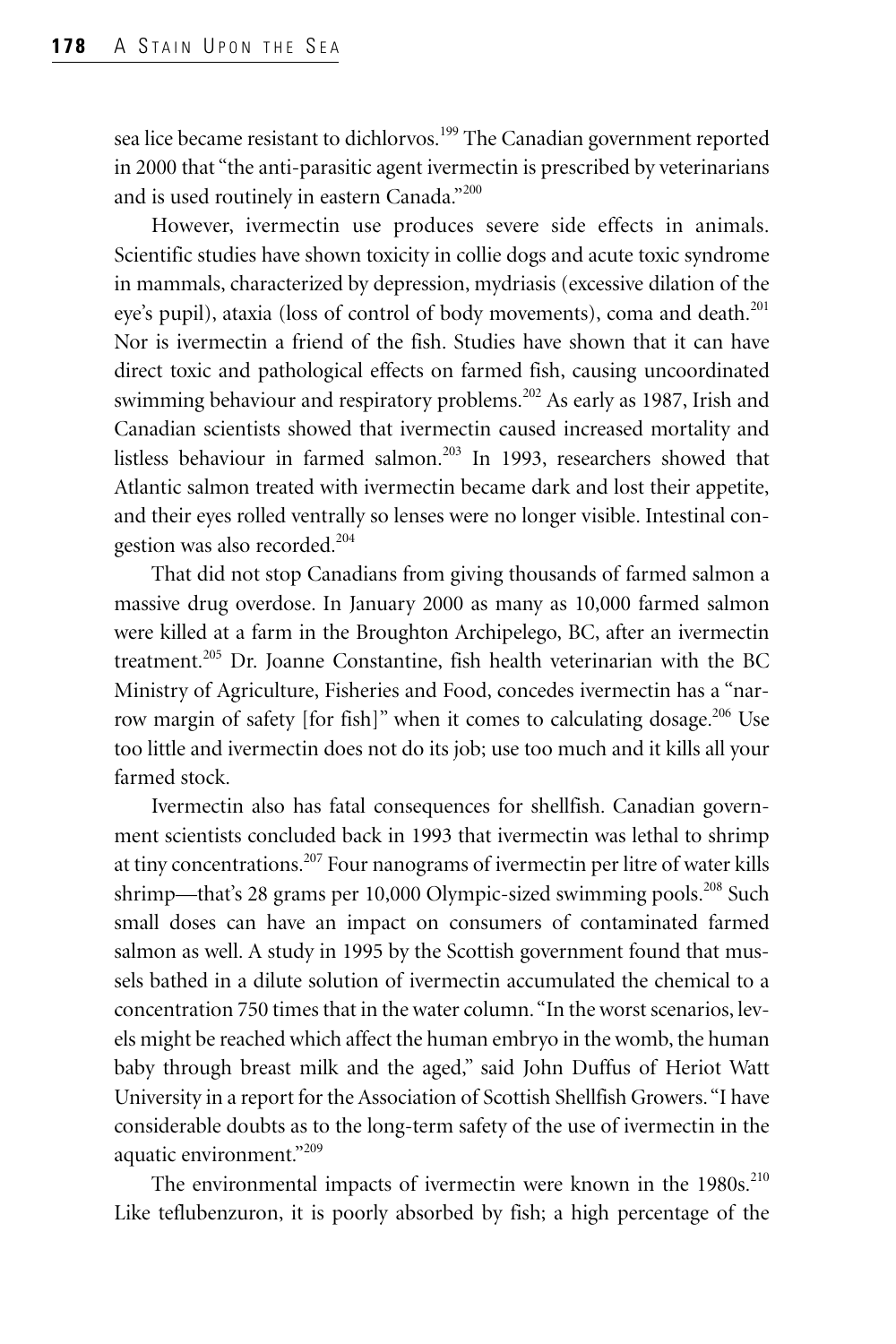chemical is excreted via the feces and escapes to the marine environment. Residues of ivermectin in the flesh of farmed salmon and in the sediment under salmon cages are extremely persistent. The half-life is 90 to 240 days, which means it can take anywhere from three to eight months for half of the chemical in the sediment to decompose. Studies on ivermectin use on cattle have shown that it kills dung beetles in cow pats for up to four years after initial treatment. Professor Jean-Pierre Lumaret, from the University of Montpellier in France, found it produced "toxic and virtually indestructible" cow pats that are capable of killing up to 20,000 dung-eating insects a week.<sup>211</sup>

If ivermectin has such a toxic effect on dung beetles on land, it is no surprise to learn that it also kills sediment-dwelling organisms such as infaunal polychaetes living under salmon cages.<sup>212</sup> Research published in 1998 by Dr. Alistair Grant at the University of East Anglia showed ivermectin to be so toxic to marine life that he recommended a ban on its use on salmon farms. "It is clear that ivermectin is extremely toxic to some marine animals. In view of this, more data are urgently required regarding its toxicity and persistence in the field. It is difficult to justify its continued use until its environmental risks are understood more clearly."213 Research by the Scottish government also found that ivermectin has a significant impact on lugworms—the marine equivalent of earthworms.<sup>214</sup> Dr. Ian Davies of the Scottish Office Marine Laboratory told *New Scientist* in 1998 that ivermectin use was so widespread in Scotland that "an area of between 10,000 and 20,000 square metres could be contaminated."<sup>215</sup> Dr. Davies later admitted in 2000, over a decade after the UK government knew it was being used, that "ivermectin can reach the marine environment via excretion from the bile, unabsorbed via the fish feces and by uneaten food pellets and has a strong affinity to lipid, soil and organic matter. Risk assessments have shown that ivermectin is likely to accumulate in the sediments and that the species therein would be more at risk than the species in the pelagic environment."<sup>216</sup>

Ivermectin has certainly left its mark on the Scottish seabed. In their survey of sediment under salmon cages published in February 2004, SEPA researchers found ivermectin residues across Scotland, even though farmers claim they stopped using ivermectin years ago.<sup>217</sup> Commenting on the findings, SEPA's lead aquaculture specialist said: "The study has detected low levels of unauthorized and unsuitable formulations, particularly ivermectin, and we are aware that an unscrupulous minority of companies have resorted to this in the past, mainly to save money."

Ivermectin contamination of sediment is one thing—the contamination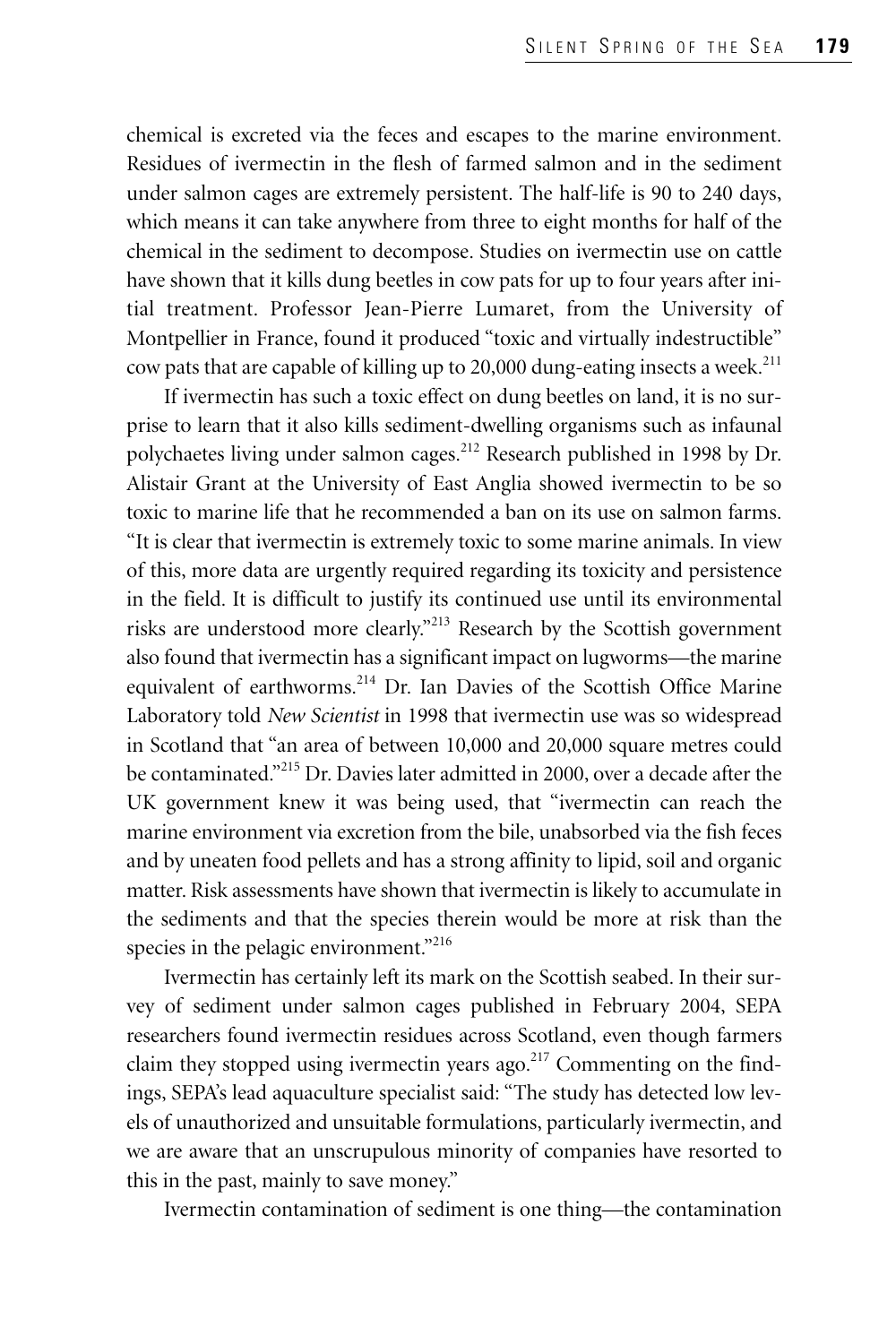of farmed salmon is another. Ivermectin lingers and leaves unappetizing residues in the flesh of farmed salmon.<sup>218</sup> So widespread was the illegal use of ivermectin that eleven percent of all Scottish farmed salmon tested in 1994 by the UK's Veterinary Medicines Directorate were contaminated with it.<sup>219</sup> No wonder supermarkets across Europe became wary of Scottish farmed salmon. In 1996 the German newspaper *Die Zeit* reported that Scottish farmed salmon was contaminated with ivermectin. The Federal German Fish Research Agency "alleged that British salmon farms were getting around restrictions on marine use of the chemical by keeping small herds of sheep."220 (As with cypermethrin, ivermectin formulations designed for use on terrestrial livestock could be bought cheaply over the counter in hardware stores.) Consumer pressure eventually led to some supermarket chains refusing to accept any salmon treated with ivermectin, $^{221}$  but as recently as 2001 ivermectin was routinely detected in samples of Scottish farmed salmon on sale in UK supermarkets.<sup>222</sup>

In spite of all the evidence about its toxicity and persistence, ivermectin has been used illegally to control sea lice on salmon farms across Scotland, Canada and Ireland since the 1980s.<sup>223</sup> In 1991 the manufacturer, Merck Sharp Dohme, wrote to Galway's University College Hospital: "This illegal use of ivermectin is neither encouraged nor condoned by the Company. MSD-AGVET will continue to oppose the use of ivermectin for treatment of louse infestations in salmon until all questions concerning safety and efficacy have been answered and the product is fully licensed."224

Also in 1991, a salmon farmer in Glencoe on the west coast of Scotland was caught using ivermectin by a filmmaker hiding in the bushes. According to the *Daily Telegraph*: "Fears that the substance is in use in parts of Britain emerged last week when a farm in Kinlochleven was raided by the Highland River Purification Board [later SEPA], after a tip-off by Friends of the Earth (Scotland). Acting on information provided by a farm employee that it was allegedly using ivermectin, Friends of the Earth filmed a fish worker not wearing goggles or protective clothing while feeding salmon. The worker later complained of difficulty with his vision. Users of the pesticide are warned to avoid contact with eyes."<sup>225</sup>

Friends of the Earth Scotland's Xanthe Jay said at the time of the incident: "It is difficult to imagine any other industry acting as irresponsibly as this and being so unregulated to get away with it. We accuse: the fish farmers who have been using ivermectin of being dangerously incompetent, the salmon industry who supposedly set quality standards of total negligence, and the statutory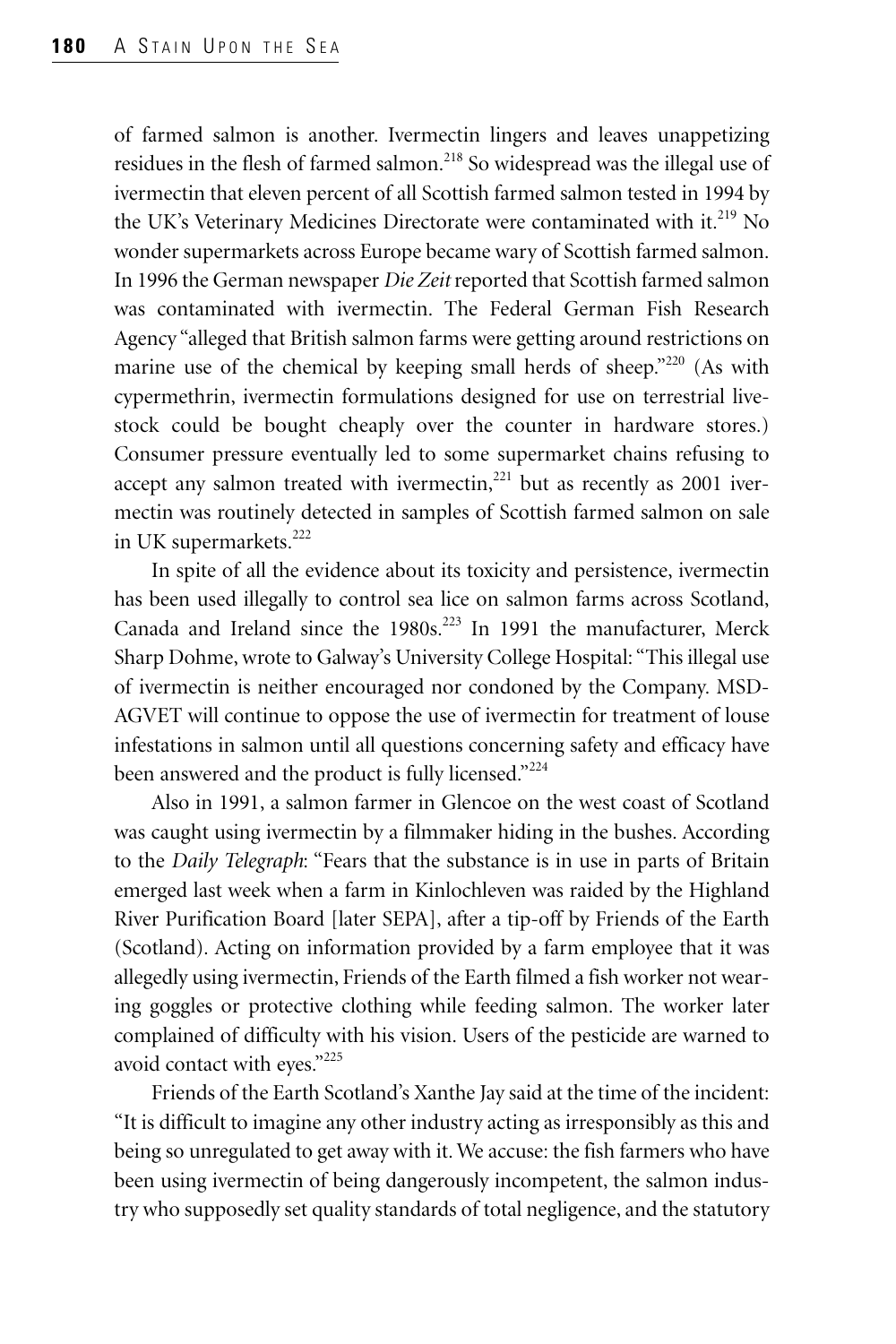authorities charged with the control of the industry of providing nothing more than token safeguards. This shows the total inadequacy of the system of regulation of fish farming in Scotland. According to our calculations up to 6,000 tons of salmon contaminated with ivermectin could have reached the UK market."<sup>226</sup>

In 1993 another Scottish salmon farm company, Wester Ross Salmon, was fined for the unauthorized use of ivermectin in Loch Glencoul. Following raids by the enforcement agency, farmed salmon was found to be contaminated with ivermectin at a concentration twelve times above the detection limit. Wester Ross Salmon admitted feeding fish pellets containing ivermectin in a trial that ended in the death of thousands of fish. The company pleaded guilty to breach of the Control of Pollution Act and was fined a paltry £500.<sup>227</sup> Despite repeated government warnings, Scottish salmon farmers continued to treat the marine environment and public health with contempt. In 1995 two salmon farmers in Shetland were thrown out of the Shetland Seafood Quality Control scheme for using ivermectin illegally. Far from naming and shaming the companies concerned, however, "client confidentiality prevented the release of the salmon farms' identities."228 According to the *Shetland Times*: "Sea-lice killer ivermectin is the skeleton in the salmon farming industry's cupboard. Everybody says everybody else is using it. Indeed, if you believe some people, all Shetland salmon farms use it."229 Such widespread disdain for the law is by no means confined to the "unscrupulous minority". In 1996 the Scottish Salmon Growers Association (now Scottish Quality Salmon) issued guidelines on the use of ivermectin "premix for pigs" to treat farmed salmon $^{230}$ 

Canadian salmon farmers in British Columbia were also caught out using ivermectin illegally. Freedom of information requests by the Sierra Legal Defence Fund revealed that in 1997 alone, 107 kilograms of ivermectin were dumped into the ocean at salmon farms on the west coast of Vancouver Island. $^{231}$ 

Scottish salmon farmers' thirst for this illicit "jungle juice," as it is known in the trade, led to cattle farmers in Shetland complaining that stocks of ivermectin were running dry (Anon, pers. comm.). For a brief time between 1996 and 1999, SEPA allowed a small number of Scottish salmon farmers (about 30) to use ivermectin legally.<sup>232</sup> But in February 1999 the Secretary of State for Scotland effectively shut the door on the legal use of ivermectin by ordering a public inquiry.<sup>233</sup> Salmon farmers subsequently pulled the plug on the chemical when they realized such a toxic product would not stand close scrutiny.<sup>234</sup>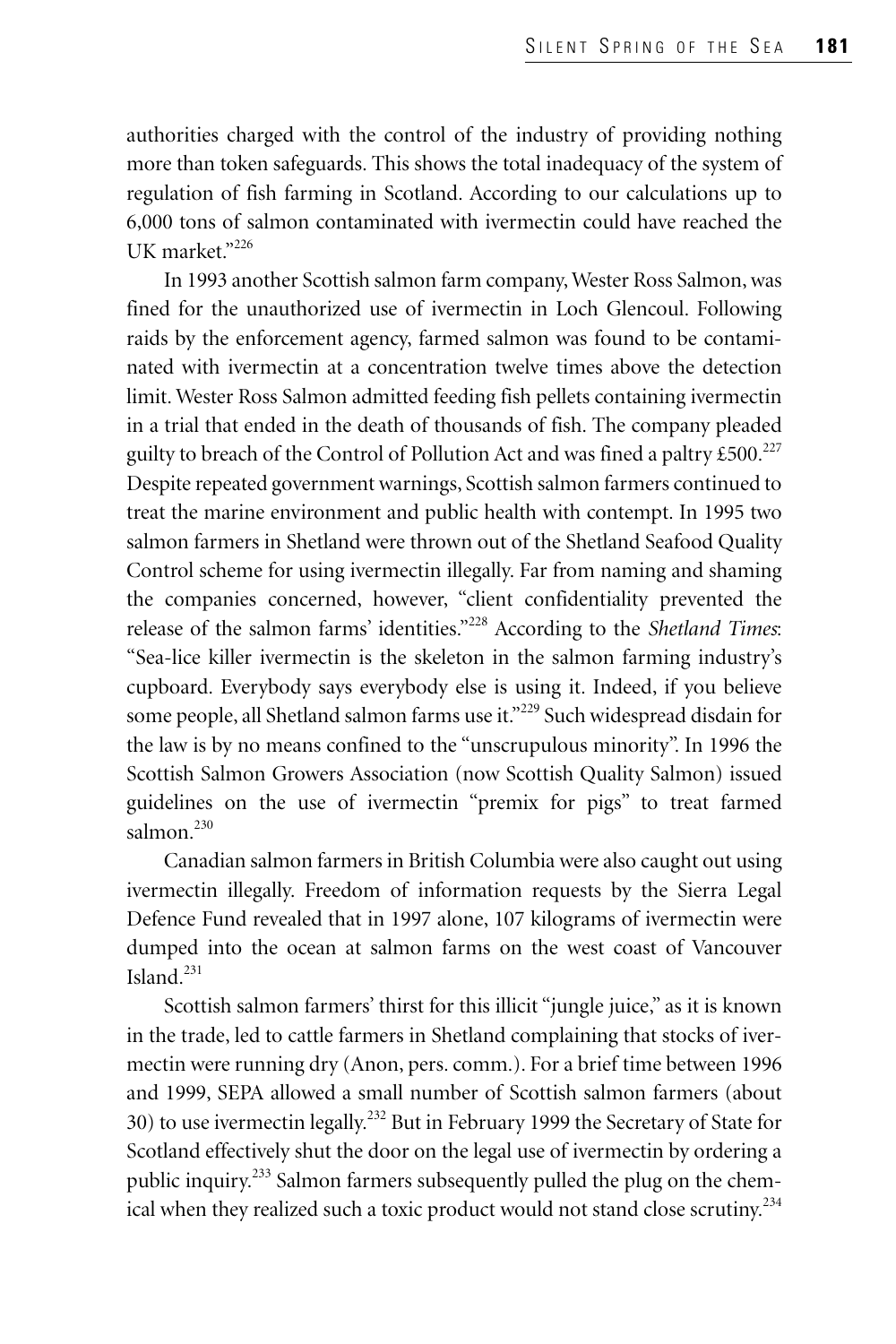Some Scottish salmon farmers, however, did not let the law or public health concerns get in their way. One such operator was Ardessie Salmon, which came under the spotlight in a front-page expose published by *The Observer* newspaper in April 2000.<sup>235</sup> Jackie Mackenzie told me in a signed testimony: "I used ivermectin on smolts on numerous occasions. We added ivermectin to smolt food by adding a given amount to water and then, using a knapsack sprayer, we coated the food in a concrete mixer. We then transferred the treated food back into bags and then hand fed over the weekend so the Scottish Environment Protection Agency could not do an unsuspected inspection."<sup>236</sup> Following the revelations of Mackenzie and another colleague, Ardessie Salmon was thrown out of Scottish Quality Salmon, which also withdrew its Tartan Quality Mark from the farm's tainted products.<sup>237</sup>

As recently as 2002, yet another Scottish salmon farmer was caught using ivermectin, fined a record £6,000 and forced to withdraw from the Shetland Seafood Quality Control scheme. <sup>238</sup> Speaking in court afterwards, SEPA's water pollution officer in Shetland, Dave Okill, lamented: "I feel disappointed that this part of the industry has seen fit to use an unlicensed and uncontrolled chemical in this way. I am also disappointed that the Shetland Salmon Farmers Association has failed to convince this section of the industry that they have environmental responsibilities, and that they should recognize those responsibilities. This firm has obviously not just broken the law, it also has broken the Code of Best Practice as issued by the Shetland Salmon Farmers' Association, and agreed to by its members. We have in the last five years taken two reports to the Procurator Fiscal about the illegal use of chemicals in the industry. I think I would be naïve to believe that those two reports related solely to the only two times that illegal chemicals had been used."<sup>239</sup>

#### Emamectin benzoate (Slice)—A marine pollutant toxic to fish, birds, mammals and aquatic invertebrates

Salmon farmers have merely moved on from one toxic chemical—ivermectin—to another—emamectin. The use of emamectin benzoate is legal, but whether or not it is any better is debatable. Emamectin benzoate is a semisynthetic avermectin insecticide, closely related to ivermectin. It has been sold for agricultural pest control in edible plant crops since the 1970s, but was only added to salmon farmers' chemical arsenal in the 1990s. The safety data sheet for Proclaim (active ingredient: emamectin benzoate) warns: "The pesticide is toxic to fish, birds, mammals and aquatic invertebrates. Do not apply directly to water or to areas where surface water is present, or to intertidal areas below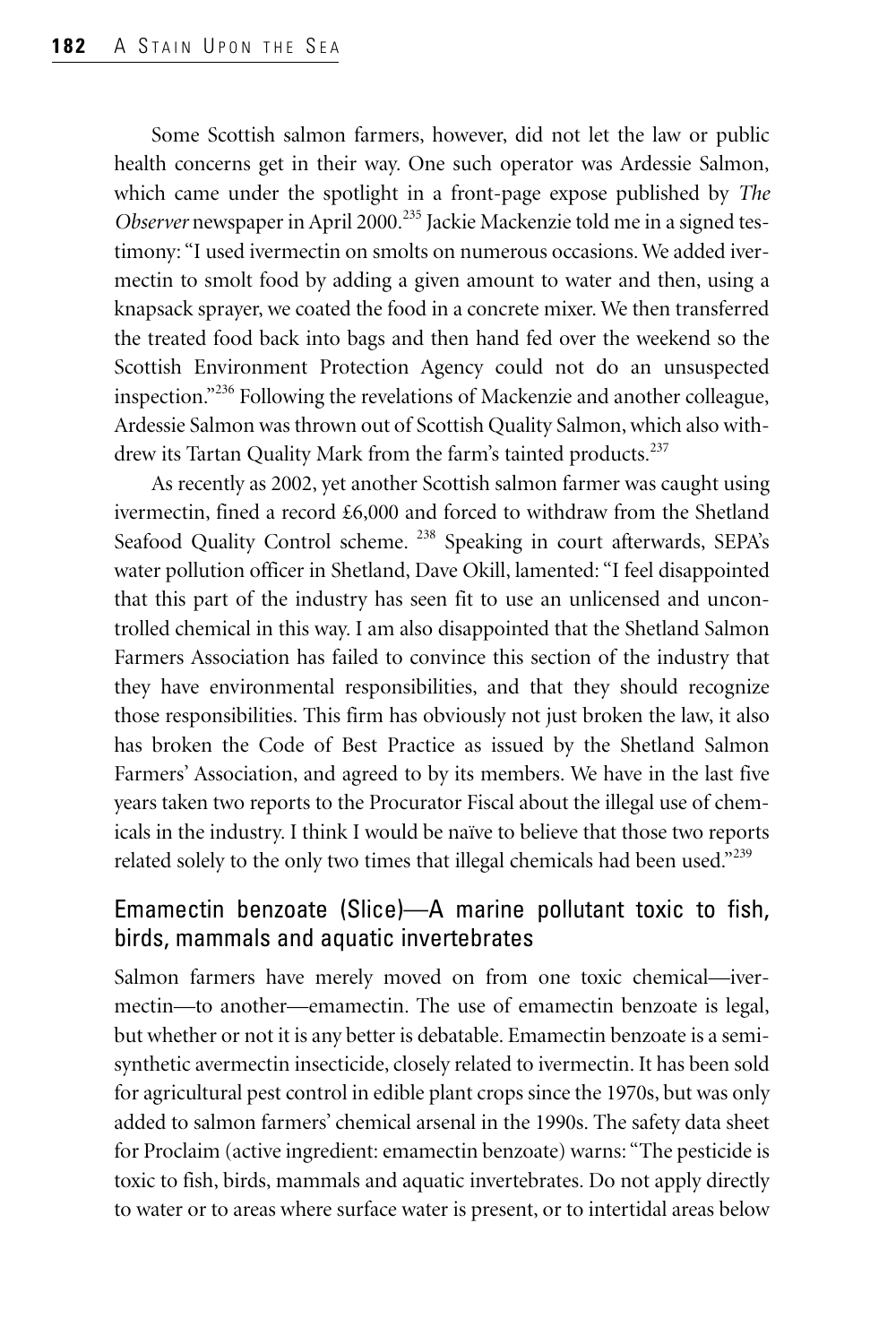the high water mark."<sup>240</sup>

Against this safety advice, emamectin benzoate is now widely used on sea cage salmon farms under the trade name Slice, manufactured by the US pharmaceutical giant Schering Plough. Like teflubenzuron, it is administered to farmed salmon as a premix coated on fish feed. Slice is licensed for use or is being used on a trial basis on salmon farms all over the world including Scotland, Chile, Norway, Ireland, Iceland, the Faroes and Canada.<sup>241</sup> Secret field trials took place in Scotland as early as 1994 under the code name SCH5844. Further trials in Scotland took place in 1997 but were not published until 2000. Field trials also took place in Canada in 1998.<sup>242</sup>

With sea lice resistant to dichlorvos, azamethiphos and cypermethrin, emamectin benzoate is the current chemical weapon of choice in the war on these parasites. However, like ivermectin, emamectin benzoate is no "magic bullet."<sup>243</sup> And like dichlorvos, azamethiphos or cypermethrin, it can produce after-effects. Schering Plough's catchy sales slogan is "Slice Kills Lice." Sadly, Slice may also kill other marine life. Unsurprisingly for a toxic chemical labelled by its manufacturer as a marine pollutant, emamectin benzoate pollutes the marine environment. However, many salmon farmers seem to have been more concerned about its efficacy than its ecotoxicology.<sup>244</sup>

Field trials on farmed salmon showed "signs that were compatible with toxicosis." One fish was so drunk on emamectin benzoate that it "swam with its snout out of the water and appeared to be losing equilibrium." Other conditions reported in the study included scale loss, peritoneal adhesions, visceral melaniation, multi-focal gill lamellar fusion.<sup>245</sup> Another study reported lethargy, dark coloration and loss of appetite in both salmon and trout treated with emamactin benzoate. One farmed salmon was so anorexic it died from "focal necrosis, ceroid accumulation in the spleen and melanin accumulation in the kidney." Other side effects included skin lesions and erosion of the pectoral fins, nose and mandibles. Corneal edema and cataracts were recorded in almost half the salmon treated with medium doses of emamectin benzoate. Another blind-drunk salmon on a high dose of emamectin benzoate "was observed to roll onto its side at intervals, apparently unable to maintain an upright position."246

Emamectin benzoate is lethal to a wide range of crustacea (not just sea lice) at very low levels. Studies by SEPA show that the small mysid shrimp is poisoned by emamectin benzoate at concentrations equivalent to only half a drop in an Olympic-sized swimming pool.<sup>247</sup> Research by the Scottish Association of Marine Science also concluded that both emamectin benzoate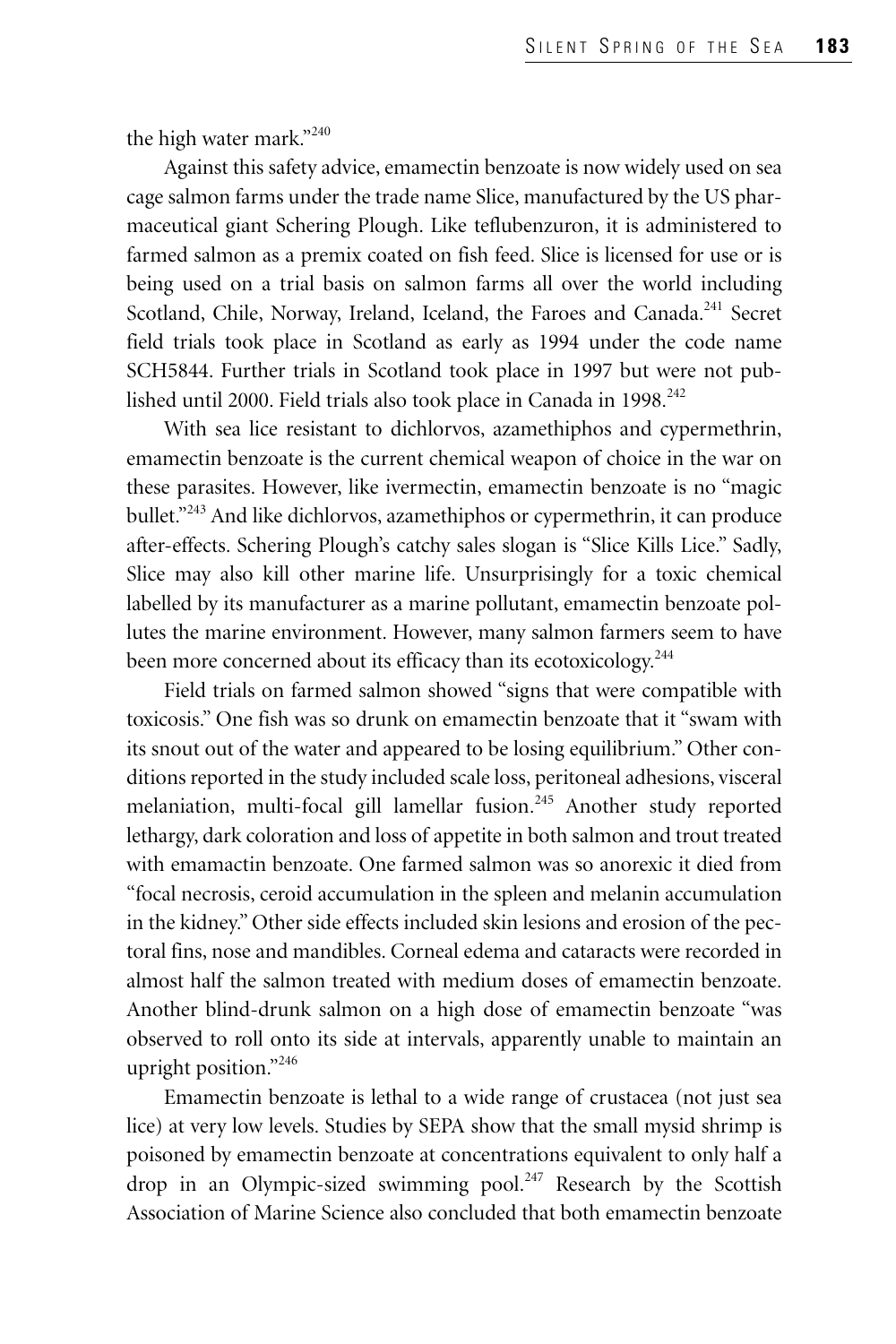and teflubenzuron cause "mortality and deformities at very low concentrations" in non-target planktonic copepods.<sup>248</sup> Another Scottish study reported in 2003 that experiments showed emamectin benzoate significantly reduced moulting success, reduced fecundity and caused deformities in copepods.<sup>249</sup> Copepods—the microscopic aquatic equivalent of ladybirds and beetles—are vital to the health of the ecosystem and are an important food supply for wild salmon and other fish species.

Species much larger than copepods are affected by emamectin benzoate as well. Canadian government researchers stated in a paper published in 2002 that emamectin benzoate can cause premature moulting, failure to reproduce and death in lobsters on the east coast of Canada. The studies "confirm the molt-producing effect of emamectin benzoate on female American lobster." Furthermore, the "results provide conclusive proof that emamectin benzoate is disrupting the endocrine system that controls molting in the American lobster. The results are the first example of a crustacean molting prematurely in response to chemical exposure, the first example of an arthropod molting in response to an avermectin, and the first report that GABAergic pesticides can induce proecysis in crustaceans."<sup>250</sup> Translated into English—those lobsters won't be raising a family in a hurry. Similar impacts are predicted for species closely related to lobsters including prawns, crabs, and shrimp. Emamectin benzoate is also highly toxic to the northern bobwhite quail and the mallard duck $251$ 

Emamectin benzoate, like ivermectin, is hard to shake off and sticks like glue to sediments. Residues have been found in soil, water and crops growing in contaminated soil, $^{252}$  and it leaches into the marine environment months after a salmon farm treatment.<sup>253</sup> Unsurprisingly, it is appearing in the seabed under salmon cages. In its survey of sediments sampled under salmon cages, mentioned earlier, SEPA detected residues of emamectin benzoate at three times more than the "monitoring trigger value within 25 m of the cage edges," and also detected it in the flesh of farmed salmon, but "well below the maximum safe limit for human consumption."<sup>254</sup>

It is so persistent that in Norway and the Faroes the withdrawal period for farmed salmon treated with Slice is 120 days before harvesting. This does little to prevent contamination of other foodstuffs such as wild shellfish. For example, emamectin benzoate has recently been found in wild scallops near a salmon farm in Maine, USA. Tests carried out by in Cobscook Bay found emamectin benzoate contamination at three times the food safety limit set by the US Environmental Protection Agency. The National Environmental Law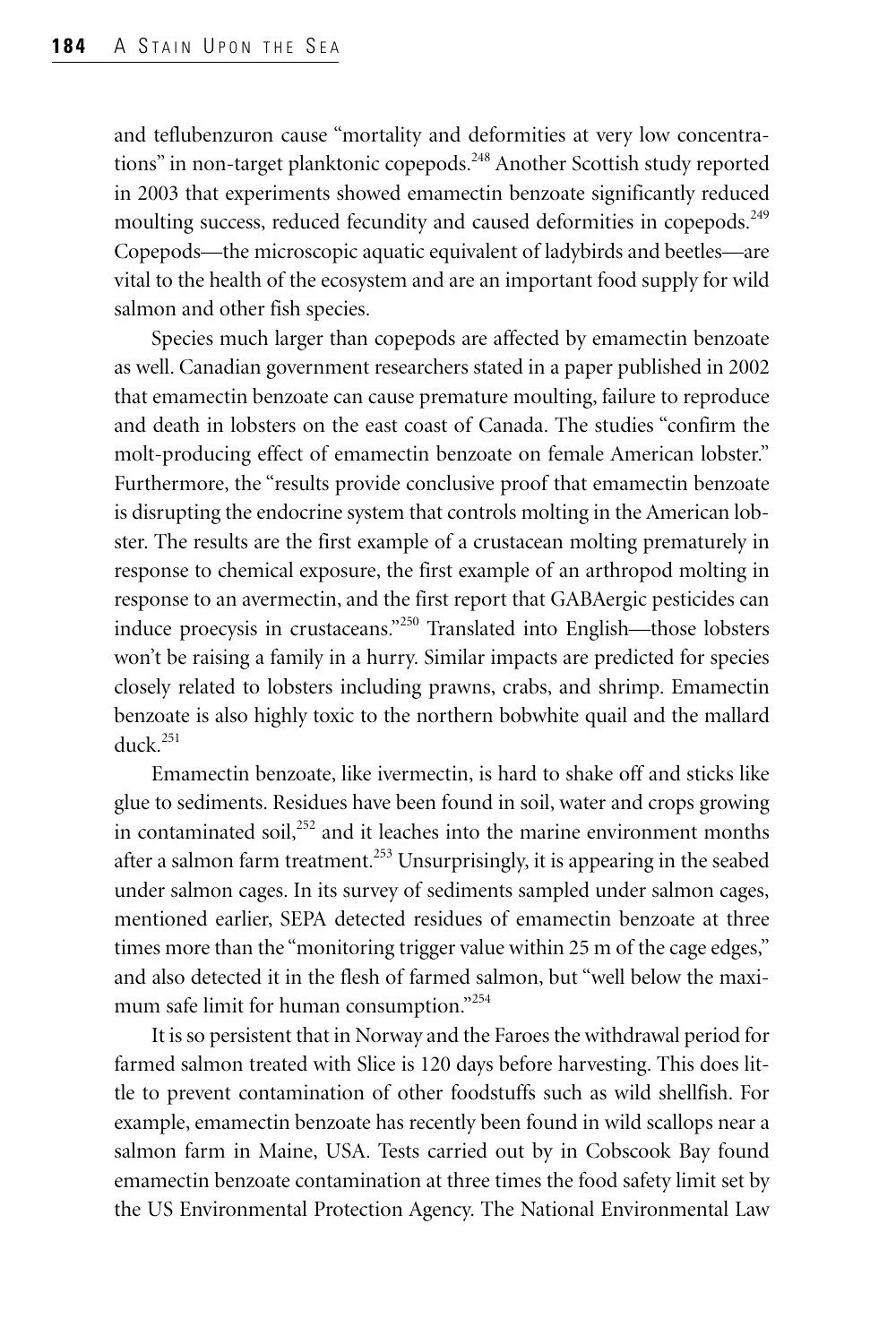Centre (NELC) says the discovery warrants a warning to harvesters and seafood consumers—the area is a commercial fishery for scallops, lobster and pollock.<sup>255</sup>

The NELC has also called on the Maine Department of Environmental Protection to conduct rigorous, comprehensive monitoring of non-target marine organisms for residues of drugs and other chemicals used at salmon farms (Josh Kratka, pers. comm.). Sediment scavengers such as prawns, shrimps and crabs are at risk and may be contaminated with emamectin benzoate.

The chemical manufacturer, Schering Plough, has presumably known about the contamination of shellfish for over five years. Confidential research dating back to 1999 but never officially published reveals that emamectin benzoate was detected in mussels up to 100 metres from salmon cages one week after treatment.<sup>256</sup> As far as the manufacturers are concerned, Slice is still safe, but Schering Plough has apparently not been anxious to send papers on environmental impact to journals for peer review (John McHenery, pers. comm.), and the vast majority remain private and confidential.<sup>257</sup> Some documents on the environmental impacts of Slice are available on the internet, far from any peer-reviewed scientific journals.<sup>258</sup>

Schering Plough's record in other areas does little to inspire consumer confidence. In 2002 the company was given a whopping US\$500 million fine—the largest ever—by the US Food and Drug Administration for significant violations with respect to their facilities, manufacturing, quality assurance, equipment, laboratories, and packaging and labelling.<sup>259</sup> In October 2003 Schering Plough was fined again—this time a US\$1 million civil fine to settle federal regulators' allegations that it illegally revealed financial information. With plummeting sales, Schering Plough is described as "one of the most beleaguered companies in the U.S. pharmaceutical industry."260

Faced with a mountain of scientific evidence on the dangers of emamectin benzoate, Scottish and Canadian governments worked to approve Slice's use on salmon farms—yet another example of government putting salmon farmers and chemical companies first and shellfish and food safety second.

According to a report on the CTV television network in May 2002, Health Canada had "badly abused" the emergency drug-release program to allow salmon farmers across Canada to use Slice. The chemical had been used "more than 770 times in the past year alone." The *Globe and Mail* reported that, according to documents obtained by CTV, "several toxicology studies of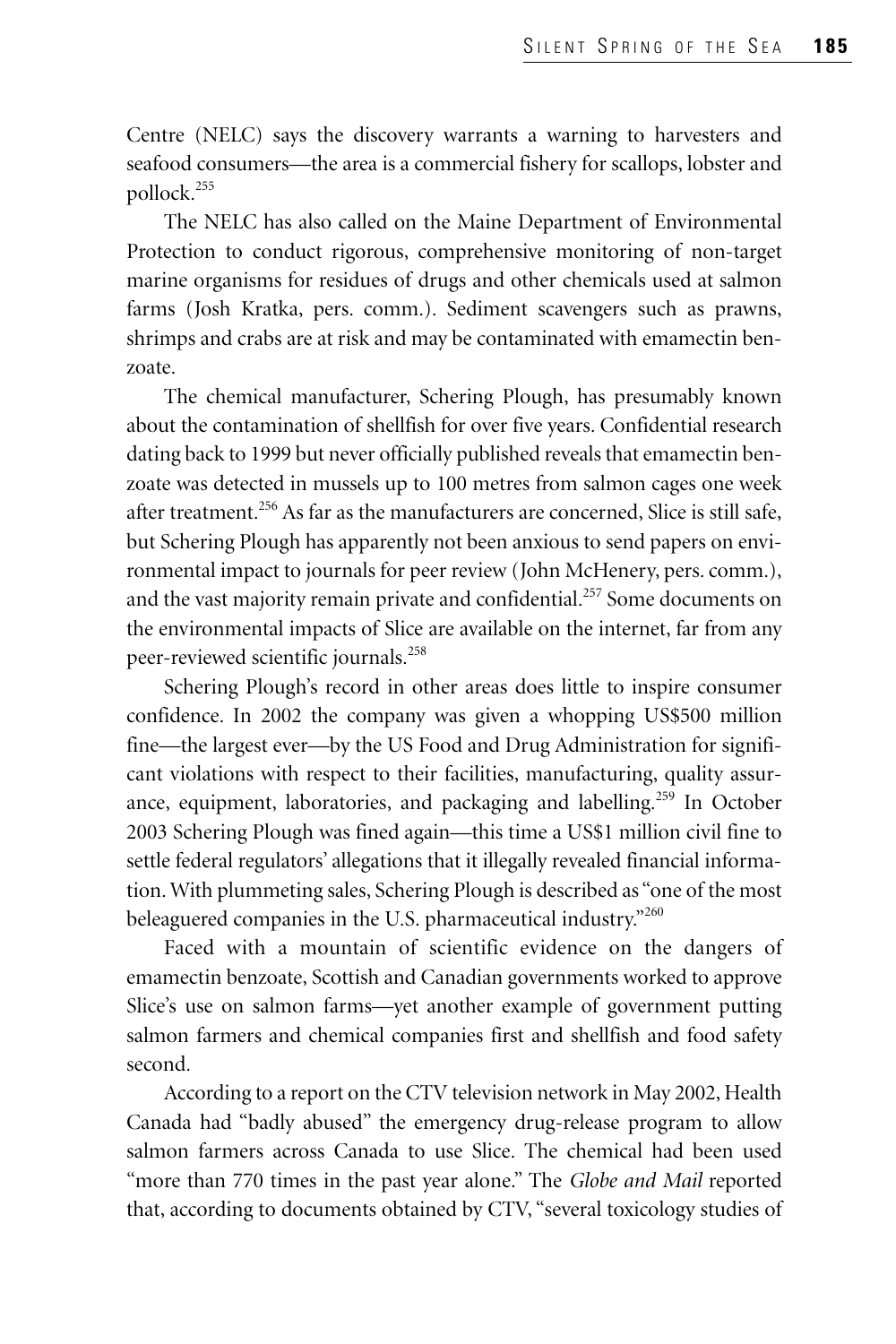Slice (emamectin benzoate) done on rats, dogs and rabbits show that when ingested at high doses the drug can cause side effects such as tremors, spine and brain degeneration and muscle atrophy."<sup>261</sup> Earlier, in October 2000, the *Ottawa Citizen* reported that the Canadian government was allowing salmon farmers to "side-step drug ban."262 In an assessment report in June 2001 the government's own agency, Health Canada, criticized the Canadian Food Inspection Agency for failing to test for residues of emamectin benzoate in farmed salmon even though it knew full well that the chemical represented over one in three (38 percent) drug prescriptions in the Atlantic area.<sup>263</sup>

The organization Public Service Employees for Environmental Ethics (PSE) believes the British Columbia government is guilty of the same chemical corruption with its "aggressive treatment" strategy to kill sea lice. In March 2003 the PSE accused the BC government of being in violation of the provincial Pesticide Control Act since 1995. "Why is the government ignoring their own law?" asked Mike Romaine, executive director of the PSE. "Laws such as the Pesticide Control Act are in place to protect the environment and allow for proper public review. The members of the PSE demand that the provincial government stop allowing the use of these dangerous chemicals in the marine environment without a permit."<sup>264</sup>

In a background briefing on emamectin benzoate the PSE stated that BC has "turned a blind eye to emerging concerns" and has been "sympathetic to industry with respect to the enforcement of regulations, monitoring and management . . . Government is now looking to fast-track the use of pesticides or drugs that are known to have environmental concerns and to ignore their own laws with respect to enabling concerns to be aired through a review process. Documents show that when sea lice became a problem in 1995, the industry attempted to use unregistered pesticides to bypass the BC Pesticide Control Act."265 Speaking on CBC-TV, Romaine accused the Canadian government of ignoring the dangers in its zeal to keep the aquaculture industry afloat. "They've got a bad situation and want to find a silver bullet," he said. "They're rushing to do everything at the expense of regulation, sound science and democratic decision-making."266

Canadian salmon farmers have some way to go before they reach the murky depths plumbed in Scotland (illegal chemicals have been used there since 1976), but they are learning fast. Not to be outdone, the Scottish government also allowed salmon farmers to use emamectin benzoate before it had properly dealt with the applications. In February 2002 SEPA fast-tracked a stream of applications to use emamectin benzoate without carrying out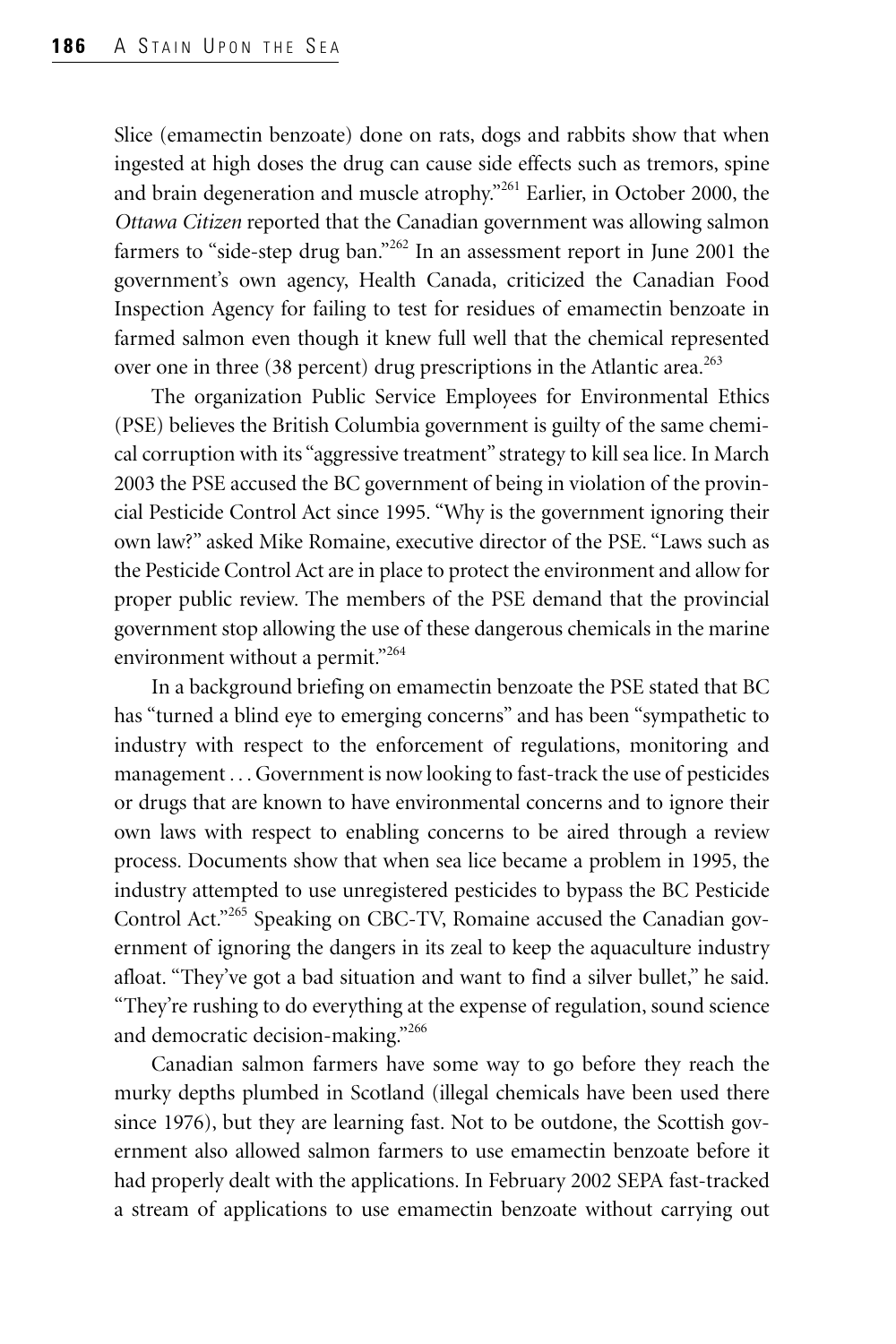appropriate risk assessments.<sup>267</sup> Its decision to short-circuit the regulatory process is yet another example of the government bending over backward for the salmon farming industry. The timing could not have been worse for shellfish farmers—it coincided exactly with the time the free-swimming larval stages of crustacea and other marine life were spawning. SEPA's policy on emamectin benzoate (dated 1999) is now five years out of date and fails to take in much new scientific information.<sup>268</sup>

Scottish salmon farmers have also been caught using emamectin benzoate contrary to the manufacturer's instructions. The UK's Veterinary Medicines Directorate "is concerned that, if the product becomes less effective, this could in turn lead to more frequent treatments needing to be used, which will increase the overall burden on the environment."<sup>269</sup> Misuse may lead to sea lice developing resistance more quickly, and Schering Plough has every reason to worry about this. Resistance to emamectin benzoate in landbased agriculture occurred a decade ago, $^{270}$  and the company clearly wants to protect its \$10 million investment. Canadian government scientists are already engaged in a study on sea lice resistance to emamectin benzoate, with results to be published in the summer of 2004 in *Pest Management Science* (John Burka, pers. comm.). It is only a matter of time before salmon farmers encounter the same sea lice resistance to emamectin benzoate that they have experienced with dichlorvos, azamethiphos and cypermethrin. Slice may soon be more of a blank than a magic bullet for sea lice.<sup>271</sup>

#### TBT—A highly toxic antifoulant paint used throughout the 1980s

Tributyltin (TBT), according to Professor Edward Goldberg of the Scripps Institute of Oceanography in the United States, is "one of the most toxic substances deliberately introduced into our natural waters."<sup>272</sup> It was first used by ships and yachts as an antifoulant paint in the mid-1960s and was quickly adopted by the salmon farming industry in the 1970s. Despite increasing evidence that TBT caused reproductive failure and growth abnormalities in shellfish, it was used to coat salmon farm nets all over the world. Scottish shellfish farmers complained throughout the 1970s and 1980s that TBT contamination was forcing them out of business. TBT was called "a crime against nature and the shellfish farming industry."<sup>273</sup>

Scientific evidence showing the damaging effects of TBT on oysters was published by the Fisheries Research Board of Canada as far back as 1967.<sup>274</sup> Further research showed TBT was lethal to mussels, oysters and scallops and was so toxic it could change the sex of dogwhelks and snails.<sup>275</sup>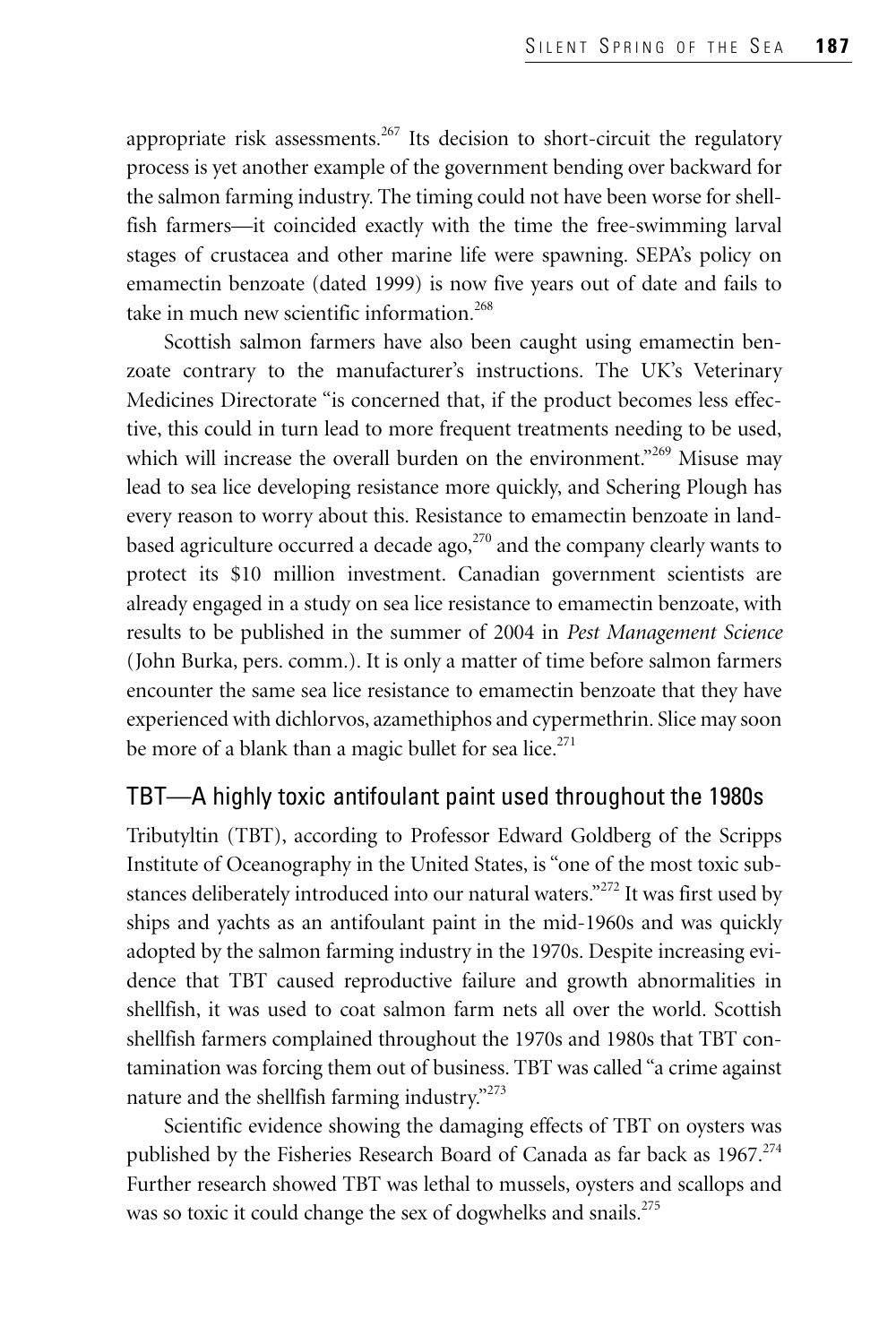The French government banned TBT in 1982 to save its oyster industry, but the Canadian, Norwegian and Scottish governments were prepared to sacrifice the shellfish industry for the sake of salmon farming. The Scottish government continued to sanction the use of TBT on salmon farms even though it knew scallops and oysters on sale to the general public were contaminated with the chemical.<sup>276</sup>

In Scotland, shellfish farmer Allan Berry launched the "Ban TBT Now" campaign in 1984 after noticing his oyster shells were being affected (there are echoes here of Rachel Carson's revelations regarding DDT and its impact on birds' eggshells). "TBT was the most potent molluscicide known and it was wrecking our oyster production," says Berry. "Instead of being long and thin they had small, very thick shells—a bit like walnuts—and the meat was not developing inside them. Salmon farming poisoned us out of business—not just me, a whole ruddy industry." But the political might of the Scottish salmon farming industry withheld a ban until 1987. "By this point all the west coast shellfish growers were being affected more or less, but they were small operators, crofters and part-timers who didn't know how to argue with government. The salmon farmers had suits, degrees, huge Range Rovers and quoted huge sums of earnings," says Berry.<sup>277</sup>

It was food safety issues in the economically more important salmon farming sector that finally forced governments to act. Researchers from the US National Marine Fisheries Service in Alaska found that farmed salmon could absorb TBT from the antifoulant paint on the cages.<sup>278</sup> Their study showed TBT contamination in eleven out of fifteen samples of farmed Pacific chinook salmon bought from markets in Seattle and Portland—55 to 76 percent of the TBT was still present after cooking.<sup>279</sup> Another American study showed that human red blood cells were extremely sensitive to TBT, with tiny concentrations inducing membrane breakdown.<sup>280</sup>

In 1986 the US Food and Drug Administration declared farmed salmon containing TBT to be unfit for human consumption, but other countries were slower to act. The UK government confirmed in 1986 that farmed Atlantic salmon on sale for human consumption was contaminated with TBT, but did not publish the information until 1987.<sup>281</sup>

Andrew Lees of Friends of the Earth urged the UK government to "ban TBT immediately. The Environment Protection Agency found serious defects in safety tests used to obtain approvals in the United States for products containing TBT. There is mounting evidence of hazards to the environment and potential threats to human health. TBT is on trial and our verdict is guilty. The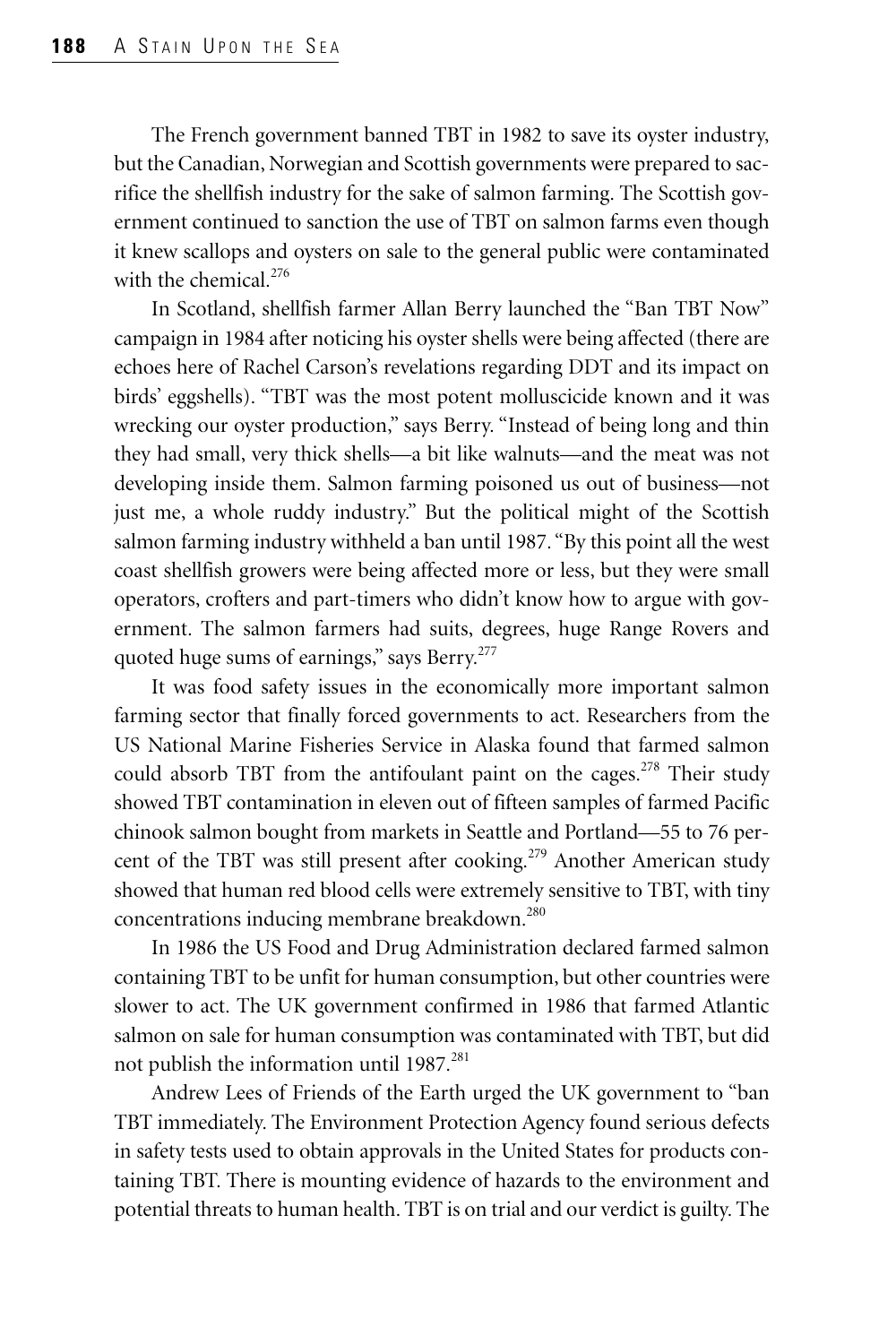Government should arrange for the testing of all seafood products, including oysters and salmon, derived from waters likely to be polluted with TBT. Contaminated products should not be marketed and any products in the supply chain should be withdrawn from sale."<sup>282</sup>

In the wake of the bad publicity surrounding TBT contamination of farmed salmon, major supermarkets issued an ultimatum to salmon farmers—stop using TBT or we stop selling farmed salmon.<sup>283</sup> Less than a week later, on February 25, 1987, the UK government finally banned TBT use on salmon farms.<sup>284</sup> It took another year for the Scottish government to publish studies on the effects of TBT on oysters.<sup>285</sup> Norway was even slower to act and banned TBT in 1990. In 1992 the Scottish government also conceded that TBT was "implicated as growth stimulants for toxic 'red tide' producing dinoflagellates in studies elsewhere in Europe,"<sup>286</sup> joining dichlorvos, azamethiphos and cypermethrin as implicated in the stimulation of toxic algal blooms.287

Some Scottish salmon farmers simply stockpiled TBT before the ban came into force. The *West Highland Free Press* reported in April 1987 that "one large-scale salmon farmer in the north-west mainland is at present stockpiling supplies of anti-fouling substances which contain TBT, possibly with a view to offering them for future use."288 In May the *Shetland Times* also reported "quite a rush" on TBT before it became illegal. Commenting on a sign in a local shop urging salmon farmers to stock up before the ban, Douglas Smith, director of environmental health at Shetland Isles Council, said: "Considering what's happened in the recent past and considering that the ban takes effect very shortly this does seem slightly less than responsible." $289$ 

The ban on TBT left other salmon farmers with a toxic waste disposal problem. One of them, Laurence Anderson of Sunnyside in the Shetland Islands,"dumped three barrels of toxic anti-fouling compound over a cliff and ordered three more barrels to be dumped in the sea." After Anderson was fined £600, defence agent Steve Leeman said that his client had wanted to dispose of TBT "because it was about to be banned but he had not realised how dangerous it was."<sup>290</sup> A subsequent scientific assessment by the Scottish government reported on this illegal dumping's impact on dogwhelks and limpets. $291$ 

A decade after it was banned in Scotland, the government eventually "published" a report on the effects of TBT, but it is marked "Private and Confidential."292 Nearly twenty years after TBT was found in farmed Scottish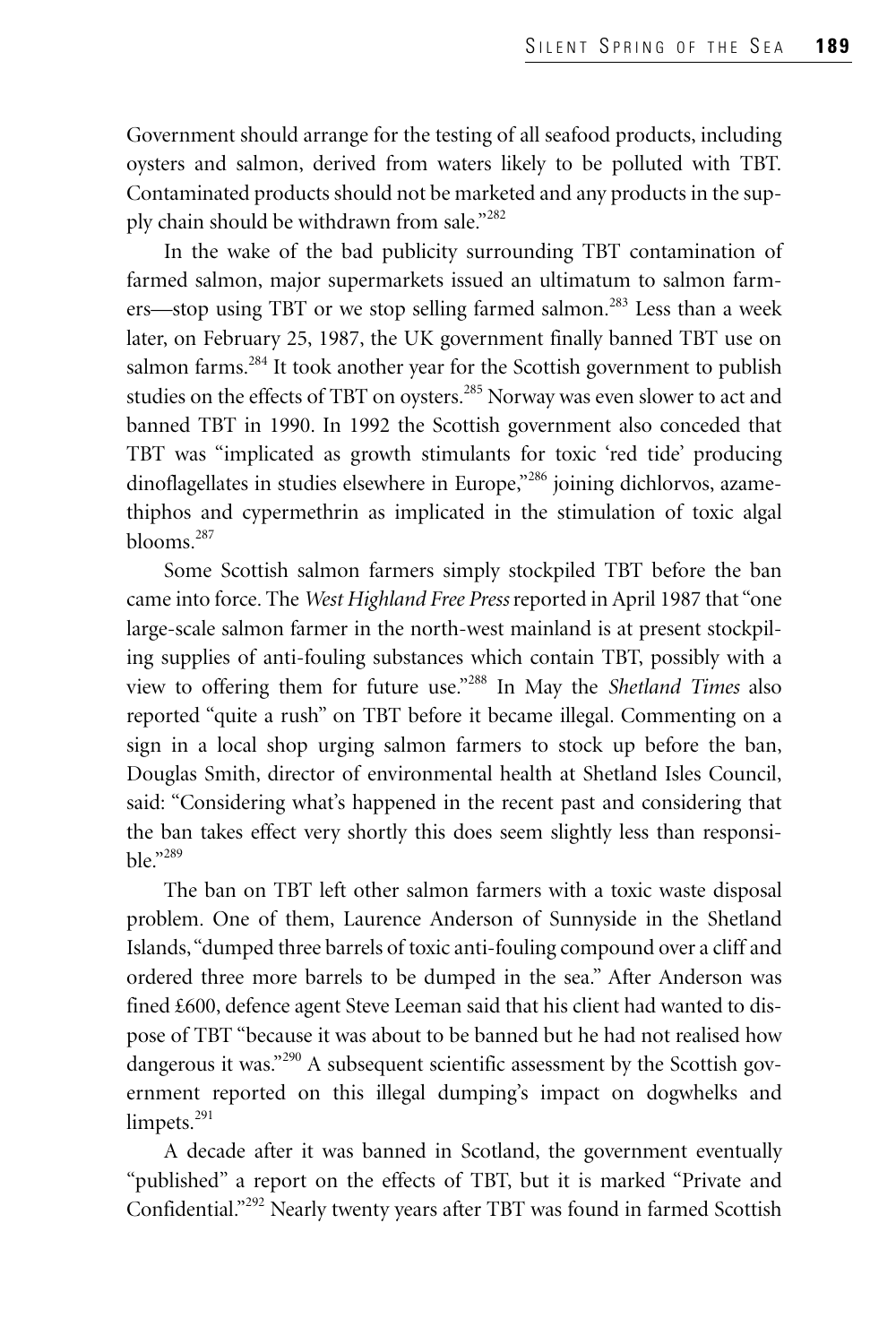salmon, the European Commission's Scientific Committee on Food is still preparing a scientific opinion on the risk assessment of TBT in fishery products. The TBT issue also raises questions about all the other chemicals licensed for use on salmon farms. Just after the TBT ban on Scottish salmon farms in 1987, an editorial in the *Glasgow Herald* asked: "The remaining worry about TBT is this: if it was examined, as it presumably was, and passed fit for introduction to the environment by the appropriate Government agency, how many other substances of a similarly powerful toxicity have received the same approval?"<sup>293</sup>

For a start you can add copper- and zinc-based paints—the less-effective biocides that replaced TBT—to the long list that already includes canthaxanthin, dichlorvos, azamethiphos, cypermethrin, teflubenzuron, ivermectin and emamectin benzoate. The salmon farming industry saw copper as "safer than tin," but safety is all relative.<sup>294</sup> Research by the Norwegian government as far back as 1985 (even before the ban on TBT) shows that copper is acutely poisonous to many marine organisms and that bioaccumulation occurs in algae, oysters, mussels and crabs.<sup>295</sup>

The safety data sheet for Aqua Net, one of the copper-based paints used by salmon farms, states: "Do not empty in sewers or other water drains" as it contains a substance classified as "toxic for water-living organisms" and "may cause unwanted long-term effects in the water environment." Canadian marine biologist Alexandra Morton reports that many of the netpens in the Broughton Archipelago of British Columbia are daubed red with copper. They have been painted with Flexgard XI—active ingredient: 26.5 percent cuprous oxide. The label for this paint sports a skull and crossbones and a "notice to user" that says: "Product to be used only in accordance with the directions. Toxic to aquatic organisms. Do not contaminate water. Do not allow chips or dust generated during paint removal to enter water."<sup>296</sup>

According to the Norwegian Directorate for Nature Management, most of the copper emissions from salmon farming (80 to 90 percent) take place as diffuse releases from the actual nets as the copper dissolves in the water.<sup>297</sup> The way salmon farmers clean their cages accounts for the rest. Nets are often washed on beaches. Washing not only removes fouling organisms such as barnacles, mussels and seaweed, but also copper and zinc (and TBT when it was used), which are then flushed into the sea. Fisheries Information news service has reported that "local copper pollution has occurred near fish cage maintenance facilities in Norway. Discoloration of beaches has been noted and increased copper concentrations in sediments have been found several places."<sup>298</sup>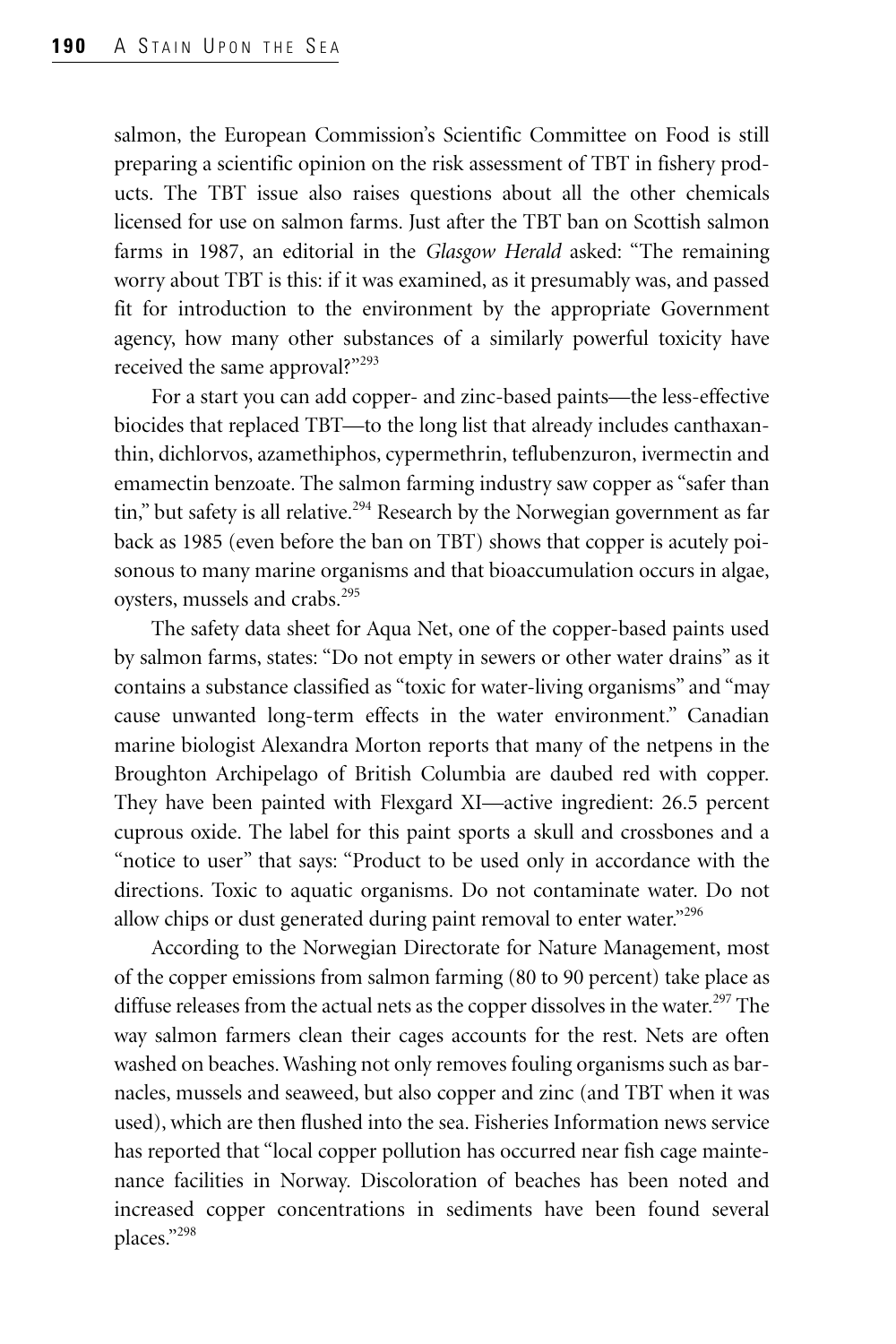The quantities of antifoulant used on salmon farms are alarming. For example, an Irish salmon farm predicts that it will use "7,364 litres of copperbased antifoulant per year" for 1,500 tonnes of farmed salmon.<sup>299</sup> In Norway, 529 tonnes of copper were released to water by the boating, mining, industrial and salmon farming sectors in 1985, rising to 647 tonnes in 1996. But while the industrial sector's copper use fell six-fold during that time, the salmon farming industry's use increased four-fold. Such increases were in contravention of the 1990 Hague Declaration and the 1995 Esbjerg Declaration, which committed the Norwegian government to reduce and then cease emissions of copper by 2020. In 1997 the Norwegian Parliament ordered that "emissions should be substantially reduced by 2010,"<sup>300</sup> and in 2001 the Norwegian Pollution Control Authority finally put forward a proposal to ban emissions of copper-based paints from salmon cages, $301$  though the ban may come too late to save some beaches.

Some of the copper released by salmon farms is bound in organic or inorganic compounds that gradually sink to the sea floor. Over time this leads to a rise in the copper content in the seawater and sediments surrounding the salmon farm.<sup>302</sup> Scientific studies in Norway have shown elevated concentrations of copper in sediments and in marine life around salmon farms and net washing stations.<sup>303</sup>

Scottish studies have found similar results. In 1995 the Highland River Purification Board (later SEPA), described how 4.5 kilograms of copper leached from a single salmon net in just three days.<sup>304</sup> A secret survey carried out by SEPA in 1996–97 found that sediments directly beneath cages and within 30 metres of the farms were "severely contaminated" by both copper and zinc at seven out of the ten farms surveyed. Copper concentrations were elevated by up to 25 times and zinc by up to six times. The report concluded: "It is likely that the high concentrations of metals, together with high levels of toxic substances such as sulphides and ammonia, will represent a significant barrier to the re-colonization of the benthic sediments at the affected stations in the various sea lochs visited."305

Scientists have also found zinc contamination under salmon farms in New Zealand,<sup>306</sup> and salmon farmers in Australia use copper-based paints to reduce the threat posed by predators. "The industry has in the past avoided the use of conventional anti-foulants on net cages, but has recently obtained a permit from the National Registration Authority to use copper-based antifoulant nets in an attempt to combat seal attacks during frequent net changes of unprotected use," explains Darby Ross of the Department of Primary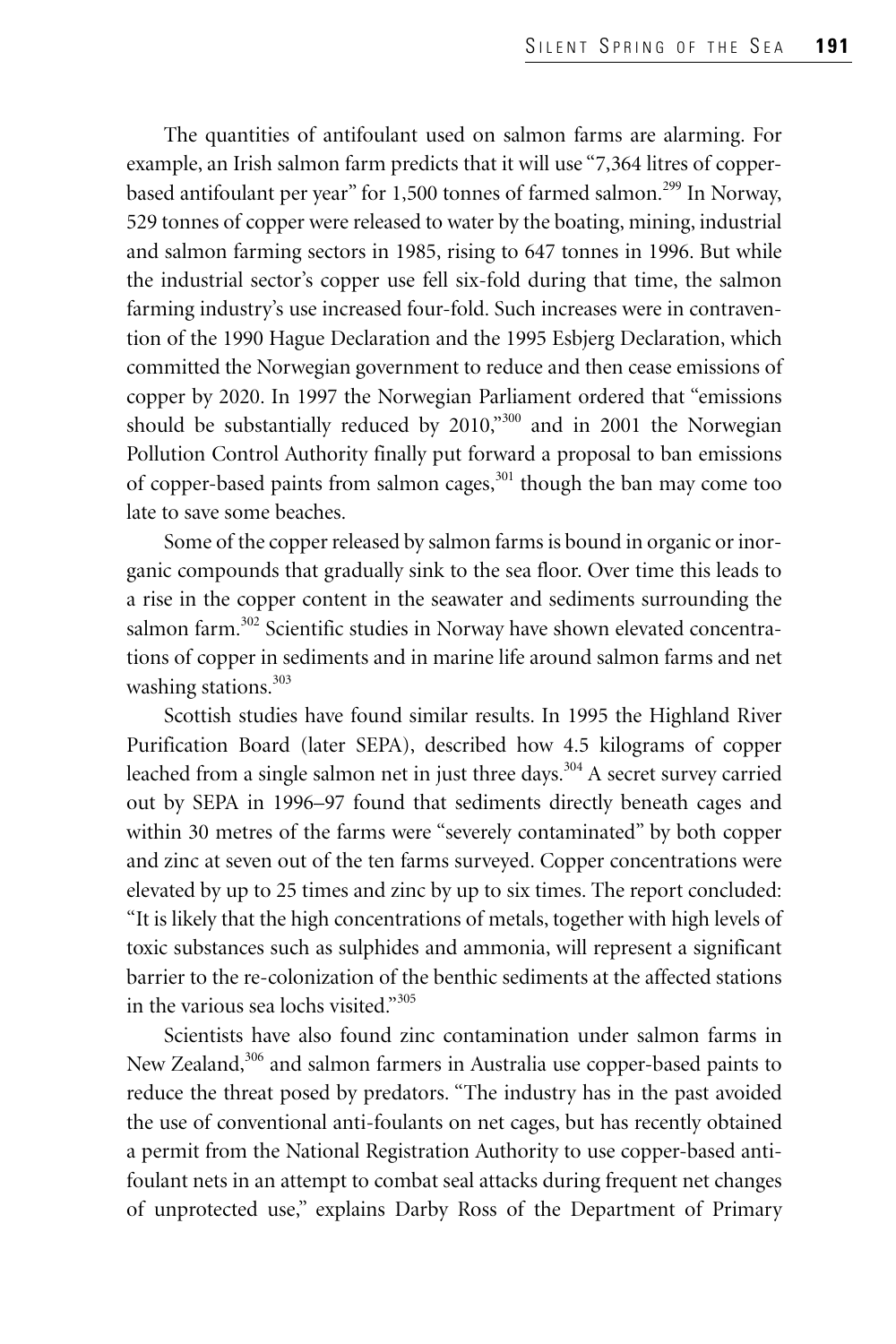Industries, Water and Environment in Tasmania.307 Fish farmers in Australia have more excuse than most, as seals are the least of their worries. Attacks by great white sharks are now commonplace throughout southern Australia (in northern Australia it is crocodiles).

It is difficult to feel sympathy for sea cage salmon farmers, though. If salmon farms were on land there would be no need for antifouling paints or many of the other toxic chemicals pumped into the sharks' swimming pool, predator attacks would not happen at all, and, perhaps more seriously, copper and zinc contamination of farmed salmon would not be a consumer health problem The Australian government's "National Residue Survey Results for 2001–2002" detected copper and zinc contamination in 100 percent of farmed salmon tested  $(60 \text{ out of } 60 \text{ samples})$ .<sup>308</sup> By discharging hazardous chemicals into the sea and by causing contamination of farmed salmon, salmon farmers appear to pose inherently more danger than the great white shark any day of the week.

#### Malachite Green—A carcinogenic chemical contaminating one in seven farmed salmon tested in Europe in 2002

The only thing green about this chemical is its colour. Malachite green is a synthetic triphenylmethane dye that was spawned in the laboratory. It is one of the industry's longest serving chemical weapons, and its use in fisheries dates back to the time of Rachel Carson's *Silent Spring.*<sup>309</sup> Salmon and trout farmers have used malachite green since the  $1970s<sup>310</sup>$  because it is so effective at killing the fungi and parasites that plague farmed salmon. However, now it threatens to blow Chilean and Scottish salmon farming out of the water.

Health agencies in the Netherlands, Spain and the UK have all refused entry to Chilean farmed salmon contaminated with malachite green, and during 2003 the European Commission's Health and Consumer Protection Directorate issued about a dozen "Rapid Food Alerts" warning consumers that Chilean farmed salmon could be contaminated with the chemical.<sup>311</sup> These are not isolated incidents but involve the entire industry, including some of the largest salmon companies in the world. In 2003 Nutreco, for example, was fined for the illegal use of malachite green.<sup>312</sup>

Scottish farmed salmon is so contaminated that ten to twenty percent tested positive between 2001, when monitoring first began, and 2003.<sup>313</sup> As a result, the European Commission has threatened to ban imports of farmed Scottish salmon to the European Union.<sup>314</sup> (The UK banned use of malachite green on fish farms in 2002.) Ireland, New Zealand, the Faroe Islands and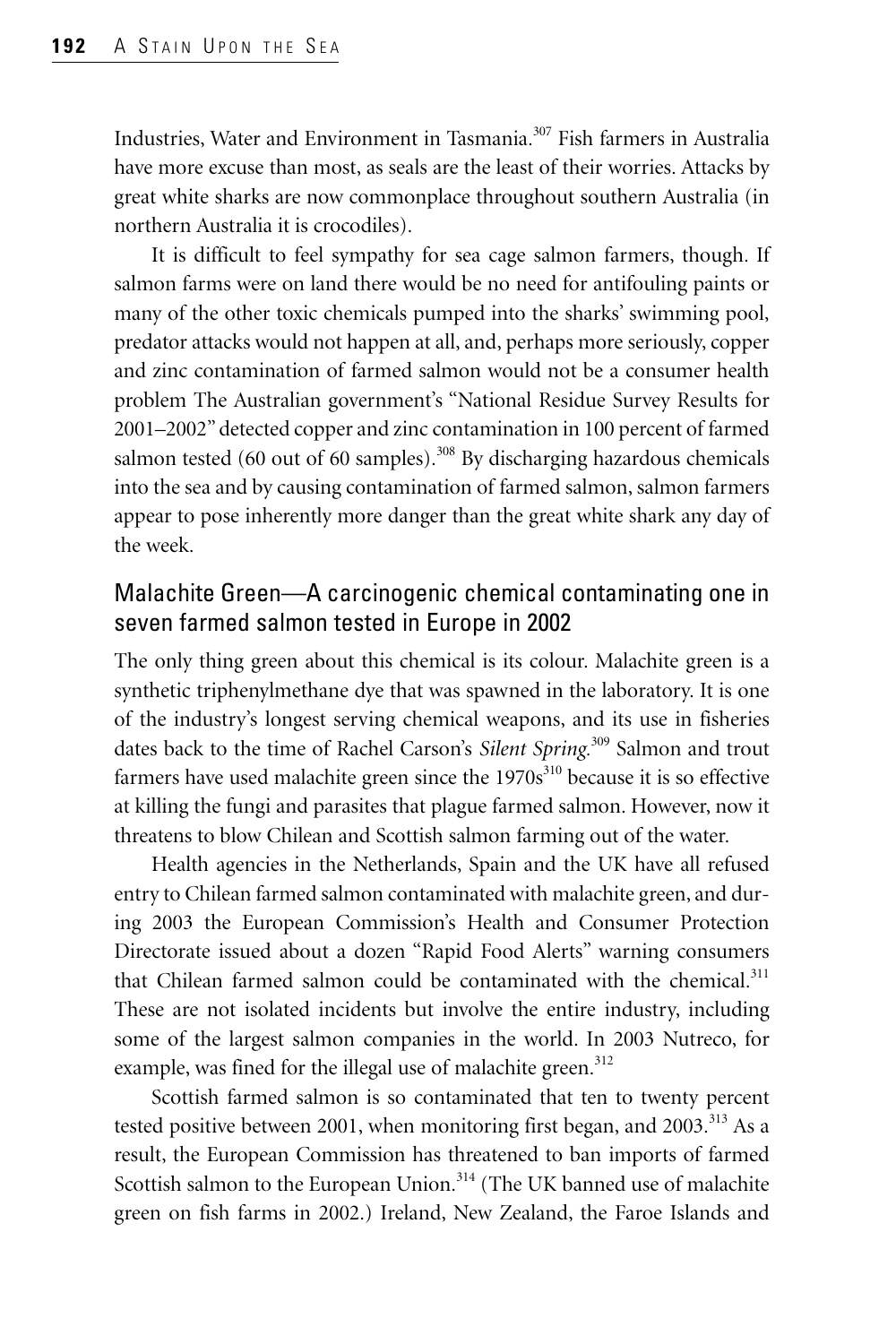Norway have all been guilty of using malachite green illegally. For example, malachite green has been widely used in Norwegian salmon farming since at least 1989, when 26 kilograms were consumed. Official figures show that its use peaked in 1991 at 114 kilograms, falling to 47 kilograms in 1995 and 27 kilograms in 2000.<sup>315</sup> Svanhild Vaskinn of the Norwegian State Food and Beverage Inspectorate told Intrafish in 2001 that "Malachite has not been assessed and is therefore prohibited from use on fish that will be consumed."<sup>316</sup>

Unfortunately that has not deterred some salmon farmers, who have shamelessly cut costs by using malachite green, which is twenty times cheaper than the less effective alternative. As Professor Ron Roberts, vice-chairman of the Animal Health and Welfare Committee of the new European Food Safety Authority, said in 2003: "There is a licensed product available for use in salmon egg hatcheries, called Pyceze. It works to some extent but is some twenty times as expensive as malachite and has no residual effect in protecting the eggs between usage, so has to be used daily, at full therapeutic dose level."<sup>317</sup> Bronopol (trade name Pyceze) is manufactured by Novartis and has been used in Norway since 1999. It was available for use in the UK in 2001.

Malachite green has long been suspected of causing genetic mutations that can lead to malignant tumours in humans. These cancer-causing properties were addressed in reports published in 1999 by the UK Department of Health's Committee on Mutagencity and Committee on Toxicity.<sup>318</sup> However, salmon farmers, the chemical industry and the government must have been well aware of the toxic and carcinogenic effects of malachite green since the 1960s.<sup>319</sup>

In January 2001, the US National Toxicology Program issued the following warning about malachite green: "Because of its effectiveness this chemical is considered to have a high probability of abuse . . . the use of this product could result in significant worker exposure and the effluent from the aquaculture facility could enter the water supply resulting in exposure of the general public through recreational activities and drinking water. Finally, the use of malachite green in food fish could result in human consumption of malachite green residues."320

In January 2003 a European Commission science panel recommended classifying malachite green as a toxin that poses a risk of birth defects and harm to public health.<sup>321</sup> It has been reported to be injurious to the human eye, it caused skin problems in six of eleven eczema patients,<sup>322</sup> and in 2004 the US Food and Drug Administration received information from the US Fish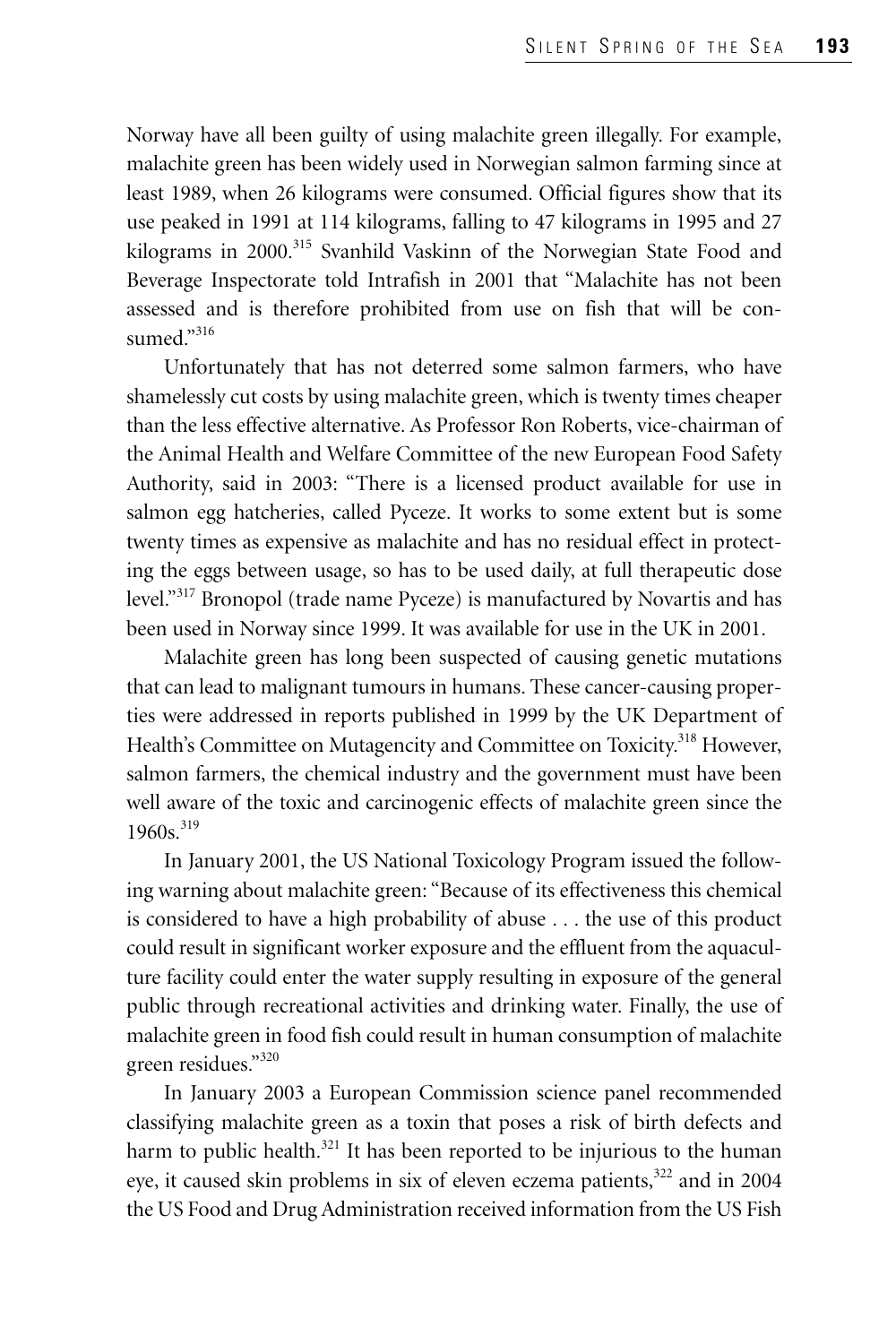and Wildlife Service and the Centre for Diseases Control and Prevention about a possible correlation between hatchery workers' exposure to malachite green and the formation of acoustic neuromas (tumours that can lead to hearing loss, imbalance and brain stem compression).<sup>323</sup>

Two recent initiatives on either side of the Atlantic could be the final nails in the coffin for malachite green use in fish farming. A meeting of the US Department of Health and Human Services National Toxicology Program in February 2004 brought official confirmation of malachite green as a carcinogen a step closer. Malachite green was "nominated for toxicity and carcinogenicity studies due to the potential for consumer exposure through the consumption of treated fish."324 And in October 2003 a meeting of the World Trade Organization's Committee on Sanitary and Phytosanitary Measures agreed to the European Commission proposal to set minimum required performance limits (MRPLs) for malachite green in farmed fish. MRPLs for malachite green were formally adopted in November 2003 and are due to come into force in December 2004.<sup>325</sup>

Whether the new measures on malachite green are successful or not is somewhat irrelevant. The UK's Veterinary Medicines Directorate has said that "although the use of malachite green was banned in the UK [in 2002], estimates indicate that we can expect to see residues up to around June 2006, and possibly for longer."<sup>326</sup> Malachite green, like teflubenzuron, ivermectin and emamectin benzoate, is so persistent that even if salmon farmers clean up their act right now, its "lingering legacy" will still be found in food for a long time to come. $327$ 

## **Shutting the Cage Door after the Salmon Have Bolted**

It is clear from these chemical case studies that salmon farms are slipping through the net. In a complete reversal of the precautionary principle, the policy of governments has been to issue licences for toxic chemicals first and ask questions second (and then only if they have to).<sup>328</sup> So instead of completing a risk assessment before a chemical is approved for use, we have the unsatisfactory situation of assessments taking place after the event, if they occur at all, far too late to ensure either environmental or human safety.<sup>329</sup>

The UK government's Post-Authorisation Assessment Programme illustrates all that is wrong with the current chemicals licensing system. This £4 million pesticide probe was first mooted in 1994, but the salmon farming industry successfully delayed it until 1999. Since then it has suffered a series of setbacks and faces an uncooperative attitude from the industry. The five-year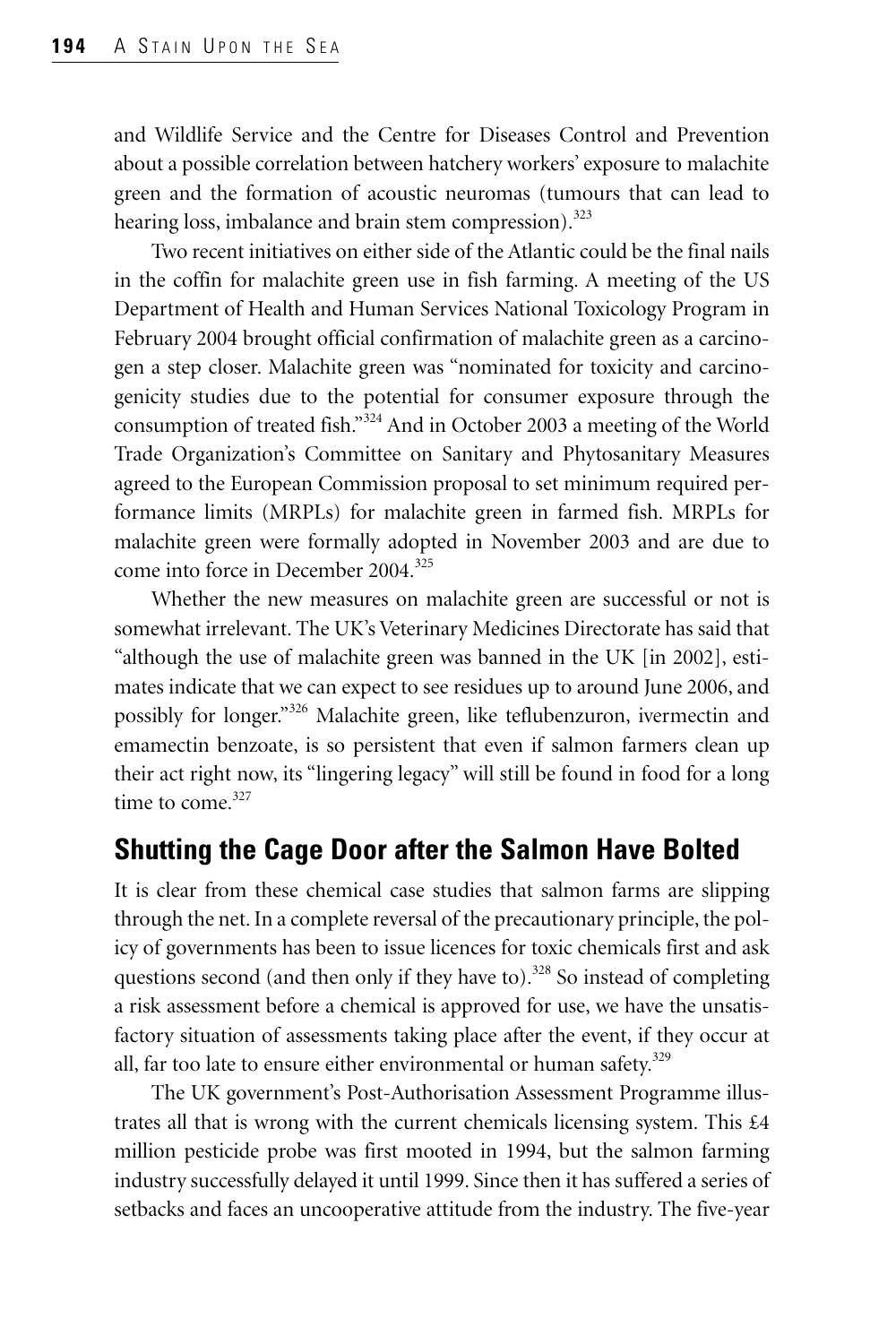study has taken so long to publish its findings that many of the chemicals being assessed will have been phased out in favour of a new generation of chemicals.<sup>330</sup>

Plugging the research gap in the environmental assessment of chemicals is of primary importance. A report published in 2002 by the Scottish government concluded that a great deal of research needed to be carried out "on the toxicity of emamectin benzoate, teflubenzuron, copper and zinc to benthic organisms commonly found in Scottish sea lochs; more information is required on the long-term effects of cypermethrin, emamectin benzoate, copper and zinc on sediment associated organisms; more information is required on the dispersion, fate, and potential long-term effects of multiple cypermethrin treatments (at single and multiple farm sites) within a loch system; more information is required on the potential effects of concurrent emamectin benzoate treatments at several farm sites within a loch system."331

For chemical companies, less is more. The less public scrutiny, the more chemicals will be sold and the more profit. It is clear that there is a great deal of money at stake here. The worldwide parasiticide market for terrestrial livestock was worth US\$3 billion in 2000,<sup>332</sup> and companies such as Novartis and Schering Plough apparently see oceans of opportunity in the sea cage fish farming sector. The market for chemical products for sea louse control currently accounts for less than one percent of global parasiticide sales, but it is an emerging one.<sup>333</sup>

Sea lice infestations can reduce the yearly market value of farmed salmon by up to twenty percent due to cosmetic effects, poor growth and fish mortalities.<sup>334</sup> In 2002 the Scottish Salmon Growers Association estimated the costs of stress on infected fish and loss of growth due to sea lice infestation alone cost the Scottish salmon farming industry £13 million per annum. Big bucks are involved: "Discussions with pharmaceutical companies reveal that there is a market of £4-£5 million for medicines, and when this is added to the costs of administering medicines including hardware and labour, the costs of accidental treatment mortalities during bath administration, and the costs of down-graded product at harvest, a total cost per annum of £20-£30 million is acceptable to most in the industry."<sup>335</sup> If you extrapolate that figure around the world and take into account inflation, you have a conservative estimate of £200 to £300 million per year to be spent on parasiticides. Acceptable costs to the salmon farming industry perhaps, but the marine environment, shellfish, wild salmon and consumer health bear the brunt of these savings—a heavy price to pay for cheaper salmon.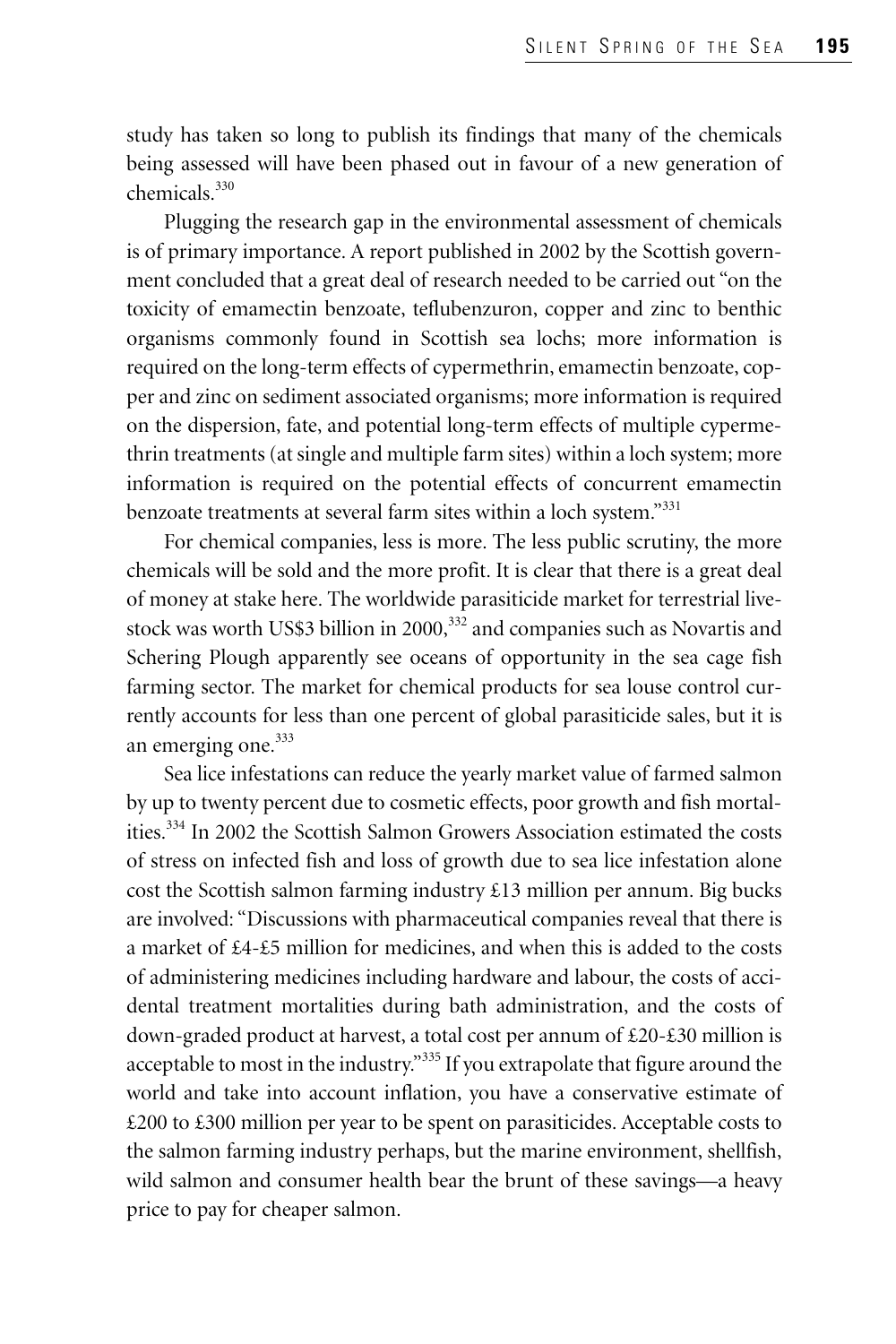## **A War with No Winners, a War with No End**

In this warped chemical weapons race there is a recurring nightmare: Government authorities license a chemical knowing full well it is toxic, protect the chemical company from public scrutiny, and when a risk assessment is finally published years later (after the target's resistance to the chemical has made its use redundant anyway), a new chemical takes its place.

Salmon farmers are fighting a losing battle against their nemesis, the sea louse. As Craig Orr of Watershed Watch says: "Lice rapidly develop resistance to all chemical therapeutants (three to five years) and, as long as we practice open-net-cage aquaculture, we'll always need newer, better and more expensive drug and lice treatments."<sup>336</sup> So concerned are salmon farming nations that an international European Union-funded project named SEARCH (SEAlice Resistance to CHemotherapeutants) involving Norway, Scotland, Ireland and Canada has been set up to combat the problem of sea lice resistance  $337$ 

In the absence of new treatments, salmon farmers use existing chemicals in greater quantities<sup>338</sup> or in combination. "Integrated Sea Lice Management"—a phrase often used by the salmon farming industry—merely means using several different chemicals instead of just one.<sup>339</sup> This is done without taking into account their synergistic effects—the so-called cocktail effect.

The chemical industry continues to put new and dangerous chemicals on the market and is attempting to "harmonize" the use of chemicals worldwide. This would mean that chemicals available in one country are also available in others.<sup>340</sup> The Veterinary International Co-operation on Harmonisation, launched in 1996, is "aimed at consolidating technical requirements for veterinary product registration."<sup>341</sup> A September 1997 roundtable discussion in Edinburgh on "Progress with Registration of Drugs and Vaccines for Aquaculture" sought "world-wide co-operation to gain approvals of drugs." Similar initiatives have been developed around the world. Salmon Health, for example, was developed in Canada "to assist pharmaceutical companies to compile data submission dossiers to meet the requirements of regulatory and licensing agencies." It is run by the Canadian Aquaculture Industry Alliance and is funded by the aquaculture and manufacturing sectors (pharmaceutical and feed) and by government agencies. Over five years the number of approved therapeutants for salmon farmers in Canada increased from three to six, with temporary registration of three additional compounds.<sup>342</sup> A cynic might see this initiative as nothing more than an attempt by the chemical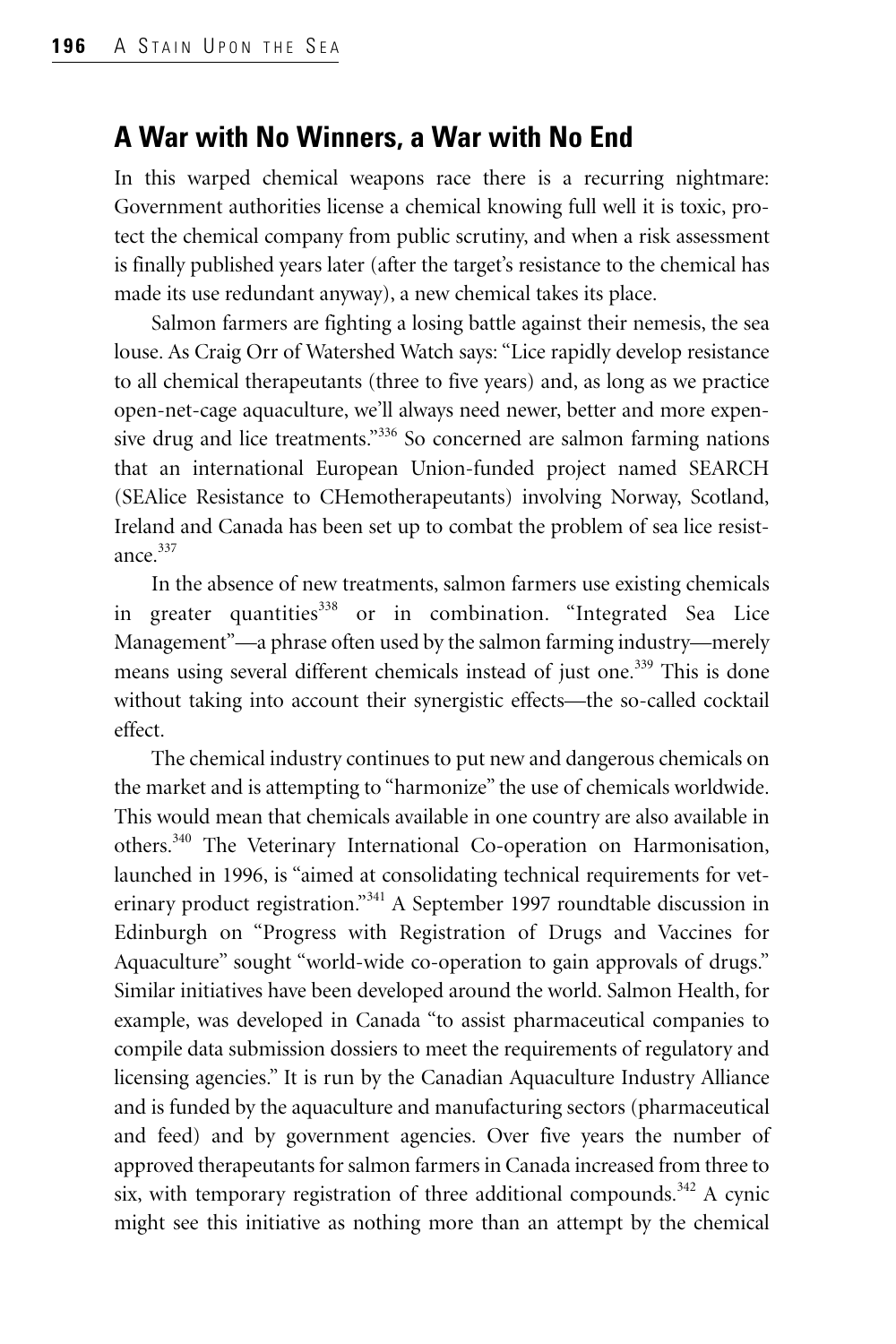lobby to short-circuit the chemicals registration process and fast-track chemicals globally.

There is an eerily familiar sense of déjà vu as the same mistakes are repeated over and over again: the name of the chemical may be different but the problem remains the same be it canthaxanthin, dichlorvos, azamethiphos, cypermethrin, teflubenzuron, ivermectin, emamectin benzoate, TBT or malachite green.

# **Closing the Net**

To avoid a "Silent Spring" of the sea we must curb chemical use in the entire sea cage fish farming sector now (sea bass, bream, barramundi, kingfish and tuna farmers are already using similar chemicals). Even then the lethal legacy of sea cage salmon farming will be with us and our children (if we don't become too impotent to have them) for a long time to come. Over 40 years after *Silent Spring* was published, the chemical Carson exposed, DDT (widely banned in the early 1970s), is still being found in farmed salmon along with PCBs, dioxins and other contaminants. It is a dreadful prospect to think what we will be finding in 2044.

The salmon farming industry must tackle the causes, not the symptoms of addiction. For the long-term health of the marine environment and con-

sumers, the industry must stop discharging contaminated wastes directly into the sea and start ripping out sea cage salmon farms. If salmon farmers adopted closed containment technology to treat their chemical wastes, environmental impacts would be reduced at a stroke, yet closed containment systems are dismissed as too costly. A SEPA report in 1998 concluded: "Capital costs are likely to be prohibitively expensive for all but the